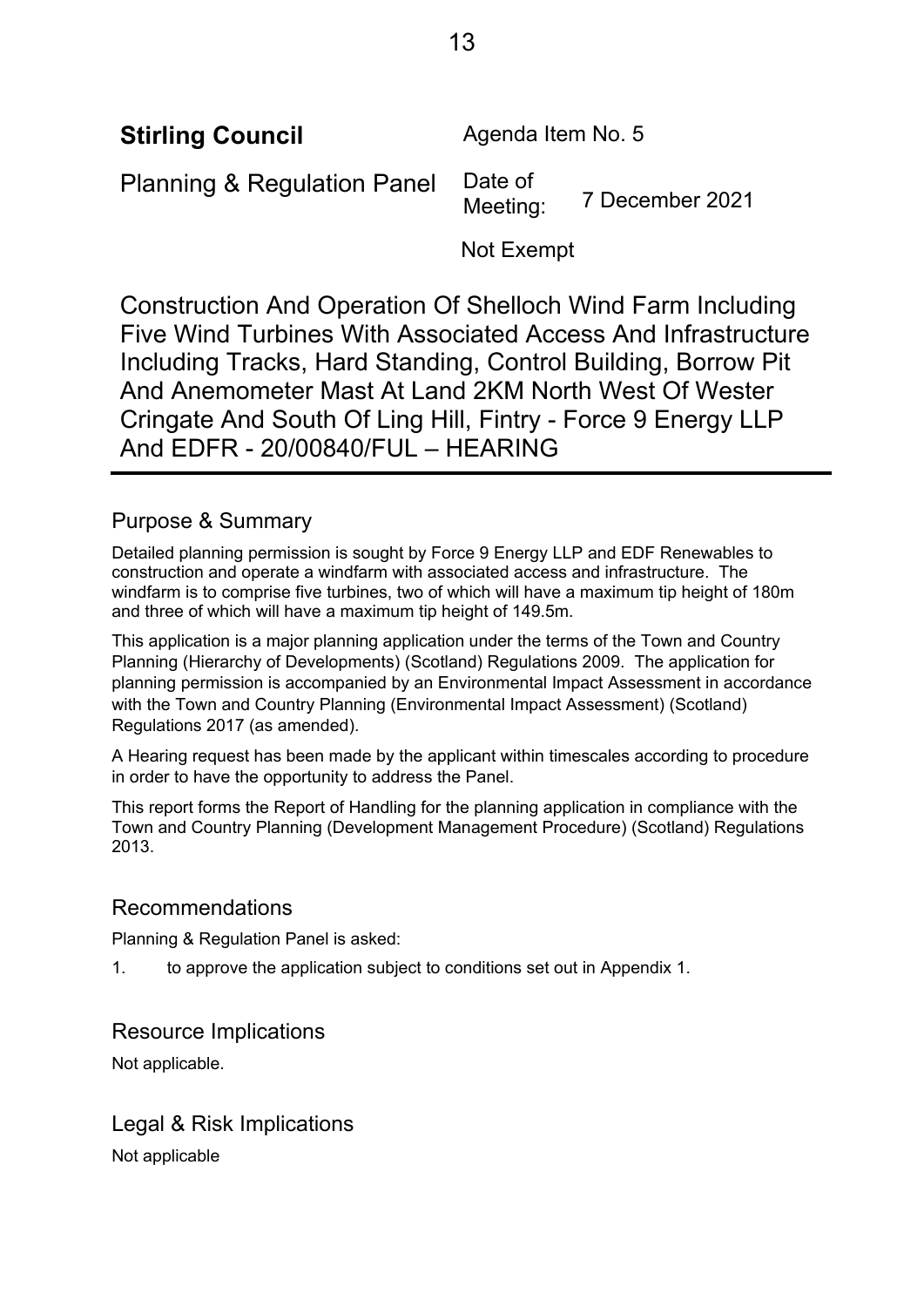## 1. Background

1.1. Planning permission is sought to construct and operate a windfarm for a 30 year period on a site within the Fintry and Gargunnock/Touch Hills area where planning permission had previously been granted on appeal for a windfarm and planning permission granted for an access track. This proposal seeks to utilise the same track and windfarm site but with 5 turbines, instead of 7, with an increased turbine height (149.5m and 180m instead of 125m).

# 2. Considerations

## **The Site**

- 2.1 The site is open moorland and rough grazing. It lies approximately 4.5km north-east of Fintry and approximately 6km south of Kippen. The site includes the north-east facing slopes of the Backside Burn valley, on the flank of the ridge that runs down from Stronend. The site is drained by the Shelloch Burn and tributaries of the Backside Burn. The closest residential properties are positioned along the proposed access track and include Gribloch Farm, Easter Glinns, Mains of Glinns and Knowehead. The settlements of Fintry, Kippen, Gargunnock and Carron Bridge are within 10km of the site. There are no settlements within 2km of the proposed development. The site lies within the Gargunnock/Touch Hills area which currently accommodates the existing wind farm developments of:
	- Earlsburn 15 turbines of 110m (37.5 Mw), operational 2007
	- Kingsburn 9 turbines of 115m (22.5Mw), operational 2016
	- Craigengelt 8 turbines of 125m (20Mw), operational 2010
	- There is also a single 102m turbine 0.6 km north of the summit of Craigannet Hill.

## **The Proposal**

- 2.2 The application seeks planning permission for up to 30 years for the erection of five turbines: two of which are to have a maximum turbine blade tip height of 180 metres and three are to have a maximum height of 149.5 metres. Red aviation lights are proposed on the two taller turbines. The overall generating capacity of the windfarm is anticipated to be up to 24 megawatt (MW). As well as the turbines, there are a number of other structures and works proposed including an anemometer mast (of up to 110 metres in height), a control building, approximately 6km of new access track in addition to 4km of upgraded track, crane hardstandings at each turbine location. The proposal also includes a 50 metre micro-siting allowance on all infrastructure.
- 2.3 A number of temporary works are also proposed, including borrow pits, a construction compound as well as a site security compound off the B822.
- 2.4 Access to the site is proposed to be taken from the north via the A811, C36 (Firs Road) for approximately 3.3km, the B822 at Kippen Muir east for approximately 1.3km and a series of upgraded and new tracks (including parts of the Glinns Road) passing Gribloch Farm, Easter Glinns and up through the Spout of Ballochleam. Public road widening and/or re-alignment works on the C36 (Firs Road) and the B822 to accommodate abnormal loads are also included within the proposed works.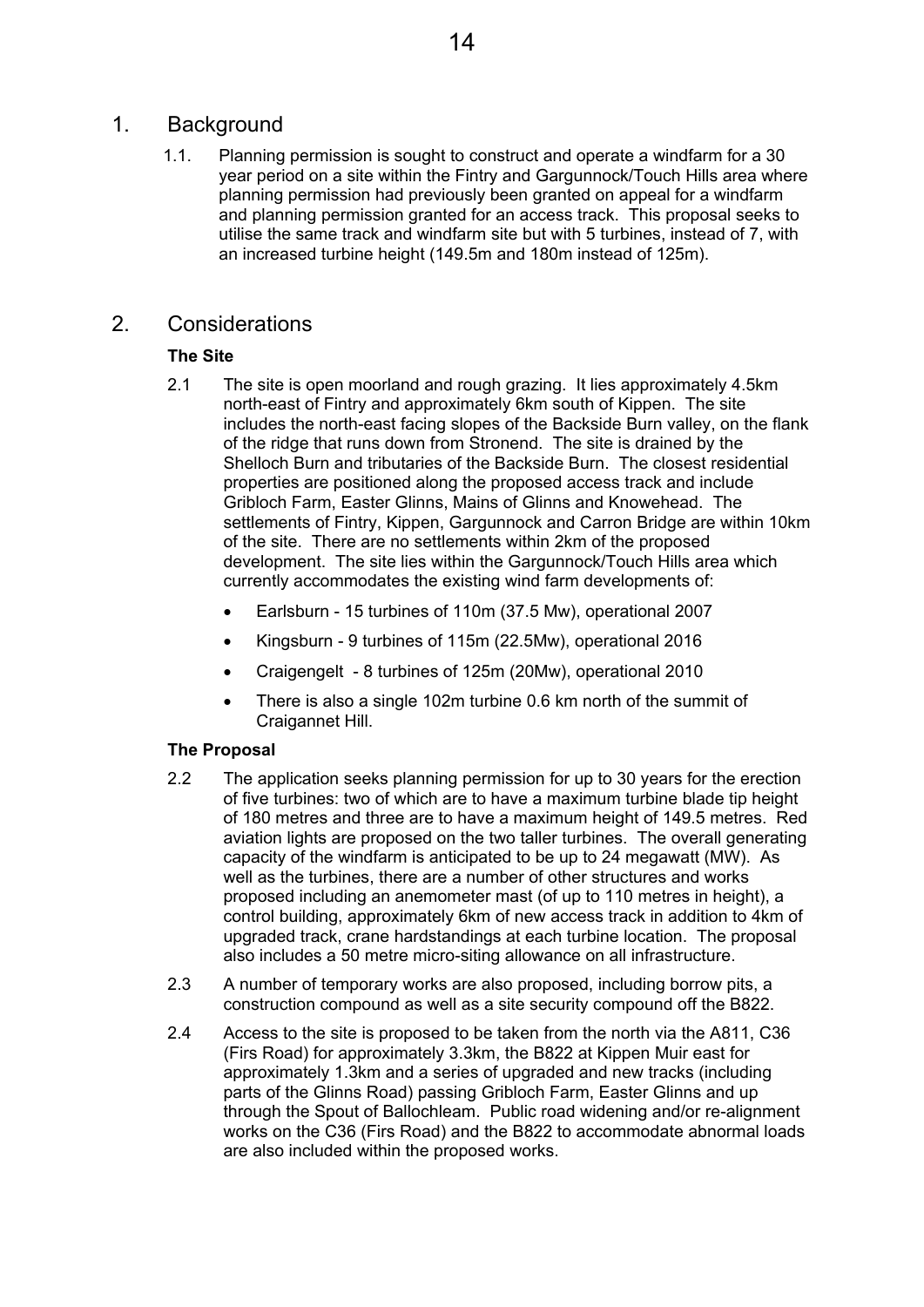- 2.5 The turbines are to be installed on stone and concrete foundations. Crane hardstandings (approximately 60m by 30m) are proposed next to each turbine and a couple of additional areas of hardstanding called 'finger blades' (measuring 24.5m by 4.5m) will also be in situ to be used as laydown areas for the turbine blades prior to them being lifted into place. The crane hardstandings are to remain in place during the operation of the windfarm to provide an access for maintenance and repairs. Transformers will be located on the crane hardstanding next to each turbine and will increase the electrical voltage to 33 kilovolts (kv).
- 2.6 Night-time aviation lights are to be installed on the two 180m turbines in accordance with legislation. Two fixed red 2000 candela lights are to be located on the turbine hub (one operating and one for backup) and three fixed red 32 candela lights on the tower at half hub height to provide 360-degree coverage. Infrared lighting, which is not visible to the naked eye, will be fitted to all five wind turbines.

## **Previous History**

- 2.7 *13/00728/FUL 2 Kilometres North West Of Wester Cringate, Polmaise Road To Carron Reservoir, Stirling - Erection of seven wind turbines of up to 125m in height (to blade tip), each with an external transformer and associated hardstandings; a meteorological mast; a control building; a temporary construction compound; formation of new access tracks and two borrow pits for the winning and working of aggregates; and other ancillary development.*
- 2.8 The previous planning application (13/00728/FUL) was refused by Stirling Council in March 2015. The application was refused on the grounds of limited landscape capacity for additional wind turbines which resulted in significant landscape and visual effects (including cumulatively). The proposal was therefore deemed contrary to Stirling Local Development Plan (Adopted 2014) Policies 12 (Renewable Energy), 12.1 (Wind Turbines) and 9.1 (Local Landscape Areas). An appeal (PPA-390-2039) was upheld in November 2015 granting planning permission. Normally, if the development was not implemented within the requisite time period (3 years) then the permission would have expired. However, in this case the Reporter made an error in his reliance on the legislation to set the duration of the permission. Normally, there is not a requirement to set out the period within which a permission needs to be implemented since this is set out at S58(1) of the Town and Country Act 1997 (as amended). However, there are exceptions to this and these are set out at S58(4) of the same Act. One of the exceptions is "any planning permission granted for a limited period" (s58(4)(c)). Such permissions are defined in S41(3) of the Act and, because the original consent was subject to a condition limiting the period of operation, it falls within the definition given in S41(3).
- 2.9 In summary, the Reporter should have included a condition setting out the duration of consent. In failing to do so, there is no limitation to when 13/00728/FUL can be implemented. This means that there is extant planning permission on this site for a windfarm comprising seven wind turbines which could be implemented at any point in the future.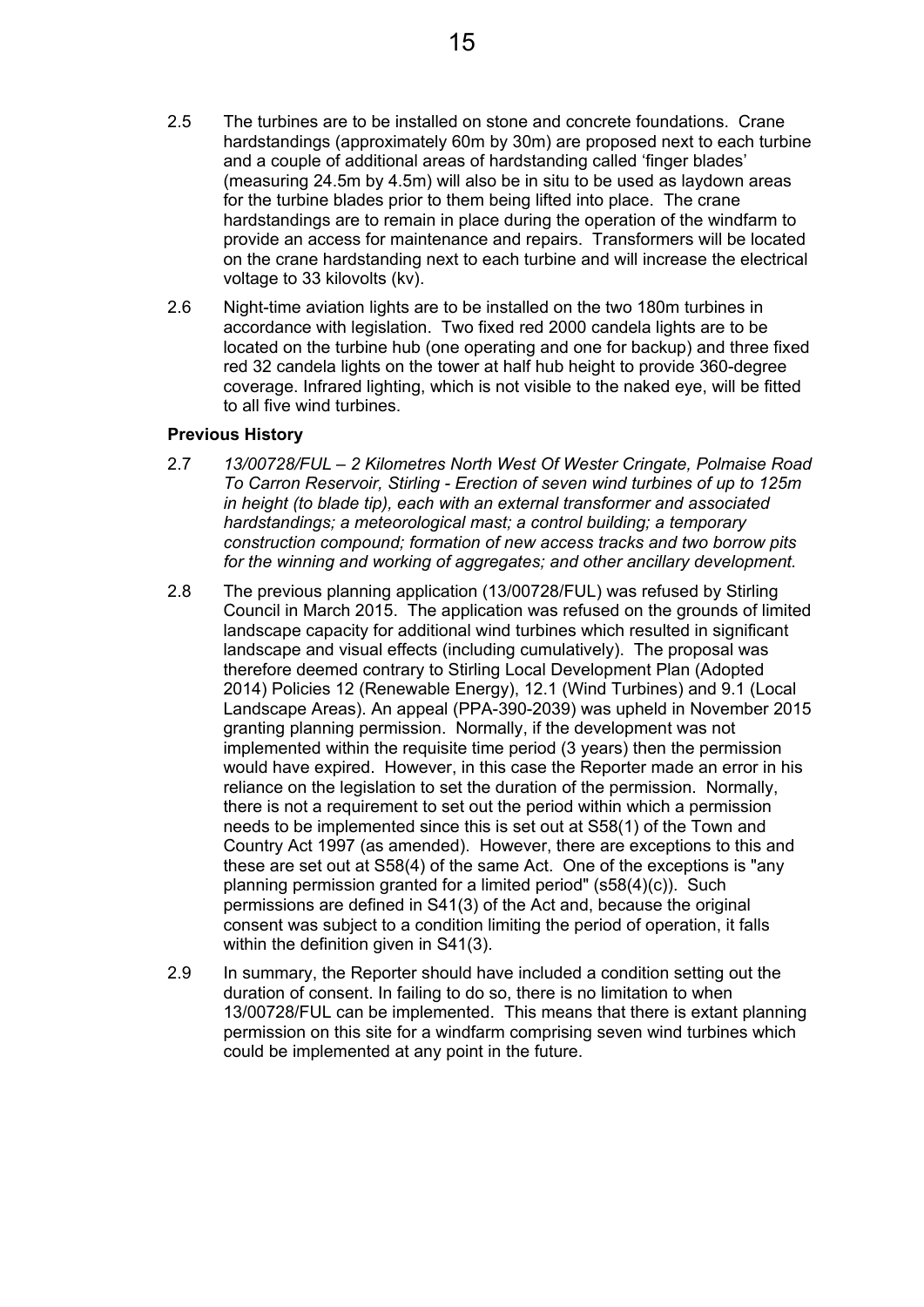- 2.10 *17/00838/FUL Land 2 Kilometres North West Of Wester Cringate, Polmaise Road To Carron Reservoir, Stirling – Formation of improved access from the B822 and construction of an access road using upgraded sections of existing tracks and new tracks to allow construction and operation of the consented Craigton and Spittalhill Wind Farm (planning permission reference 13/00728/FUL).*
- 2.11 The applicant was seeking to utilise longer blades for the approved turbines (56 metres instead of 52 metres) however, upon investigation of the road network, it was found that the access route envisaged to implement 13/00728/FUL (PPA-390-2039) had too many insurmountable constraints. A revised route to the north, via the A811 and B822 to a new site access point at the existing access to Gribloch Farm, was therefore sought. This also utilised existing access tracks at Gribloch farm as well as comprising some sections of new track. The application was approved in March 2018.

#### **Consultations**

#### **Arnprior Community Council**:

- 2.12 Initial comments raised (27 Feb 2021):
	- 2.12.1 Comments regarding omission of Arnprior Community Council from the PAC consultation process due to an error in communication.
	- 2.12.2 Concern regarding the use of C36 (Fair Loan, referred to by Stirling Council Roads as Firs Road) as principal access route for the works – comments regarding the general limited road width with high verges, ditches, trees and constrained access from C36 onto the A811. Current low vehicle usage of C36 compared to a significant increase in usage as a result of the construction of the windfarm.
	- 2.12.3 Any acceptance of the C36 as an access route for the development should be conditional on improvements being completed before construction commences. If improvements are not achieved then Arnprior Community Council will object to the proposal.
	- 2.12.4 Outlines that C36 is an important route for walkers and cyclists. Protection needs to be given to these groups if they are to be able to continue using the route safely. Consideration to a pedestrian route off the carriageway otherwise Arnprior Community Council will object to the proposal.
	- 2.12.5 Any permission should include a condition requiring measures to allow continuing safe use of the C36 by businesses without disruption by site traffic, appropriate drainage to address surface water on the C36 and protection or re-routing of utilities.
	- 2.12.6 Further details of road works are required to ensure that there is no adverse impact on trees.
	- 2.12.7 The temporary junction and works to accommodate abnormal loads will badly distort the appearance of the village whilst it remains in place. It is therefore important that it is ensured that the junction and works are temporary with appropriate restoration.
	- 2.12.8 Note that Supplementary Guidance 'Wind Energy Developments' states there is no capacity in the area for developments with turbines over 110m in height.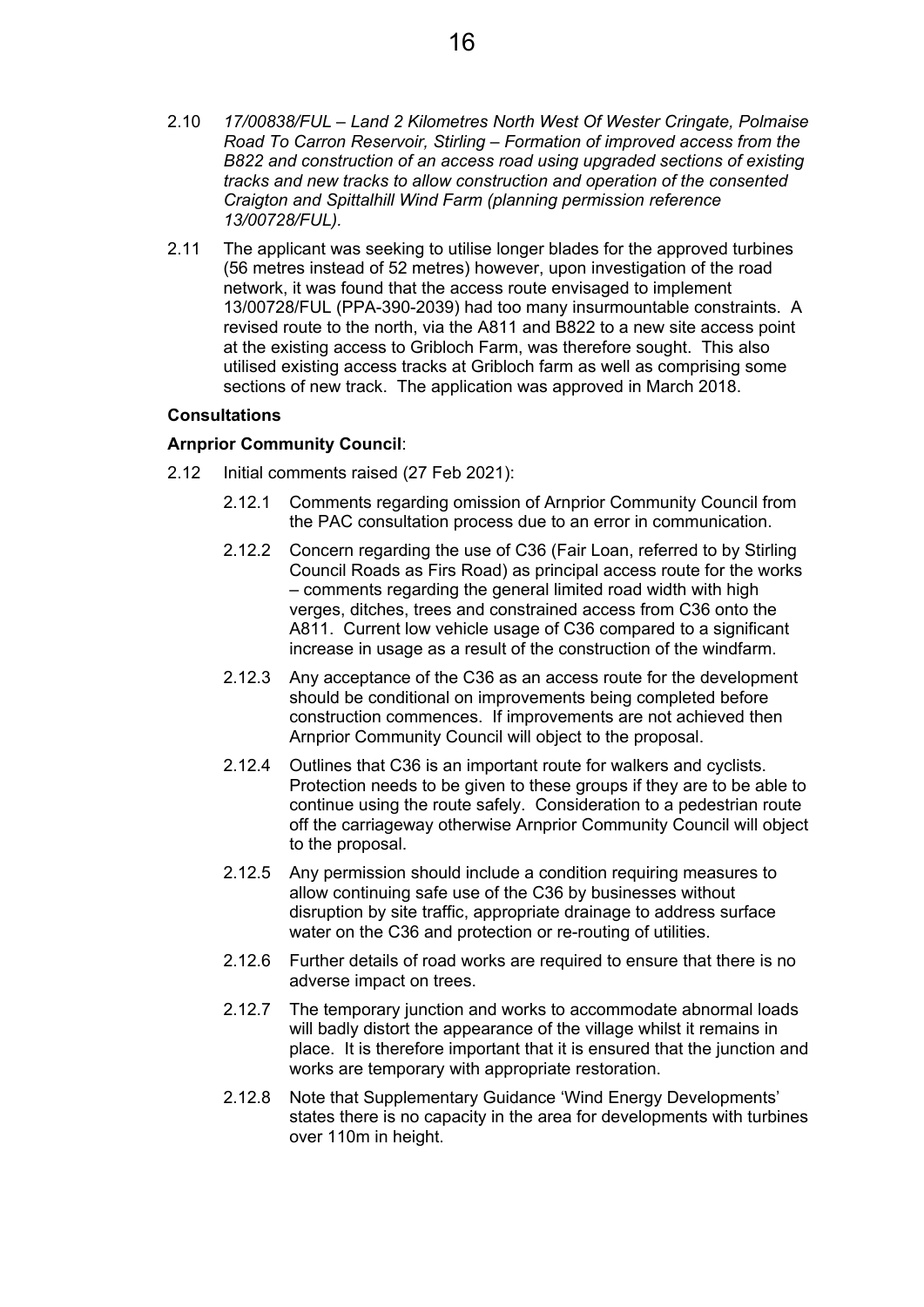- 2.12.9 Visual Impact: The proposed turbines will significantly change and break the appearance of the existing hill edge. Aviation warning lights will increase the visual prominence of the turbines.
- 2.12.10 Arnprior Community Council had an online consultation with the developer on 11 March 2021. Comments were revised on 19 April 2021 to include a number of additional issues, noting that the previous comments still remained:
- 2.12.11 Developer should consider providing an off-carriageway pedestrian route along the C36.
- 2.12.12 Developer should provide signposted passing places along the C36 and the A811/C36 road junction brought up to current road standards in terms of width and visibility splays. These matters should be ensured through a planning condition.
- 2.12.13 A Tree Survey should be undertaken to inform the design of road widening and passing places.
- 2.12.14 Request that the foundation layer of the abnormal load diversion route road is remoted, alongside the upper layer, and reinstated once the construction of the windfarm is completed to ensure that the area would not affect productive agriculture. Request a condition to address this matter.
- 2.12.15 Passing places proposed on the C36 consider that the location marked as "Passing Opportunity #2" at the Jennywoodston road junction should be removed from the drawings. This is a public road junction, not a drive end, and it is not appropriate to propose that traffic should swerve into this side road bellmouth.
- 2.12.16 The Applicant currently proposes that all passing places should be temporary, and be removed at the end of the construction period. Arnprior CC would propose instead that all passing places and associated roadside drainage works should be constructed to a specification to the satisfaction of Stirling Council Roads for permanent works, and that there should be consultation before their removal with the Community Council and the Roads Department to determine which, if any, of the passing places the local community consider would be appropriate to leave in place.
- 2.13 Proposed details for the junction between the C36 and the A811:
	- 2.13.1 Stirling Council Roads Department should advise on what visibility splay is actually required.
	- 2.13.2 It is not clear from the drawings which trees, ground or features along the edge of the A811 require to be removed to create the visibility required at the junction to meet current standards.
- 2.14 Concerns raised re impact on C36 improvements required; maintaining pedestrian safety on C36; drainage on C36 to be maintained/improved; water mains on C36 not to be damaged; protect mature trees on C36 route or consider objection regarding environmental impact; junction alterations to be temporary only; concern regarding location and height of turbines. Comments given regarding lack of pre-application consultation.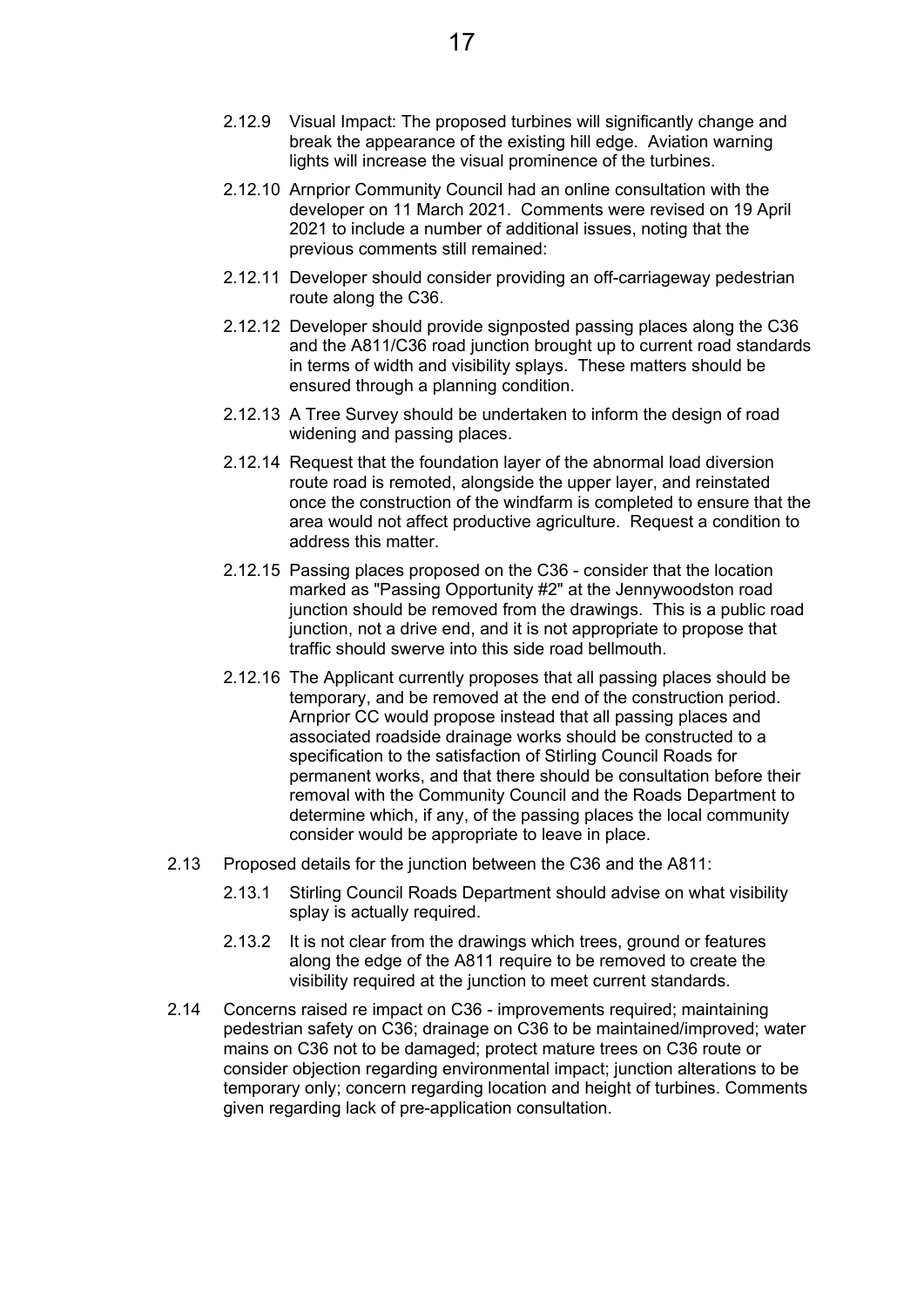#### **Cambusbarron Community Council**:

2.15 Consulted on the planning application and Environmental Impact Assessment on 14 January 2021. Consulted on the Supplementary Information on 11 August 2021. No response received to either consultation.

#### **Carron Valley & District Community Council**

2.16 Objects: Height of the two largest turbines, their illumination, and subsequent impact on the landscape and Dark Sky initiative. The height of the turbines means that they will be more visible from a number of viewpoints thereby dominating the skyline. Taller turbines necessitates the requirement for aviation lighting - turbines should be limited to 150m. Outlines that part of the route is a Core Path and Right of Way therefore access should be maintained.

#### **Gargunnock Community Council**:

2.17 Support: 1) Reduction in carbon footprint of electricity generation; 2) preference for turbines located near existing turbines and precedent established by extant permission for a windfarm; 3) Landscape and Visual Impact mitigated by design; 4) Increase in height not seen from Gargunnock village; 5) site is not productive agricultural land; 6) Road disruption temporary and, if properly managed, should not be problematic to Gargunnock residents; 7) No additional impact beyond existing turbines envisaged; 8) Gargunnock Community Trust supports the proposal; 9) the existing Core Path should be maintained and, if possible, improved; 10) Enhanced recreation opportunities through use of upgraded tracks; 11) Decommissioning & restoration required at the end of the 30-year projected life of the windfarm.

## **Kippen Community Council**:

2.18 Consulted on the planning application and Environmental Impact Assessment on 14 January 2021. Consulted on the Supplementary Information on 11 August 2021. No response received to either consultation.

#### **Fintry Community Council**:

2.19 Consulted on the planning application and Environmental Impact Assessment on 14 January 2021. Consulted on the Supplementary Information on 11 August 2021. No response received to either consultation.

## **Strathblane Community Council**:

- 2.20 Objects. Reasons for objection:
	- carbon calculations are optimistic;
	- landscape impacts; and
	- cumulative impact.

#### **Thornhill & Blairdrummond Community Council**:

- 2.21 Objects. Reasons for objection:
	- 2.21.1 Size and scale The Supplementary Guidance 'Wind Energy Developments' states that there is no capacity for very large turbines (110m+) in the proposed area. This proposal is contrary to that Supplementary Guidance (para 5.13).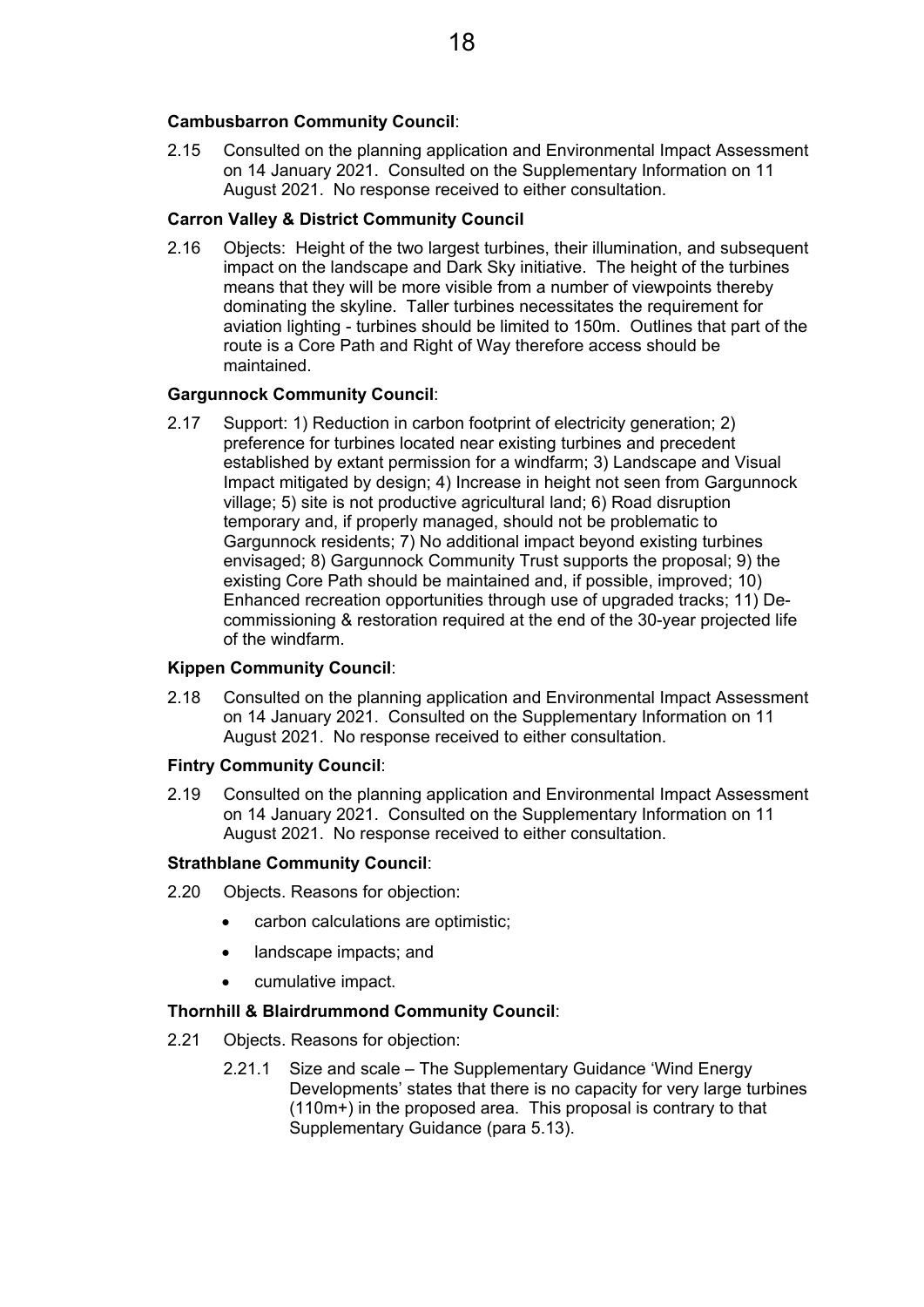- 2.21.2 Landscape and visual impacts (including lighting) the proposed development would significantly disrupt the horizon and hill edges as seen from the north. This will be exacerbated by the movement of the turbines. Being sited on high ground, the turbines will be visible over a wide area. The requirement for lighting will add to the negative impact on the night sky, adding to light pollution. The proposal is contrary to Local Development Plan Policy 9.1 (Protecting Special Landscapes) as well as Supplementary Guidance 'Wind Energy Developments' (para 5.15);
- 2.21.3 Cumulative impact co-location of proposed development with existing windfarms will give rise to a clustering effect and further dominate the view south from the Forth Valley and from significant distances further afield. Proposed development is contrary to Supplementary Guidance 'Wind Energy Developments' (para 5.16);
- 2.21.4 Roads upgrade to roads will result in scarring to landscape and development will increase HGV trips on local road network exacerbating problems of poor state of repair as well as disruption;
- 2.21.5 Economic impact economic benefit of development to local economy is minimal and adverse impact on tourism if landscape adversely affected. The community incentive proposed by the developer is neither sufficient to offset the negative economic impact nor correctly targeted as it does not address the wider communities located further from the turbines;
- 2.21.6 Natural environment and wildlife impact on bats and birds such as hen harriers, red kites, curlew and pink footed geese. Inadequate attention given to the effect on the natural environment. Contrary to Supplementary Guidance 'Wind Energy Developments' (para 5.26).
- 2.22 Additional comments lack of consultation with Thornhill & Blair Drummond Community Council and misleading information (reliance on previous consented windfarm).

## **Bridge & Flood Maintenance**:

2.23 No objection to the application on flood risk grounds. No conditions requested.

## **Cumbernauld Airport**:

- 2.24 Object: Cumbernauld Airport relies on light aircraft making up a sizeable proportion of traffic. These aircraft regularly route via the Carron Valley Reservoir. It is not possible for these aircraft to route south of the B818 due to airspace constraints - the airspace controlled by Glasgow extends from the surface to 6000ft, it is generally not possible to gain clearance through this airspace from the controlling authority. Further, the controlled airspace north of the B818 extends from the surface to 3000ft. This will affect the en-route navigation of light aircraft who will be funnelled into a narrow channel between areas of wind turbines. Turbines will also affect traffic which will be subject to unknown turbulence from the blades.
- 2.25 Cumbernauld Airport also raise issue that the proposed anemometer mast must be well lit as it is very difficult to pick these out whilst flying.
- 2.26 Cumbernauld Airport provided CAA document: 'Avoiding Airspace Infringements' and requested that this was to be included in their objection to the proposed wind farm.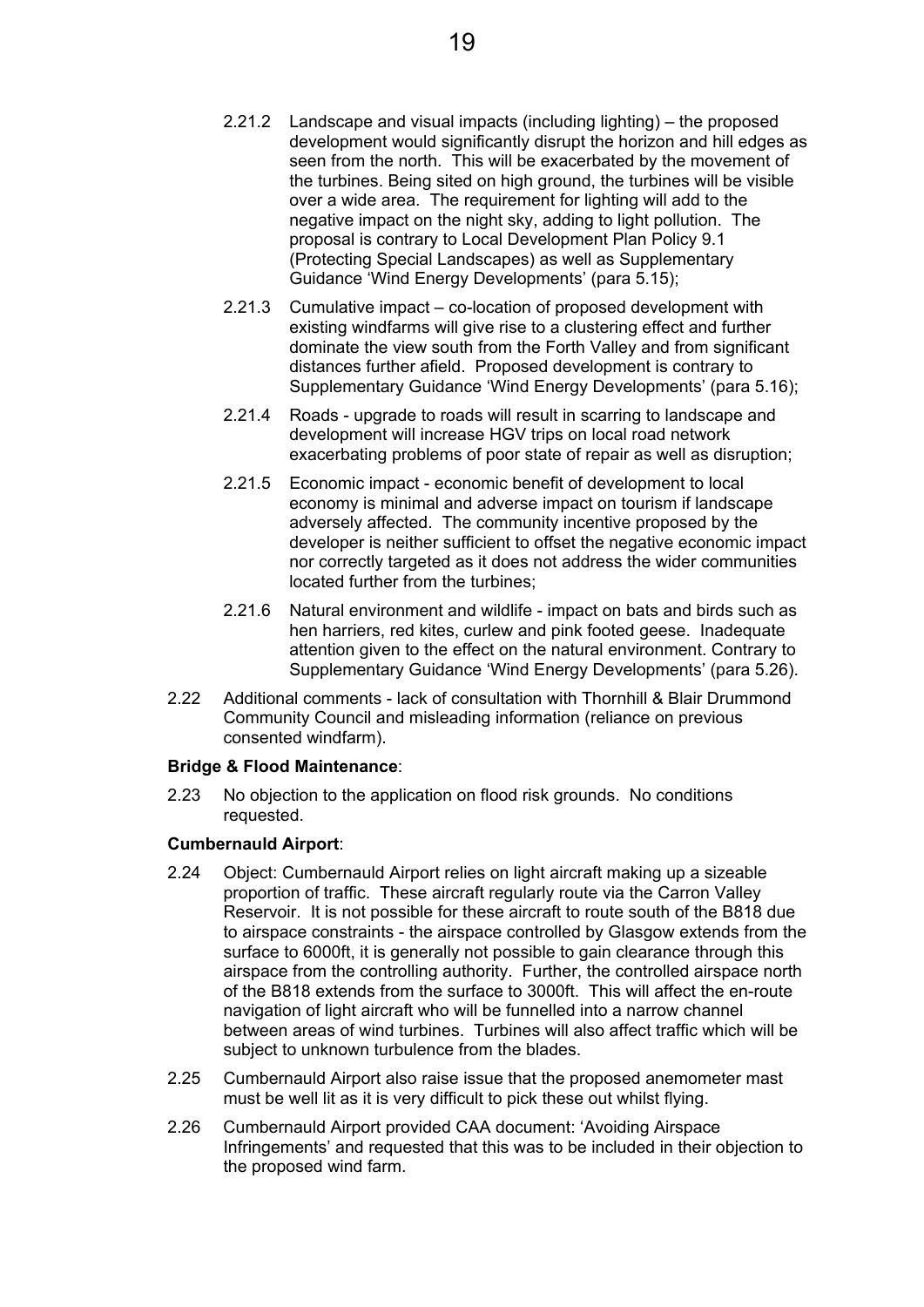2.27 Response from Cumbernauld Airport to Technical Note supplied by applicant sent on 23.03.21. Cumbernauld Airport maintains objection – Effect regarding wind and turbulent air (vertical turbulence from proposed turbines and cumulative effect with existing turbines). Due to levels & height of turbine alongside the controlled airspace of Glasgow CTA – leaves only 500ft of 'free airspace'. This increases workload for controllers and increases risk of infringement by pilots. Turbines reduce the possibilities available for emergency landings. Such complexities may put off pilots and make the airport less viable.

## **Loch Lomond And Trossachs National Park Authority**:

- 2.28 The National Park did not object to the proposal.
- 2.29 Comment: 2 lit turbines will be visible at night from Port of Menteith significant (moderate) visual effect. Consider turbines will be viewed as extension to existing windfarms on this ridge.

#### **Transport Scotland**:

- 2.30 No objection subject to conditions:
	- 2.30.1 Abnormal Loads route to be approved by Transport Scotland.
	- 2.30.2 Signage and temp traffic control measures to be approved by Transport Scotland.
	- 2.30.3 Abnormal load delivery trial-run.
	- 2.30.4 Construction Traffic Management Plan (CTMP) prepared by developer and approved by Stirling Council & Transport Scotland.
	- 2.30.5 Vehicles transporting construction material to be sheeted.
	- 2.30.6 Vehicle wheel cleansing facilities to be installed.
	- 2.30.7 Decommissioning Plan to be prepared by developer and approved by Stirling Council & Transport Scotland.

#### **RSPB Scotland**:

2.31 Consulted on the planning application and Environmental Impact Assessment on 14 January 2021. Consulted on the Supplementary Information on 11 August 2021. No response received to either consultation.

## **North Lanarkshire Council**:

2.32 Consulted on the planning application and Environmental Impact Assessment on 14 January 2021. Consulted on the Supplementary Information on 11 August 2021. No response received to either consultation.

#### **East Dunbartonshire Council**:

- 2.33 No objection.
- 2.34 East Dunbartonshire Council supports the development of renewable and low-carbon energy technologies, where the location, siting and design has no unacceptable individual or cumulative impact. Subject to being acceptable in terms of location, siting and design, the proposal would appear to support this commitment and aligns with this Council's policy approach.
- 2.35 No impacts on the transport network within East Dunbartonshire are expected and so the council has no objections in relation to access.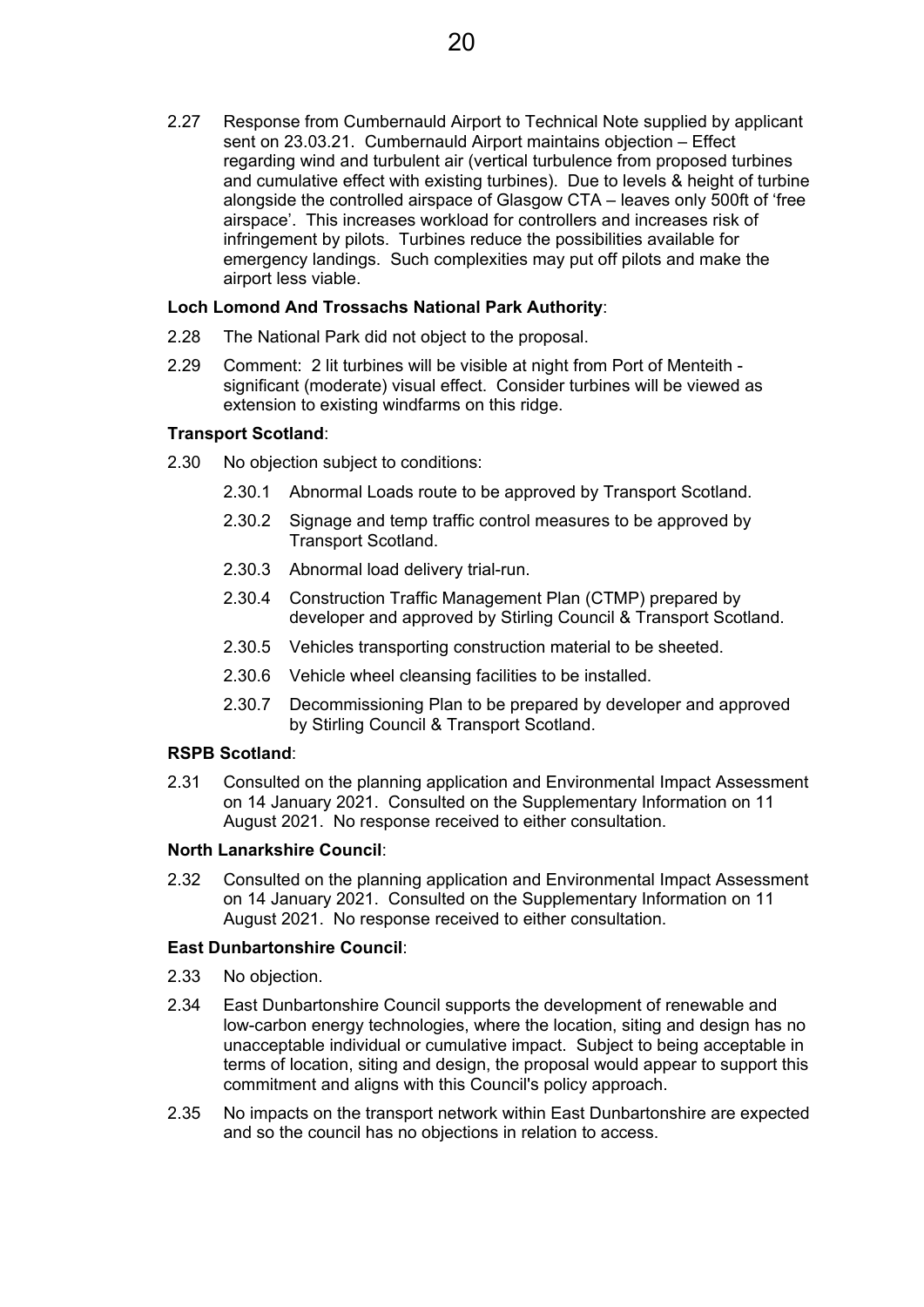- 2.36 East Dunbartonshire Council is satisfied that there will no adverse impact on East Dunbartonshire as a result of the wind farm, as detailed in the Environmental Impact Assessment.
- 2.37 It is noted that the EIA addresses other key matters including geology, peat, hydrology, ecology, cultural heritage, noise, traffic and transport and tourism. Given that the site is located over 3km from the nearest point of the East Dunbartonshire boundary and separated by the Campsie Fells, the Council has no comment on these matters.

#### **Glasgow Airport Limited**:

2.38 No objection.

#### **Environmental Health**:

2.39 Applicant requested to demonstrate that noise impact will be comparable to previous consented windfarm. Request condition to address Private Water Supplies, including ensuring appropriate water quality monitoring, plan of action to provide temporary sources etc.

#### **NERL Safeguarding**:

2.40 NATS Ltd undertook Technical & Operational Assessment (TOPA) which stated, with regard to the predicted impact on Lowther RADAR (all turbines) and Kincardine RADAR (T5 only), "the terrain screening available will not adequately attenuate the signal, and therefore this development is likely to cause false primary plots to be generated. A reduction in the RADAR's probability of detection, for real aircraft, is also anticipated." Where an assessment reveals a technical impact on a specific NATS' RADAR, the users of that RADAR are consulted to ascertain whether the anticipated impact is acceptable to their operations or not. Prestwick Air Traffic Control considered the impact 'unacceptable'.

#### **Roads Development Control**:

- 2.41 No objection subject to conditions
	- 2.41.1 Access Management Plan;
	- 2.41.2 Construction Traffic Management Plan;
	- 2.41.3 Detailed Route Assessment Plan;
	- 2.41.4 A811/C36 Road Junction;
	- 2.41.5 Junction Upgrades;
	- 2.41.6 Road Condition Survey;
	- 2.41.7 Inspection Charging.
- 2.42 Further response (24 August 2021) following submission of additional information: With regard to the A811/C36 junction upgrade, it is noted that it is intended to provide a wider radius for vehicles approaching from the east, and an enhanced road width of 7m, which extends for 20m before tapering down to existing width over a 15m distance. A swept path drawing has been provided which evidences that two HGVs can negotiate the junction. Given the fairly substantial upgrade proposed to this junction, the design should be subject to a Road Safety Audit with any recommendations being incorporated into the final design.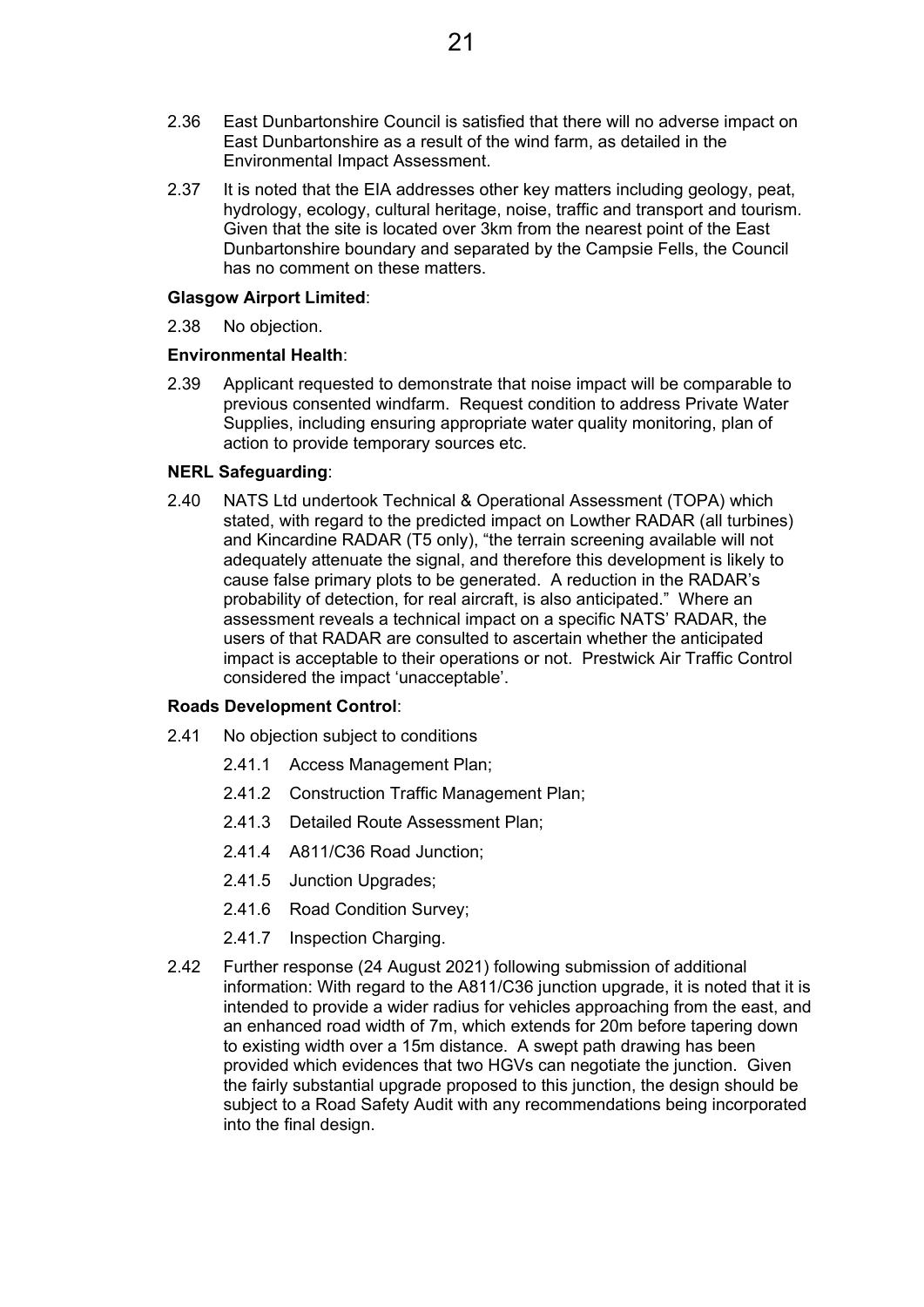- 2.43 A number of drawings have been provided which set out the proposed areas of the C36 that are highlighted for upgrade, primarily through the provision of road widening to provide additional passing opportunities. These upgrades are proposed at fairly consistent centres along the road and should ensure that vehicle conflicts are minimised. The formal detail of these improvements, with regard to construction specification shall be agreed through the formal Roads Permit process that will be required in advance of any roadworks commencing.
- 2.44 With regard to the conditions requested by the Transport Development Team as part of the response dated 3 March 2021, these are still relevant with the requirement for the Road Safety Audit added.

#### **Historic Environment Scotland**:

- 2.45 No objection.
- 2.46 No comments to make on the proposal.

#### **Civil Aviation Authority**:

2.47 Consulted on the planning application and Environmental Impact Assessment on 14 January 2021. Further email sent on 18 May 2021. Consulted on the Supplementary Information on 11 August 2021. No response received to the consultations.

#### **Scottish Environment Protection Agency (East)**:

- 2.48 Initially submitted a holding objection as required further information: 1) Site Walkover; 2) Updated Peat Management Plan; 3) Revised map regarding engineering activities in or impacting on the water environment, and 4) Revised Surface Water Management Plan.
- 2.49 The applicant submitted further information as Supplementary Information such that SEPA removed previous holding objection. SEPA requested the inclusion of conditions - Section 1 (Disturbance and re-use of excavated peat and other carbon rich soils), 2 (Habitat Management Plan), 3 (Borrow peat), 4 (Water environment, Pollution prevention and construction environmental management).

#### **Sustainable Development Manager**:

2.50 Consulted on the planning application and Environmental Impact Assessment on 14 January 2021. Consulted on the Supplementary Information on 11 August 2021. No response received to either consultation.

#### **Scottish Water**:

2.51 No objection. Drinking Water Protected Areas (DWPA) - The activity is a sufficient distance from the intake that it is likely to be low risk.

#### **Thornhill Aerodrome**:

2.52 Proposal will not have an effect on Thornhill Aerodrome circuit and flying operations.

#### **The Scottish Government**:

2.53 Noted in the records of the Scottish Government. No comments.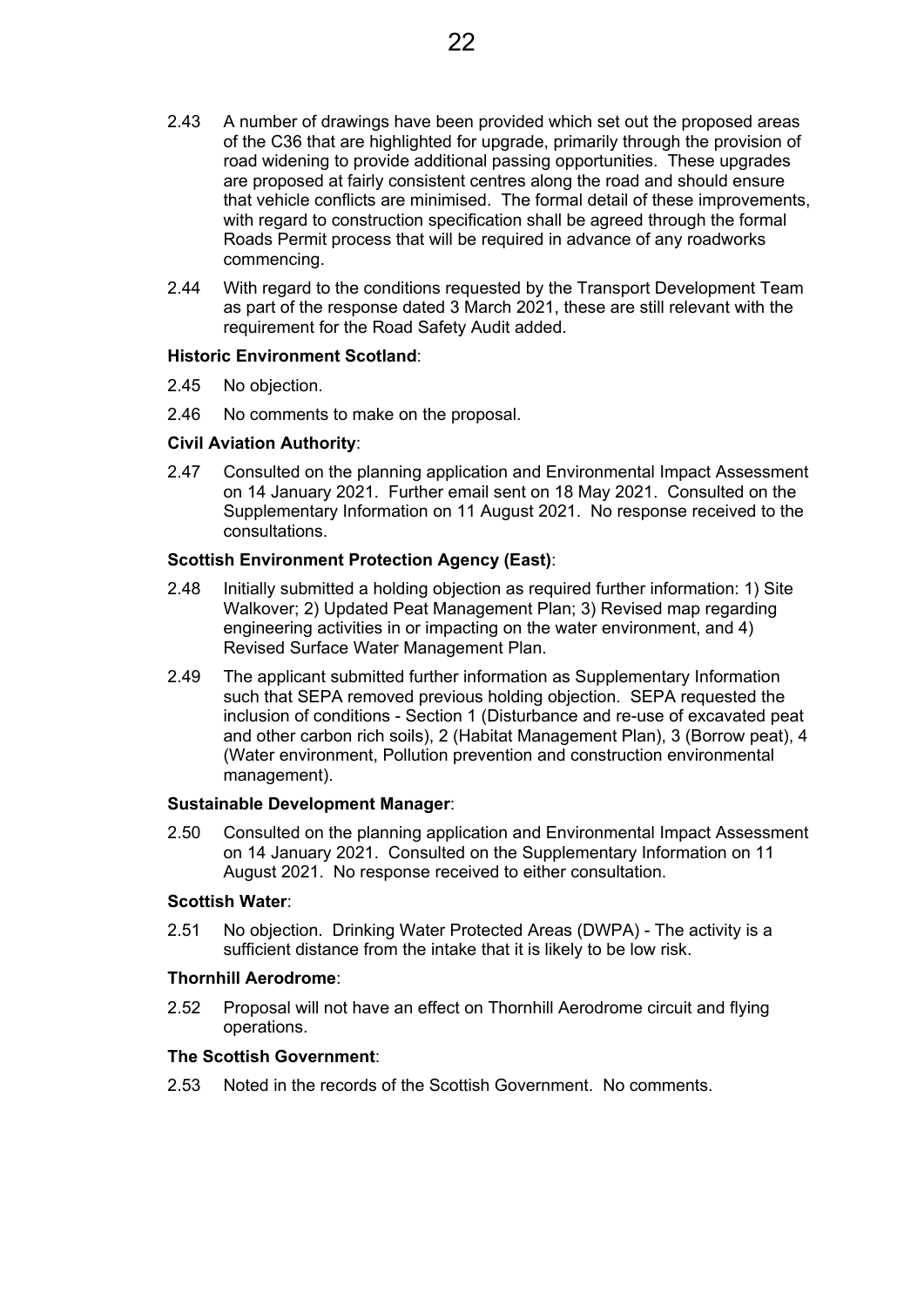#### **NatureScot**:

- 2.54 Potential significant landscape and visual impacts due to the requirement for night time lighting of the 2 taller turbines. While do not consider that this raises issues of national interest, there may be significant adverse effects in the wider countryside. Advice focusses on this: at night the 2 lit turbines would be eye-catching elements in the wider rural context, especially views from the north. Incongruous elements in the night time view.
- 2.55 The applicant provided further information and photomontages in relation to the landscape and visual impact of night time aviation lighting, however NatureScot did not wish to provide further assessment of the new visuals. NatureScot did not consider that this scheme will raise natural heritage issues of national interest, and their advice is therefore limited.
- 2.56 NatureScot stated that the impacts highlighted in their previous response remain, however NatureScot advise that the Council should assess these impacts within the context of their own policies.

#### **Defence Estates (Wind Turbines):**

2.57 Subject to the conditions, the MOD has no objection to the proposed development.

#### **Representations**

- 2.58 35 letters of comment have been received: 32 objections, 1 letter of support and 2 letters of comment which neither objected nor supported the proposal.
- 2.59 The objections and comments raise the following issues:
	- 2.59.1 Adverse impact on local economy/tourism with limited economic benefits.
	- 2.59.2 Landscape and visual impact.
	- 2.59.3 Question the total net carbon effect.
	- 2.59.4 Impact on Right of Way and Core Path.
	- 2.59.5 Impact on local road network: vehicle speeds, narrow width of existing road between Arnprior - Fintry, journey interruption during construction.
	- 2.59.6 'Misleading information' from developer stating that previous permission was extant.
	- 2.59.7 Size and scale The 180m & 149.5m turbines proposed are much larger than any other turbines locally (the tallest nearby being 125m).
	- 2.59.8 The heights involved would also mean that the turbines would have aviation warning lights, making their presence even more obtrusive (fixed red lights).
	- 2.59.9 A windfarm development on this size would sit above the hill edge, breaking the horizon and interrupting this stunning landscape. It would be an unacceptable landscape change and would be completely out of portion with the rolling hill setting.
	- 2.59.10 The number, size and layout proposed would have a massive impact on the skyline, and the access tracks and digging required would cause major landform change.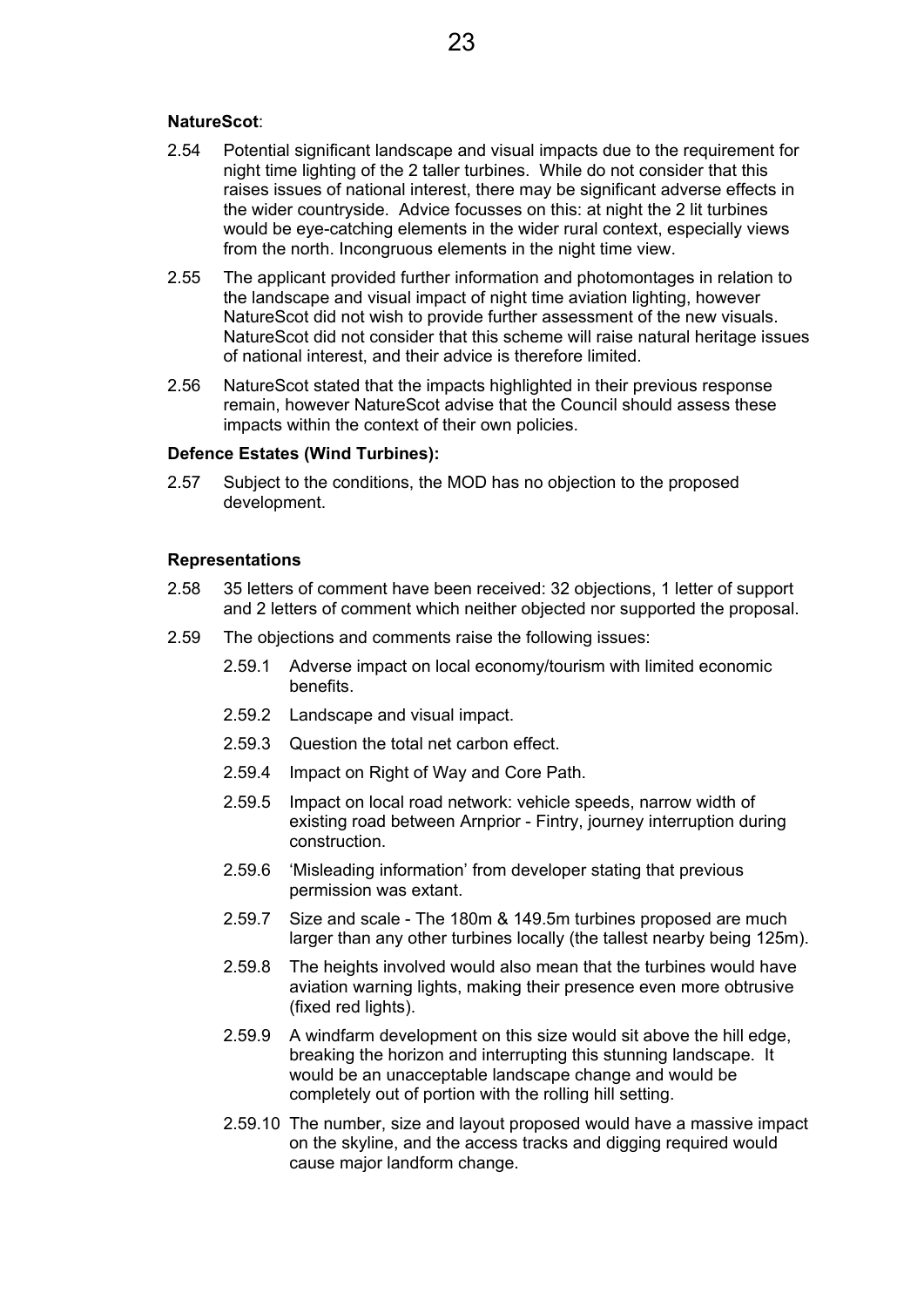- 2.59.11 Turbines pose a danger to birds and bats.
- 2.59.12 Cumulative impact.
- 2.59.13 Concern regarding decommissioning.
- 2.59.14 Impact on human rights especially infrasound low frequency sound.
- 2.59.15 Impact on flight paths for aircraft.
- 2.59.16 Impact on habitats.
- 2.59.17 Negatively impact the recreational amenity of the area, completely changing the historic landscape.
- 2.59.18 Proposal will jeopardise aircraft safety and cause a dangerous situation for all aircraft, and helicopters transiting along the Carron Valley.
- 2.60 The letter of support raise the following issues:
	- 2.60.1 Wind farms contribute significantly to reduce the threat of climate change.
	- 2.60.2 The environmental benefits outweigh the environmental impacts.

#### **Local Development Plan**

- 2.61 Section 25 of the Town and Country Planning (Scotland) Act 1997 (as amended) indicates that in making any determination under the Planning Acts, regard is to be had to the Development Plan. The determination shall be made in accordance with the Plan unless material considerations indicate otherwise. The following provisions of the Development Plan are considered relevant to the consideration of this application:
- 2.62 Primary Policy 1: Placemaking; Policy 1.1: Site Planning; Policy 1.3: Green Infrastructure and Open Space; Primary Policy 3: Provision of Infrastructure; Policy 3.1: Addressing the Travel Demands of New Development; Policy 3.2: Site Drainage; Policy 3.3: Developer Contributions; Policy 4.2: Protection of Carbon-Rich Soils; Primary Policy 5: Flood Risk Management; Policy 5.1: Reinstate Natural Watercourses; Primary Policy 6: Resource Use and Waste Management; Primary Policy 7: Historic Environment, Policy 7.1: Archaeology and Historic Building Recording; Primary Policy 8: Conservation and Enhancement of Biodiversity; Policy 8.1: Biodiversity Duty; Primary Policy 9: Managing Landscape Change; Policy 9.1: Protecting Special Landscapes; Policy 9.3: Landscaping and Planting in Association with Development; Policy 10.1: Development Impact on Trees and Hedgerows; Primary Policy 12: Renewable Energy; Policy 12.1: Wind Energy Developments; Primary Policy 13: The Water Environment; Primary Policy 14: Soil Conservation and Agricultural Land.
- 2.63 Adopted Supplementary Guidance: Wind Energy Developments.

## **Other Planning Policy**

- 2.64 Draft Supplementary Guidance: Biodiversity & Landscape; Developer Contributions; Transport and Access for New Development.
- 2.65 National Planning Framework 3 (NPF3) and Scottish Planning Policy Para 155 of Scottish Planning Policy (SPP) (October 2014) states – "Development plans should seek to ensure an area's full potential for electricity and heat from renewable sources is achieved, in line with national climate change targets, giving due regard to relevant environmental, community and cumulative impact considerations."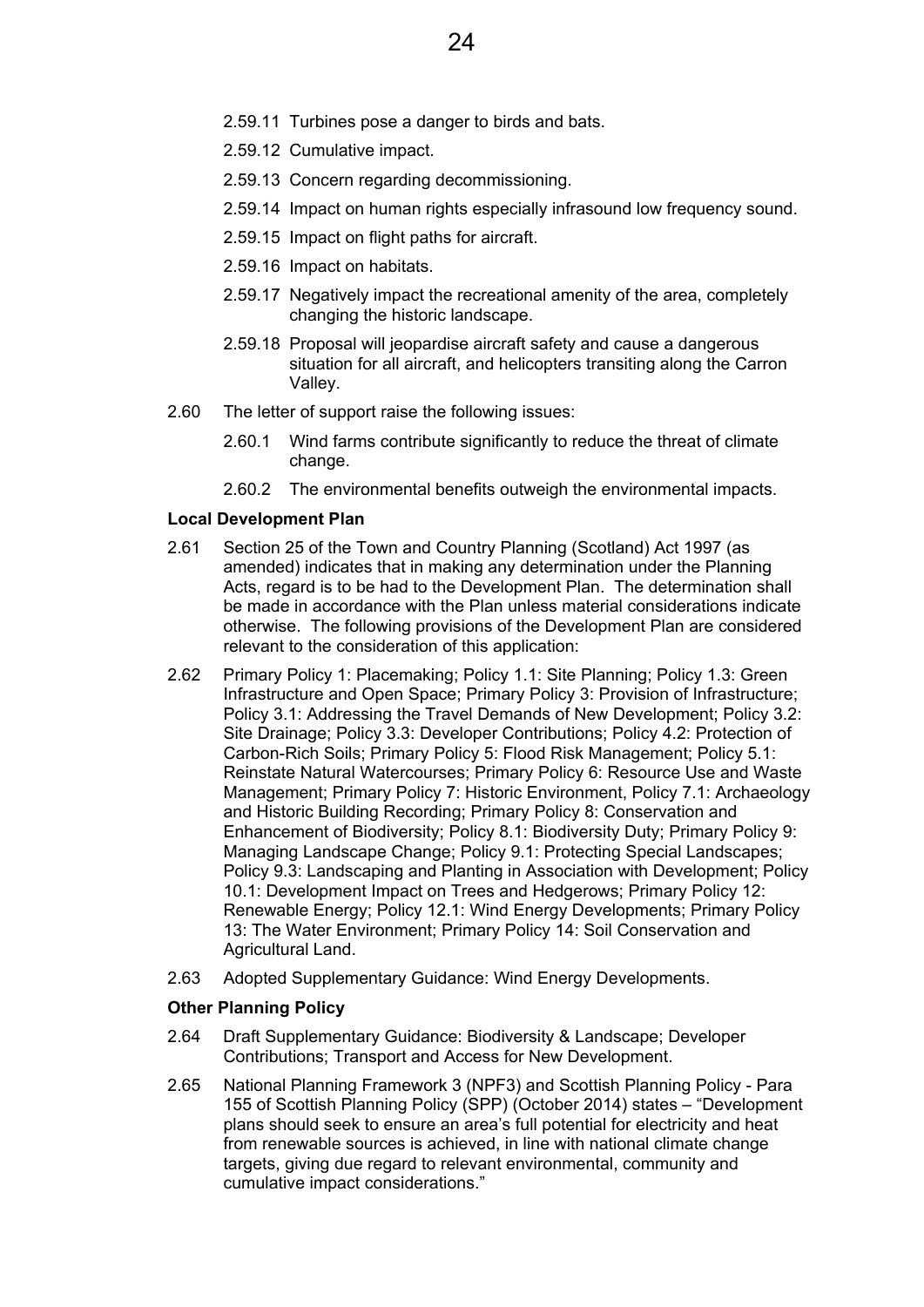- 2.66 Draft National Planning Framework 4 (NPF4) NPF4 will incorporate Scottish Planning Policy (SPP) which contains detailed national policy on a number of planning topics, meaning that for the first time, spatial and thematic planning policies will be addressed in one place. NPF4 will have the status of the development plan for planning purposes. This is a change to the current position, and will mean that its policies will have a stronger role in informing day to day decision making.
- 2.67 The spatial strategy of the Framework is a shared vision that will guide future development in a way which reflects the overarching spatial principles: sustainable, liveable, productive and distinctive places**.**
- 2.68 Under 'sustainable places' it highlights the need to diversify and expand renewable energy generation. Under 'productive places' it highlights that the transformations needed to tackle the climate and nature crises, together with the impact of the pandemic, means that green investment is a key priority for the coming years.
- 2.69 Under Policy 2 (Climate emergency) of the Framework it states that "when considering all development proposals considerable weight should be given to the Global Climate Emergency".
- 2.70 Under Policy 19 (Green Energy) of the Framework it states that local development plans should seek to ensure that an area's full potential for electricity and heat from renewable sources is achieved**.** Outwith National Parks and National Scenic Areas**,** and recognising the sensitivity of any other national or international designations, development proposals for new wind farms should be supported unless the impacts identified (including cumulative effects), are unacceptable. It states that development proposals for renewable energy developments must take the following into account:
	- 2.70.1 net economic impact;
	- 2.70.2 the scale of contribution to renewable energy generation targets;
	- 2.70.3 effect on greenhouse gas emissions reduction targets;
	- 2.70.4 cumulative impacts taking into account the cumulative impact of existing and consented energy development;
	- 2.70.5 impacts on communities and individual dwellings, including visual impact, residential amenity, noise and shadow flicker;
	- 2.70.6 landscape and visual impacts, including effects on wild land;
	- 2.70.7 effects on the natural heritage, including birds;
	- 2.70.8 impacts on carbon rich soils;
	- 2.70.9 public access, including impact on long-distance walking and cycling routes and scenic routes;
	- 2.70.10 impacts on historic environment assets, including scheduled monuments, listed buildings and their settings;
	- 2.70.11 impacts on tourism and recreation;
	- 2.70.12 impacts on aviation and defence interests including seismological recording;
	- 2.70.13 impacts on telecommunications and broadcasting installations, particularly ensuring that transmission links are not compromised;
	- 2.70.14 impacts on road traffic and on adjacent trunk roads;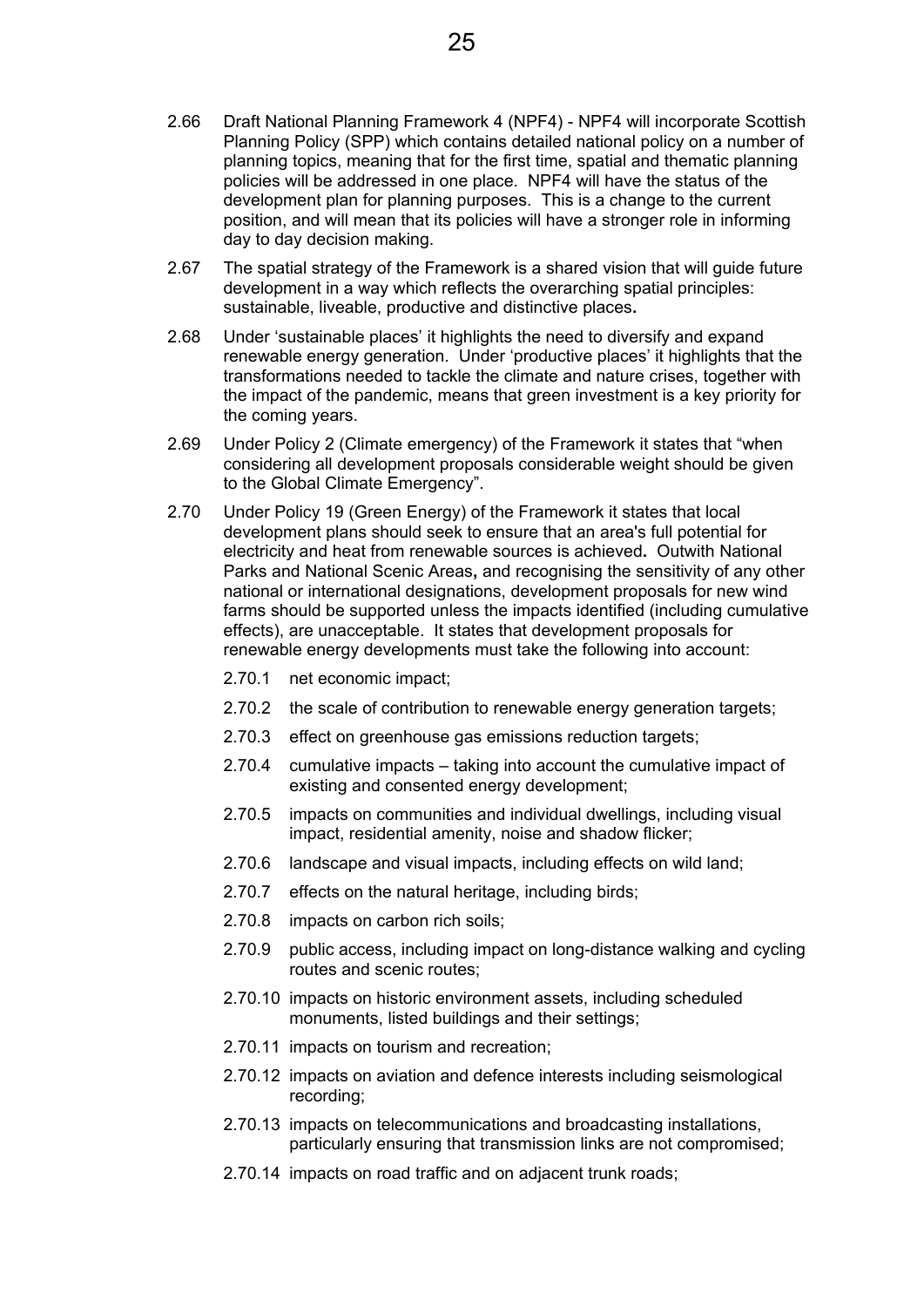- 2.70.15 effects on hydrology, the water environment and flood risk;
- 2.70.16 the need for conditions relating to the decommissioning of developments, including ancillary infrastructure, and site restoration, opportunities for energy storage; and
- 2.70.17 the need for a robust planning obligation to ensure that operators achieve site restoration.
- 2.71 Onshore Wind Turbines: Planning Advice (2014).
- 2.72 Climate Change (Emissions Reduction Targets) (Scotland) Act 2019 commits Scotland to achieving net zero greenhouse gas emissions by 2045 at the latest, and also sets two interim targets to reduce emissions by 75% by 2030 and by 90% by 2040.
- 2.73 Wind Turbine Consents: aviation objections and associated negative conditions (January 2012).
- 2.74 Onshore Wind Policy Statement Refresh 2021: Consultative Draft Seeks views on Scottish Government's ambition to secure an additional 8-12 GW of installed onshore wind capacity by 2030, how to tackle the barriers to deployment, and how to secure maximum economic benefit from these developments.

#### **Assessment**

- 2.75 **Previous Planning Permission**: In November 2013 the applicant submitted an application for planning permission (planning reference: 13/00728/FUL) to construct and operate seven turbines (tip height of 125m) and associated infrastructure. The scheme proposed has a maximum capacity of 21 megawatts (MW) and planning permission was sought for an operational period of 25 years. In March 2015 Stirling Council refused the application on the grounds of limited landscape capacity for additional wind turbines which resulted in significant landscape and visual effects, including cumulatively. The applicant then submitted an appeal (Appeal reference: PPA-390-2039) to the Directorate of Planning and Environmental Appeals (DPEA) in June 2015 which was successful and planning permission was granted.
- 2.76 Whilst it is noted that the refusal of the application outlined above was on the basis of a previously adopted Local Development Plan (LDP 2014), the principles of the key policies for consideration in relation to this proposal are largely the same in the adopted 2018 LDP. The fact that a Reporter granted planning permission for wind turbines on this site in 2015 is a material planning consideration. The weight given to this material consideration needs to be balanced by the fact that the previous development was for seven turbines with a maximum tip height of 125m, generating up to 21MW whereas this proposal is for five turbines (2 turbines with maximum tip height of 180m and 3 turbines with maximum tip height of 149.5m), generating up to 24MW.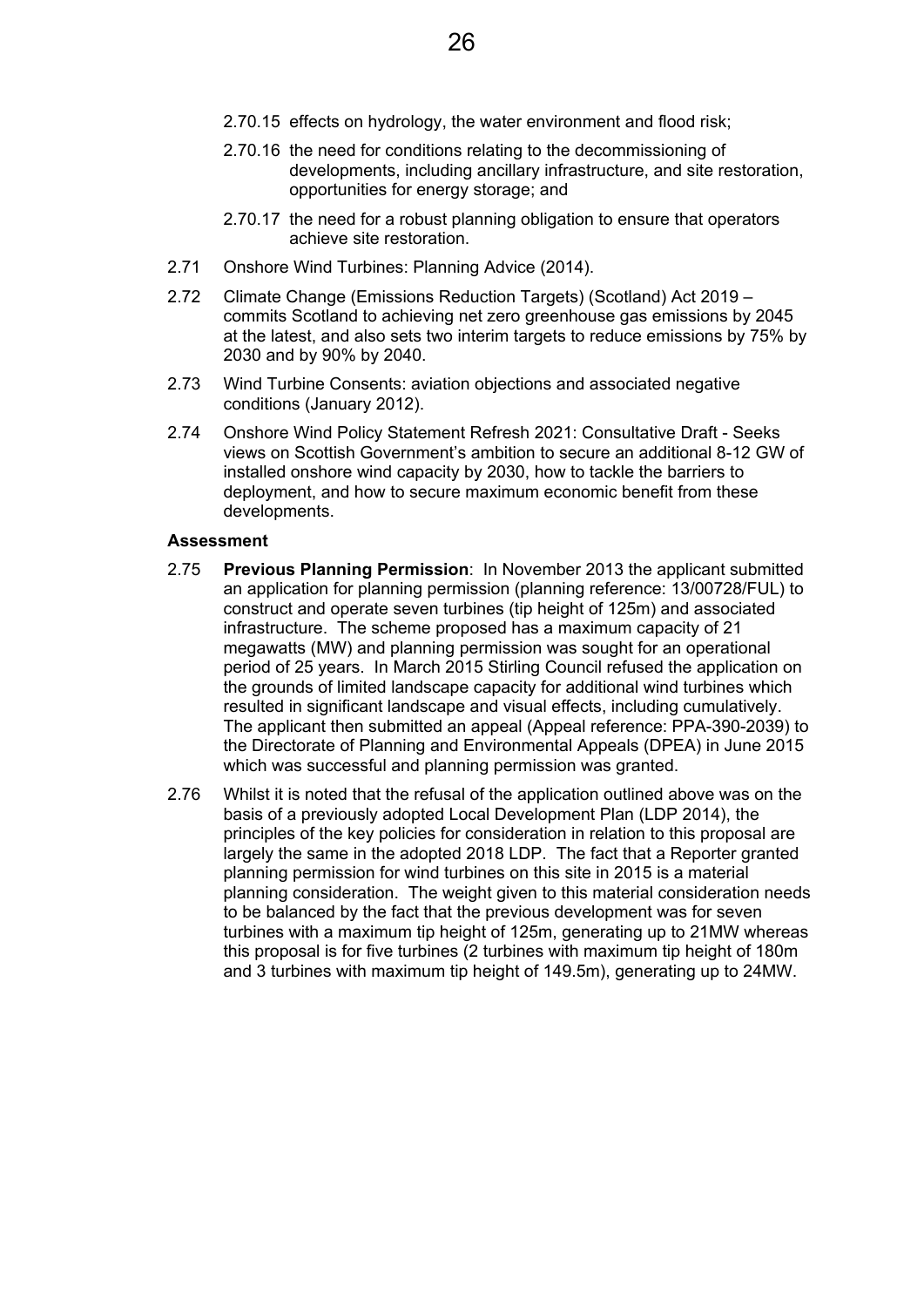- 2.77 **Extant Consented Development**: The planning permission 13/00728/FUL, which was granted at appeal, did not contain a planning condition specifying the time period during which development must be started. Whilst S58 of the Town and Country Act 1997 (as amended) inserts a deemed three year time limit into certain full planning permissions, it is subject to the exceptions set out at S58(4) of the same Act. One of the exceptions is "any planning permission granted for a limited period" (s58(4)(c)). Condition 1 of planning permission 13/00728/FUL stipulated a period of twenty five years for electricity exportation after which the land was to be restored to its former condition. Since this condition is consistent with the definition of a "permission granted for a limited period", it falls within the exceptions set out in s58(4) and the deemed time limit provision does not apply.
- 2.78 It was clear that the intention of the Reporter was that the development should be subject to the standard three year time limit on the commencement period. However, by referring to it in an informative note it does not carry any legal weight. The result is that the consent has no time limit for commencement and remains extant. This means that there is enduring permission for the 7 turbine development as set out in 13/00728/FUL and the applicant has outlined their intention to implement that permission should this proposal be unsuccessful. The fact that there is extant permission for a 7 turbine windfarm on this site is a material planning consideration.
- 2.79 **Increase in Generating Capacity**: Despite this proposal having fewer turbines than the previously consented development (5 turbines as opposed to 7 previously consented) the generating capacity of the proposed windfarm is expected to increase from 21MW to 24MW. In terms of the expected energy generated per annum, the previously consented development was expected to generate 39.6GWhrs from the candidate turbine whereas the proposed development is expected to generate 72.5GWhrs from the candidate turbines.
- 2.80 **Policy:** Local Development Plan Primary Policy 12 (Renewable Energy) states that all renewable energy developments which contribute towards Scottish Government targets to meet electricity demand through renewable energy will be supported where they comply with, in the case of wind energy developments, Policy 12.1.
- 2.81 Policy 12.1 sets out the key policy documents against which any wind energy development will be assessed, highlights that developments will be permitted if they are of a scale, layout and nature such that adverse environmental impacts are avoided or minimised to the satisfaction of the Planning Authority whilst also setting out the criteria against which proposals will be assessed. The criteria follow similar issues set out below such as landscape and visual impact, aviation, road traffic etc.
- 2.82 The spatial framework map within the Local Development Plan indicates this site to be within Group 3 where there is potential for wind farm development, subject to detailed consideration against identified policy criteria. Relevant 'policy criteria' are taken forward in the LDP's Policy 12.1 Wind Energy Developments and supporting supplementary guidance SG: Wind Energy Developments (February 2019), adopted by the Council in February 2019, and therefore part of the LDP.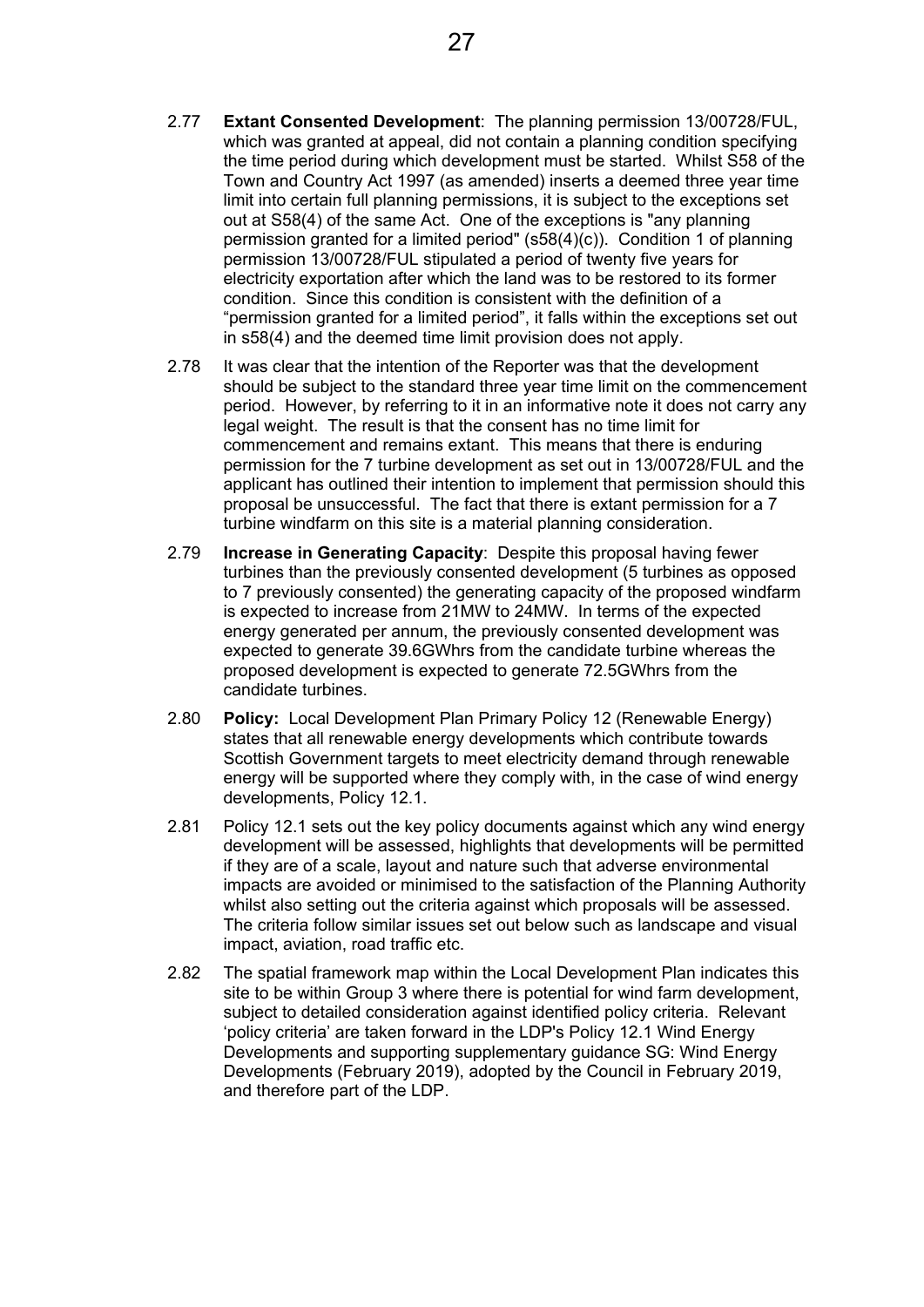- 2.83 The Supplementary Guidance 'Wind Energy Developments' provides information and detail to support Policy 12.1. The Supplementary Guidance notes that there remains very little capacity for further windfarm development of varying scales within the study area if the intrinsic qualities of the landscape are to be maintained. The Supplementary Guidance describes the site's 'landscape type' as Lowland Hills: Fintry, Gargunnock and Touch Hills where the 'wind energy capacity' is regarded as low capacity for 110m and above turbines. Low capacity is defined as a landscape that is both highly sensitive to wind turbine development and has a high value, where only a slight level of change can be accommodated without significantly adversely affecting any of the key defining characteristics of the landscape. The Supplementary Guidance notes that within the Fintry, Gargunnock and Touch Hills further development of up to 10 turbines may be appropriate subject to compliance with strict locational, siting and design criteria. The Supplementary Guidance identifies that 7 (125m) turbines at Craigton and a single turbine (102m) in the vicinity of Craigannet wind farm were approved, all of which reduces the identified capacity. This proposal is an alternative scheme to the 7 turbines approved at Craigton.
- 2.84 In relation to wind energy developments in the Stirling Local Development Plan area there are a number of considerations identified as being of particular relevance. These follow similar headings to those set out in the EIAR and are summarised in bold type below.
- 2.85 Given proximity of the proposed turbines to the established Kingsburn and Earlsburn windfarms, Supplementary Guidance advice on extensions and repowering of existing wind farms also applies. It states with regard to Earlsburn Windfarm - Comprising of 15 x 115m height turbines, it is located within the core of the Gargunnock Hills. It comprises of three rather disparate shallow arcs of turbines, aligned roughly north-south, which present a somewhat sprawling and extensive appearance as they extend across the core of the plateau hills of the area. A 9 x 115m turbine extension, now completed, (i.e. Kingsburn Wind Farm) places considerable constraint on the ability to further extend the overall development. Subject to compliance with strict siting and design criteria there may be some limited potential to infill the gap between the original turbines and the recently completed scheme to the west.
- 2.86 **Traffic and Transport:** The applicant submitted information within the EIAR that considered the potential traffic and transport effects associated with the construction and operation of Shelloch Windfarm on the surrounding public road network and on sensitive receptors. The assessment of environmental effects followed the Institute of Environmental Management and Assessment (IEMA) Guidelines which included severance, driver delay, pedestrian delay and amenity, accidents and safety, dust and dirt.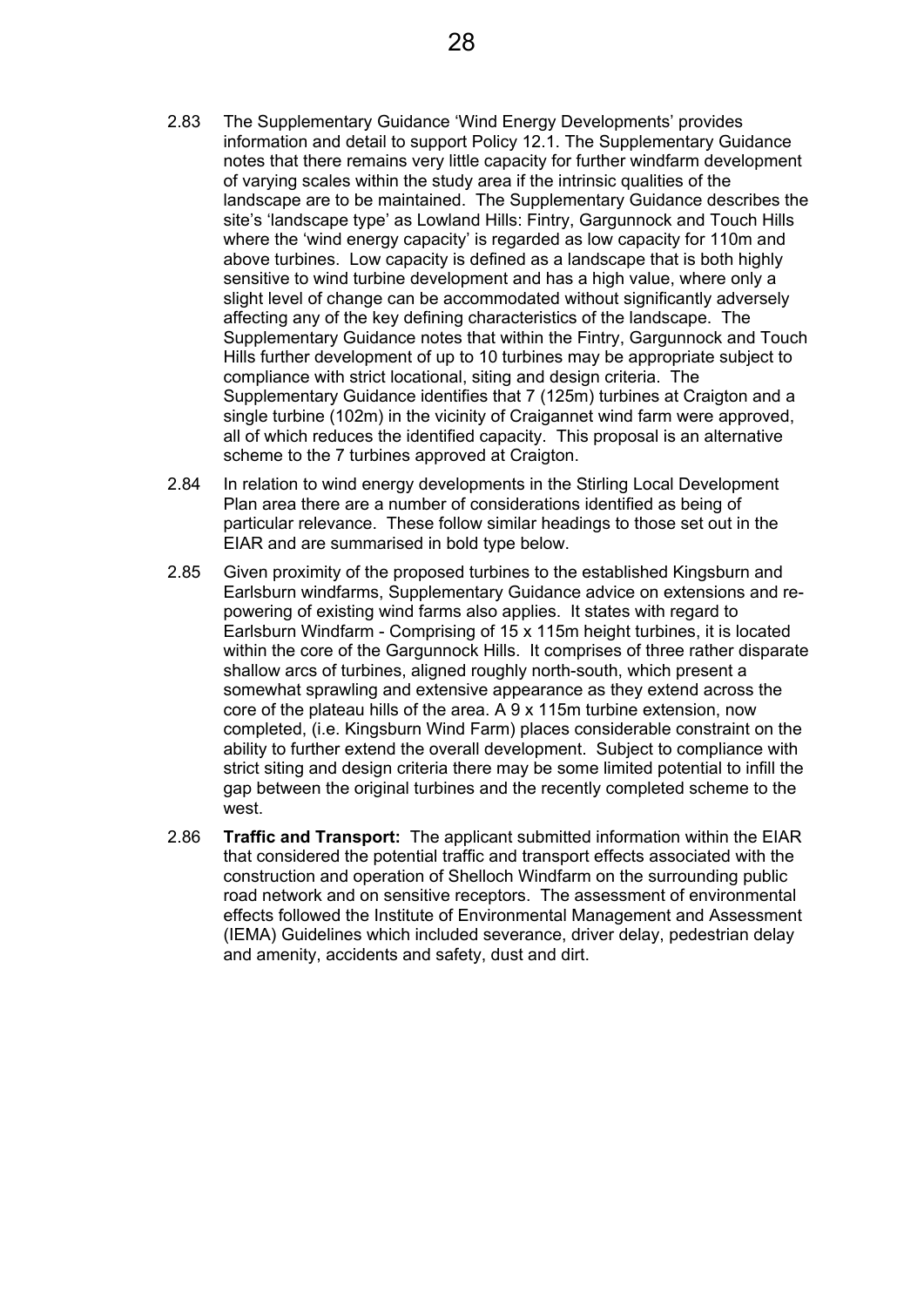- 2.87 It is proposed that abnormal loads will only be transported over eight weeks of the 12-month construction period and are one-way only (as vehicles retract to a HGV for the return journey) therefore significant environmental effects associated with these vehicles are not likely. The assessment predicted that, prior to the implementation of any mitigation measures, the associated effect of severance, driver delay, pedestrian delay and amenity, as a result of increased levels of HGVs along Firs Road associated with the development, would be significant. The implementation of a comprehensive Construction Traffic Management Plan (CTMP) will mitigate the identified effects by ensuring that they are minimised as far as possible to a level which is considered to be not significant. The CTMP will identify measures to reduce the number of construction vehicles as well as identifying measures to mitigate the impact of vehicles.
- 2.88 The access route follows the A811 to Arnprior, then along the C36 (referred to as Firs Road in the applicant's submission), and B822 before turning off the public road at Gribloch Farm. The route runs to the west of Gribloch Farm then re-joins the public road at the unclassified Glinns Road before again turning off the public road and following a private track, running west of Easter Glinns, to the site. In order to transport turbine components, some road works are required to re-align C36/Firs Road and the B822. Tracks are also required within the main windfarm site to connect the turbines and other infrastructure.
- 2.89 As part of their submission the applicant has submitted a number of documents which set out the impact of the development traffic on the surrounding transport networks, which includes:
	- 2.89.1 Design and Access Statement;
	- 2.89.2 Environmental Impact Assessment (EIA) (Traffic and Transport Chapter);
	- 2.89.3 Abnormal Loads Assessment Review;
	- 2.89.4 Supplementary Information: Scheme of Passing Places and Junction Widening.
- 2.90 It was highlighted that the access route for construction and maintenance traffic follows, in part, along the alignment of Right of Ways: CS64, CS119 & CS120, and Stirling Council Core Path: 9078Gg/09.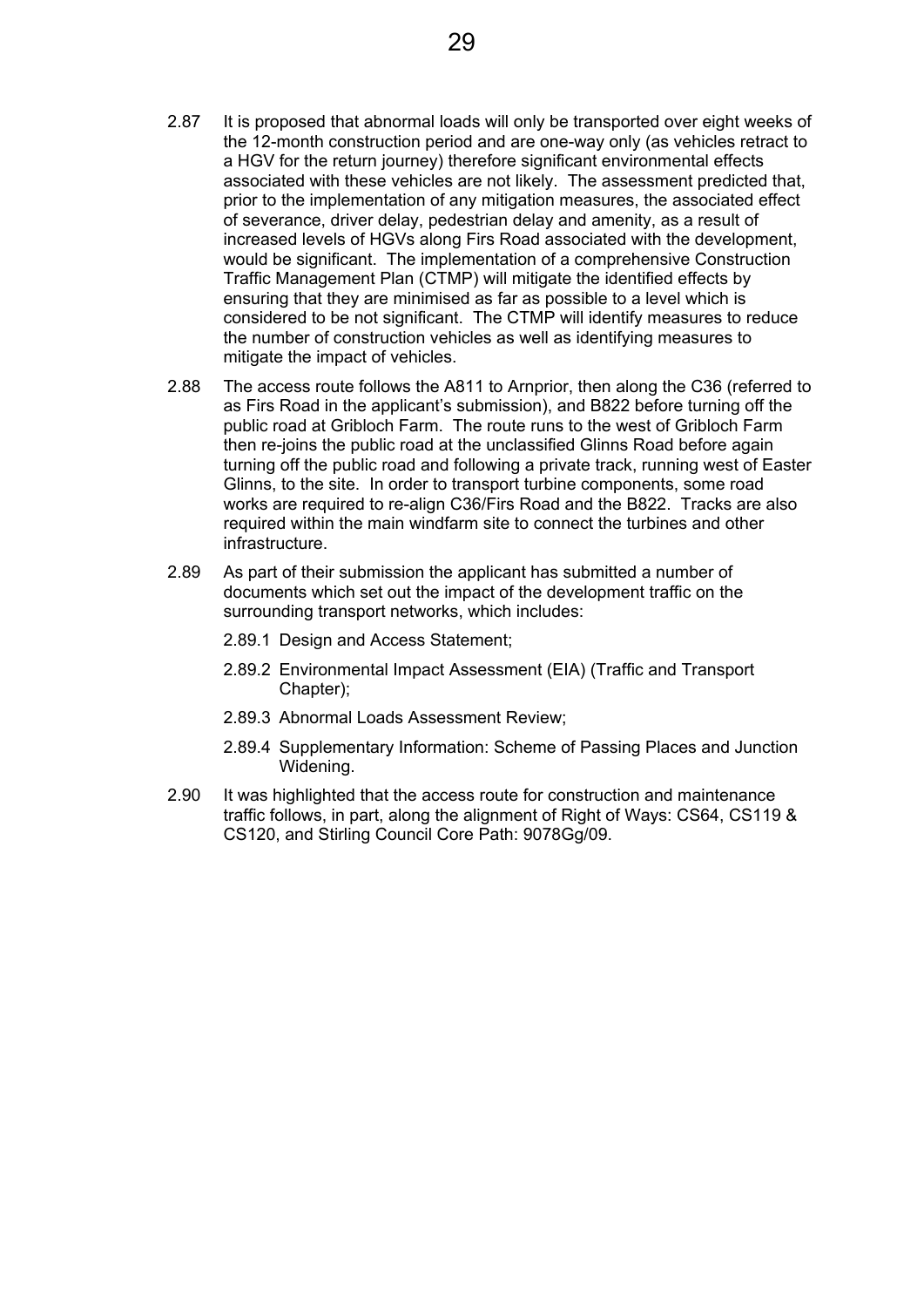- 2.91 The EIA report sets out the anticipated vehicle movements associated with the proposed wind farm and indicates that traffic movements will peak at 2,156 two-way during month seven of the 12-month construction period. The overall two-way movements, across the 12-month construction phase, were anticipated to be 8,730. Whilst Roads considered this increase in vehicle traffic to be negligible on the A811, they considered the impact on the C36, B822 and Glinns Road to be considerable. As such, Roads recommend planning conditions to ensure that traffic associated with the wind farm can be safely accommodated on the existing road network, without causing a detrimental impact to existing road users. It is noted that Arnprior Community Council had requested the provision of a temporary off-carriageway pedestrian route to run alongside the C36. The developer had responded to the Community Council stating that the agent for the landowner has indicated a path was unlikely to be acceptable to the landowner's tenants. A condition has been included within Appendix 1 (Construction Traffic Management Plan) to ensure that, prior to the commencement of development, a management plan for construction traffic is produced in consultation with, *inter alia,* the community council to detail how site traffic will be managed and the impact of construction traffic on, *inter alia,* the C36 and any potential conflict with existing users, which includes pedestrians, cyclists, and vehicular traffic.
- 2.92 The applicant submitted an 'Abnormal Loads Assessment' which considered the worst-case load in terms of the length/width combination. It is anticipated that the components will be transferred by sea to Rosyth Dockyard in Fife and then brought to the site via the motorway and public road network. The Assessment considered the chosen route to the site, and provided a swept path assessment, incorporating a 75m turbine blade (and a total vehicle length of 75m: tractor unit, extendable trailer with blade overhang). The Assessment identified a number of potential pinch points along the route. Those falling within Stirling Councils boundary include (but are not limited to):
	- 2.92.1 M9 northbound Slip-road/A84 Roundabout (Craigforth Roundabout).
	- 2.91.2 M9 southbound Slip-road/A84 Roundabout.
	- 2.91.3 A84/Castle Business Park/Castleview Park and Ride Roundabout.
	- 2.91.4 A84/Raploch Road Roundabout.
	- 2.91.5 Raploch Road/A811 Roundabout.
	- 2.91.6 A811/B822 Roundabout.
	- 2.91.7 A811/C36 junction.
- 2.92 The applicant also submitted Supplementary Information which considered the proposed access route along the C36/Firs Road, and the junction where the C36 joins the A811, and how these are to be negotiated by vehicles associated with the construction of the wind farm. The Supplementary Information:
	- 2.92.1 Provided details of additional temporary public road access proposals (passing places along Firs Road and junction widening at the A811/Firs Road) during construction in response to comments made by Arnprior Community Council and Stirling Council Roads Department, and consideration of the likely significant environmental effects of such proposals. This illustrated the detail of some of the works which may be required to facilitate access by construction vehicles and abnormal loads up the C36 (Firs Road), from Arnprior.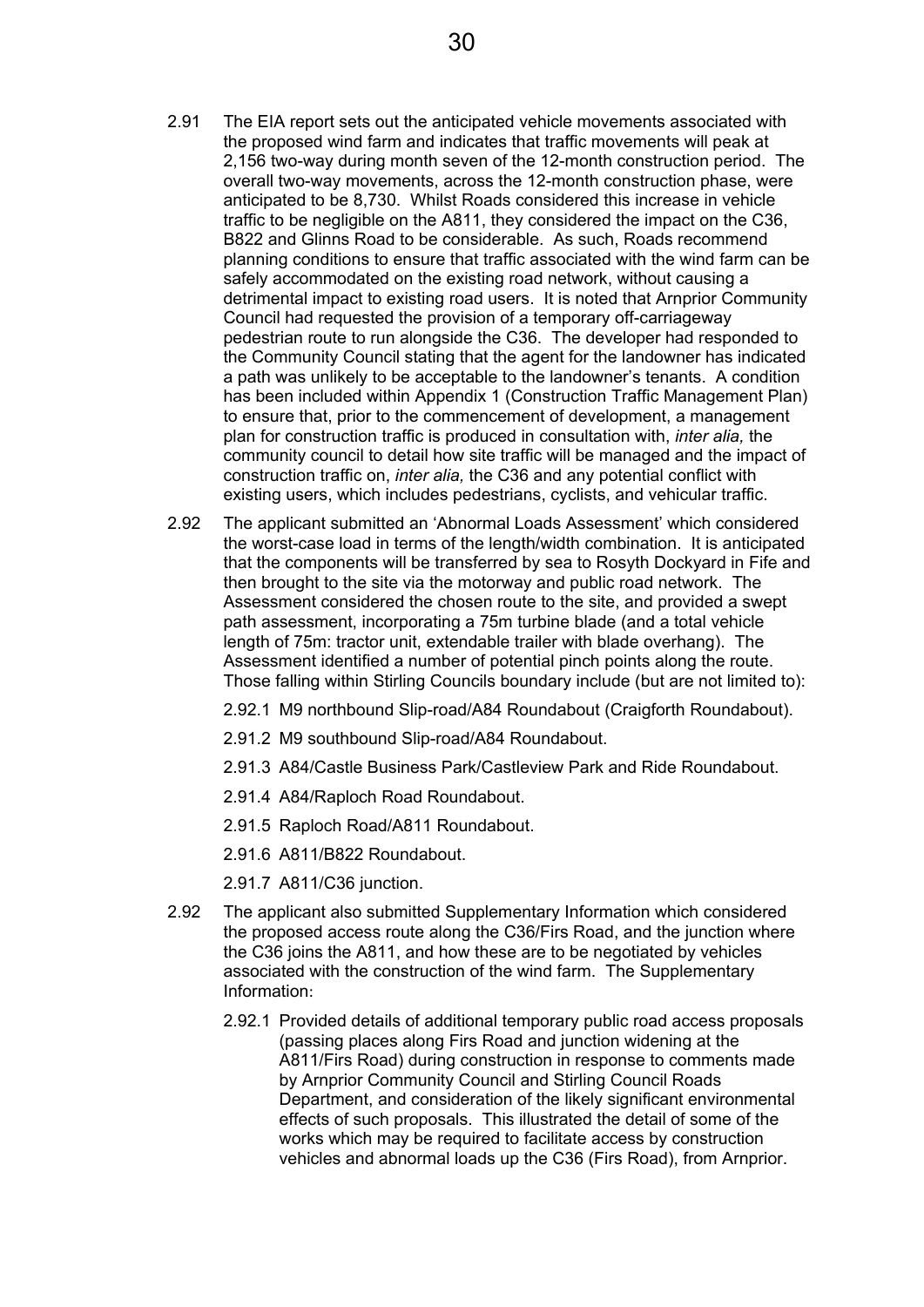- 2.92.2 Provided details of changes to two sections of tracks on Firs Road to be used for the transportation of abnormal load vehicles in response to landowner comments, and consideration of any changes to the significance of effects of these proposals.
- 2.93 The Supplementary Information included a number of drawings which set out the proposed areas of the C36 that are highlighted for upgrade, primarily through the provision of road widening to provide additional passing opportunities. These upgrades are proposed at fairly consistent centres along the road and should ensure that vehicle conflicts are minimised. The formal detail of these improvements, with regard to construction specification, shall be agreed through the formal Roads Permit process that will be required in advance of any roadworks commencing.
- 2.94 The Supplementary Information also included revised details of the A811/C36 junction upgrade which included the provision of a wider radius for vehicles approaching from the east and an enhanced road width of 7m, to extend for 20m before tapering down to existing width over a 15m distance. A swept path drawing was provided which evidences that two HGV's can negotiate the junction.
- 2.95 A drawing was also provided which detailed the visibility splays at the A811/C36 junction. Given the speed restrictions within this area Roads considered that the visibility splays could be reduced and a revised drawing should be submitted which also ensure that the applicant has sufficient control over the land to undertake the proposed works and that a Road Safety Audit is undertaken. These matters have been addressed by condition.
- 2.96 It is considered that, with the mitigation proposed and the conditions recommended, the applicant has demonstrated that the concerns raised by third parties have been addressed and that the proposal will comply with Policy 1.1 and Policy 12.1 (c) (ix).
- 2.97 **Landscape and Visual Amenity:** A Landscape and Visual Impact Assessment (LVIA) was included within the EIAR. It was used to identify and assess the effects of change resulting from the proposed development on both the landscape as an environmental resource in its own right, and on people's views and visual amenity. The assessment also included the visual effects of aviation lighting.
- 2.98 The LVIA considered the potential effects of the addition of the proposed development to the existing landscape, against a baseline that includes existing windfarms. The LVIA also considered the combined effect of existing wind farms in the study area and the role that the proposed development would play in the pattern of wind energy development across the area. The effects of night time aviation lighting on Turbines 1 and 2 was considered for each visual receptor. The LVIA also undertook a comparison of the effects of the proposed development with the consented windfarm development (13/00728/FUL).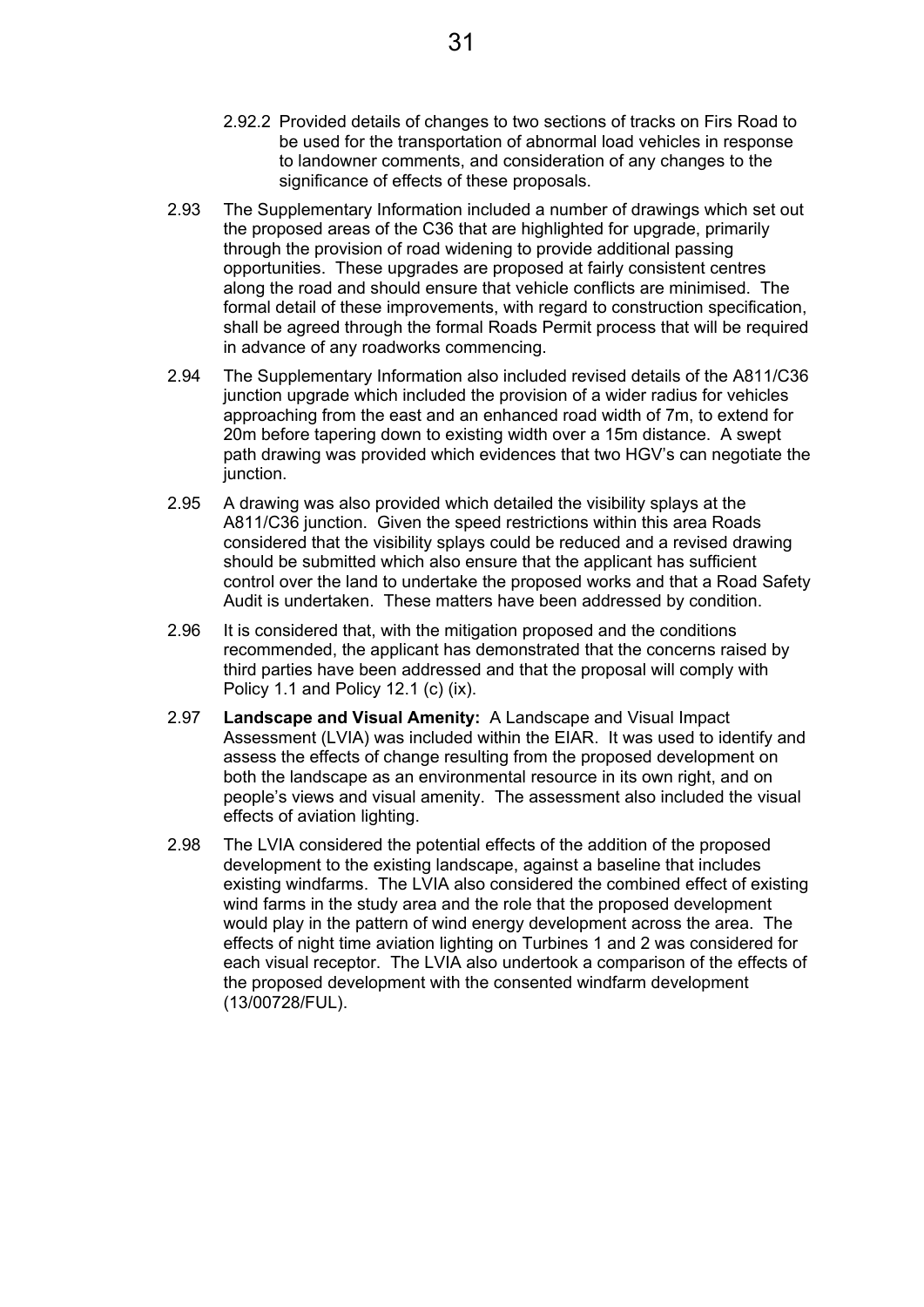- 2.99 Judging the significance of landscape effects requires consideration of the nature of the landscape receptor (sensitivity) and the nature of the effect on those receptors (magnitude of change). The nature of the landscape receptors, commonly referred to as their sensitivity, is assessed in terms of the susceptibility of the receptor to the type of change proposed, and the value attached to the receptor. The nature of the effect (magnitude) on each landscape receptor is assessed in terms of its size and scale, geographical extent, duration and reversibility. These aspects are brought together to form a judgement regarding the overall significance of effect. Fifteen viewpoints, as well as settlements (Port of Menteith and Thornhill), routes (A81, A873, B818, B822, B8043 Glinns Road, C36 Firs Road) and paths/Rights of Way were assessed in the LVIA.
- 2.100 The LVIA also considered the impact of the development on designated landscapes, including Local Landscape Areas (LLA) within the Stirling area (including Southern Hills, Keir, Rednock, Western Ochils, Campsie Fells) as well as those of neighbouring authorities. The LVIA identified that visibility of the proposal would generally be contained within the Carron Valley area of the Southern Hills LLA. The LVIA stated that whilst there will be some changes to the experience of this LLA, this was in the context of the existing windfarms at Kingburn, Earlsburn, Craigengelt and Craigannet, and this was experienced as brief views along the public roads. The LVIA stated that the development will form an additional small group of turbines to the west of the existing cluster, on the west side of the Backside Burn valley, and although consisting of larger turbines than those existing, the development has been designed so as to be set on lower ground within the Backside Burn valley. The LVIA concluded that the development will not affect the special qualities for which the LLAs, and other designated landscapes, were designated.
- 2.101 The LVIA identified that two of the turbines (hubs and towers on T1 and T2) will be lit which will mean that the proposed development will be visible from limited locations after dark. It highlighted that the lights will be seen at full intensity only when seen at similar elevations to the lights (around horizontal). When seen from below, light intensity will be reduced with the vertical angle of view. This results in the lights on the hubs being visible at reduced intensities from very limited locations on local roads.
- 2.102 The LVIA stated that mitigation measures for landscape and visual effects were embedded into the design of the scheme that sought to place turbines on ground lower than the turbines of Kingburn and Earlsburn and to create a balanced appearance when seen from the north-west.
- 2.103 The Supplementary Information submission also undertook a landscape and visual amenity assessment on the proposed passing places on Firs Road between Arnprior and the B822, the temporary widening of the junction of Firs Road with the A811 and the amended section of abnormal load track south of Arnprior. The Supplementary Information report noted that the installation of the proposed passing places will not result in the loss of mature trees but there will be short sections of hedges removed. Since passing places will be temporary, the intention is to restore these sections of hedging. The widening of the junction will similarly not result in tree loss but will include hedge removal and, being temporary, will be restored following construction. The amended section of abnormal load track will lead to the loss of mature trees and hedgerows, the developer will seek to minimise this as far as possible.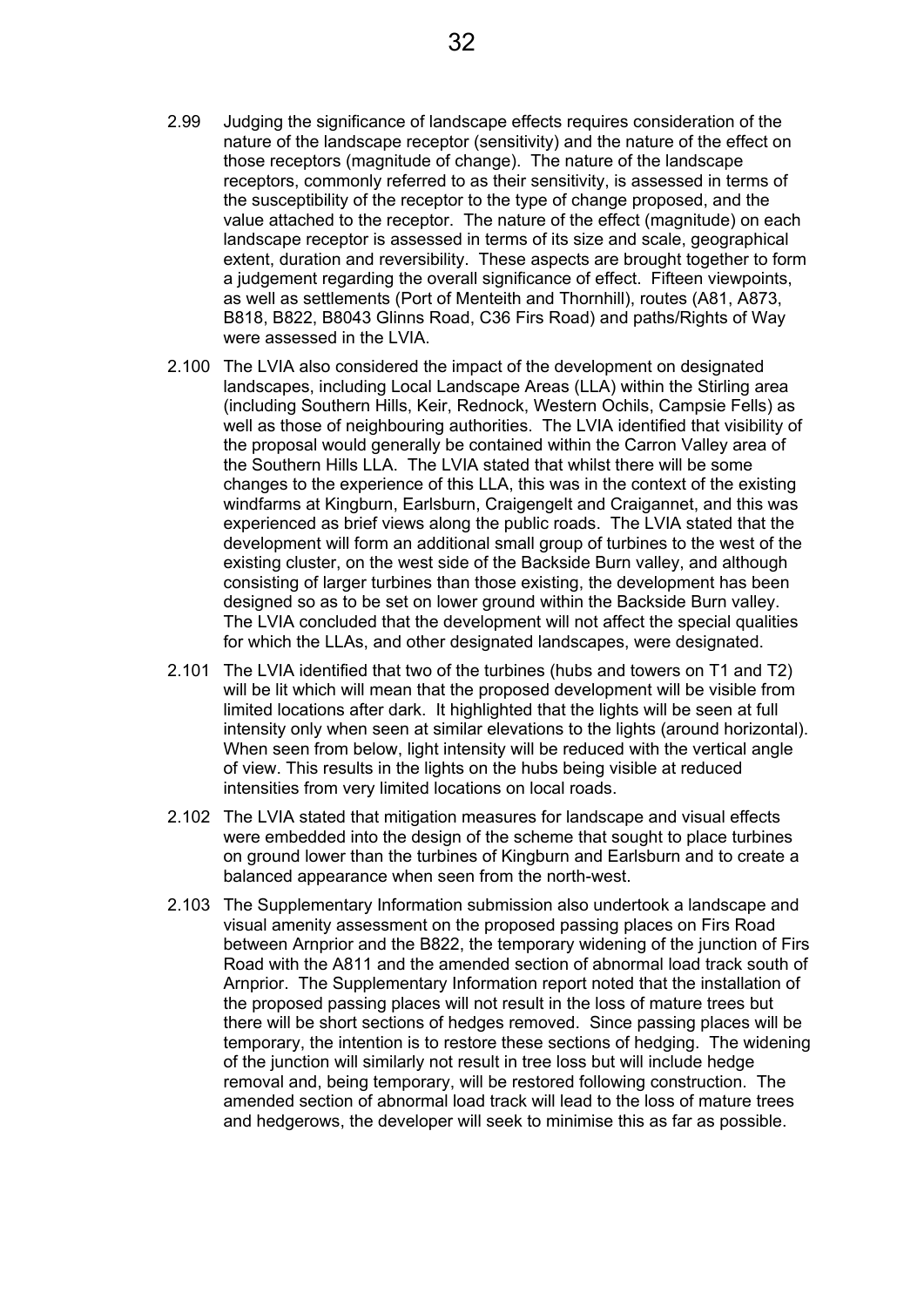- 2.104 The previous proposal for a 7 turbine windfarm was refused by the Council due to skyline, hill edge and landscape character. However, the Reporter considered that where significant landscape or visual impacts would arise, these would mainly be either in the close vicinity of the scheme (as is generally unavoidable for any large wind farm development) or at a distance of over ten kilometres to the north. These include the moderately adverse visual impacts on recreational and cultural visitors to the Lake of Menteith and on the A-listed Cardross House and its associated garden and designed landscape. He considered that impacts on views from the south would be largely mitigated by the existing presence of other larger windfarms closer to the viewer.
- 2.105 Whilst turbine numbers have been reduced from 7 to 5, the overall height and rotor diameters have significantly increased. The principal justification for this is greater annualised renewable energy output. The viewpoint information and site visits verify there will be noticeable increases in the magnitude of landscape and visual impacts compared with the consented scheme. Consequently, the current proposal does not comply with the landscape and visual guidance set out in the Supplementary Guidance, for the same reasons previously mentioned i.e. adverse impacts on the skyline and hill edge of the northern escarpment and the introduction of turbines into the presently turbine free Fintry Hills, thereby increasing the extent of windfarm development into areas where the influence of wind turbines is currently limited.
- 2.106 However due consideration has also been given to the reasoning of the Reporter that the appeal for the consented development should be allowed. In summary, visibility from lower areas in the Carron Valley is very restricted. The landscape effect of the proposal on the upper south-eastern slopes of the Carron Valley would be adverse, however effects are minimised due to distances involved. The existence of other wind farms in this view also limits the added cumulative impact of the current proposal. There is a marked 'notch' in the escarpment at the Spout of Ballochleam, which allows the proposed turbines to be visible across a segment of Kippen Muir and the Forth Valley. Turbines will be visible from Kippen Muir and would appear as large, although not dominating, skyline features. The significance of the Spout of Ballochleam as a landscape feature would perhaps be diminished. Intervening landform means that the turbines would not be visible from the floor of the Forth Valley from any distance closer than around eight kilometres. At around 8 and 16 kilometres the role of the Fintry/ Gargunnock Hills escarpment as an imposing enclosing feature is most apparent. The turbines would be on the horizon and their appearance on the escarpment would have a negative impact on the landscape character of the carselands to the north. However this impact would be no more than moderate due to the distance from the proposed turbines, the relatively narrow cone of visibility afforded by the 'gap' at the Spout of Ballochleam and the visual containment of the turbines within this gap.
- 2.107 It is the case then that whether the consented Craigton and Spittalhill development or the proposed Shelloch development is implemented a cluster of turbines will be created on this site. Whilst the increase in blade tip height and rotor diameter intensifies the landscape and visual impacts identified by the reporter, after careful consideration they are not deemed to be so significant as to warrant the refusal of planning permission on account of significantly adverse landscape and visual impacts.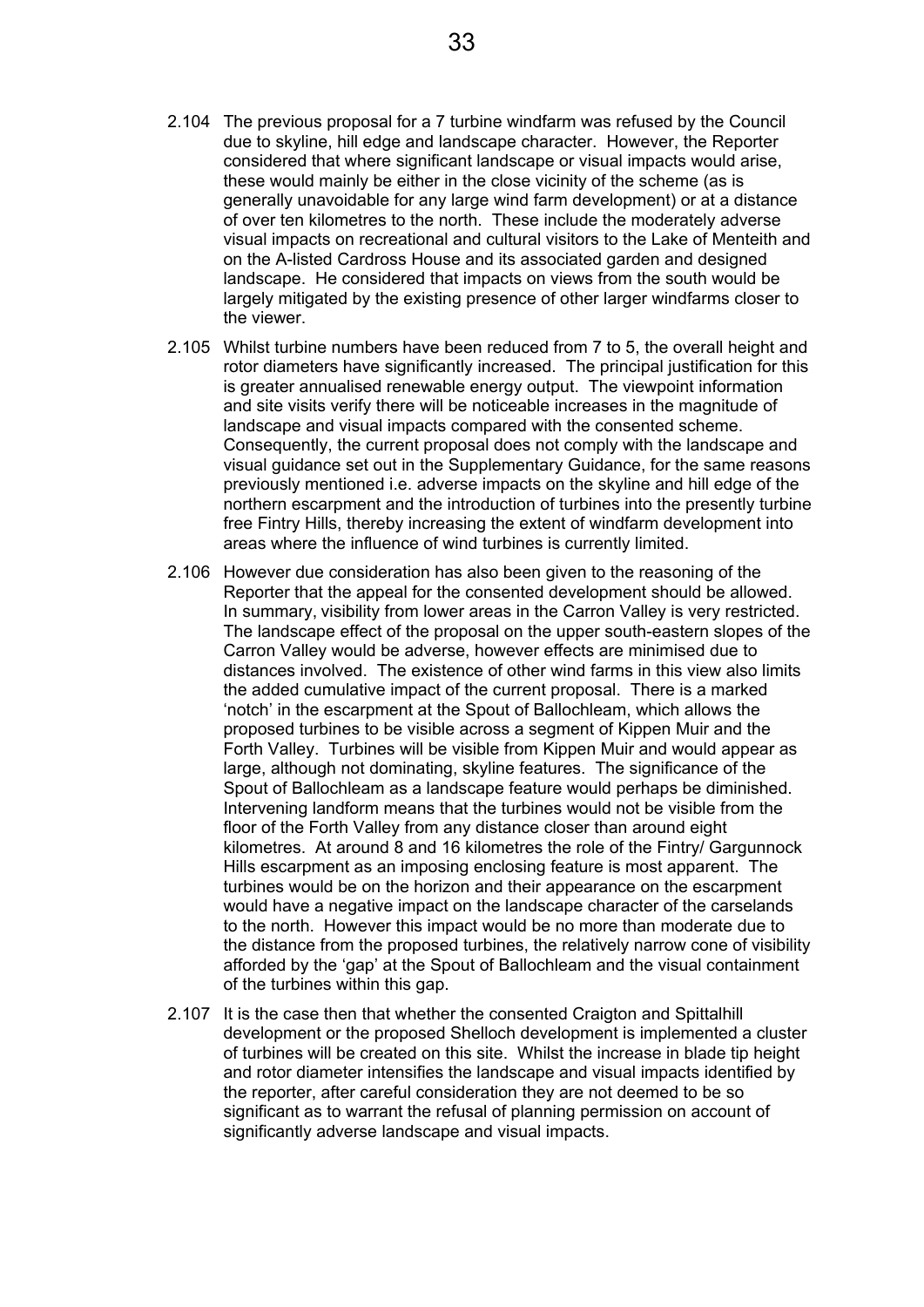- 2.108 In particular changes in the magnitude of visual and landscape impacts will still only be mainly visible from limited areas in the locality, i.e. as per the circumstances identified above:- i) higher up the south east slopes of the Carron Valley, ii) Kippen Muir, iii) from the northern side of the western Carse of Stirling such as the localities of Thornhill and Port of Menteith on account of the relatively narrow cone of visibility afforded by the gap between the Fintry and Gargunnock/Touch Hills, with impacts being ameliorated by the separation distance and established impacts from other windfarms in the locality.
- 2.109 It also remains the case that settlements within ten kilometres of the proposal - Gargunnock, Kippen, Buchlyvie, Balfron and Fintry - would have no view of the scheme. Whilst potentially visible from Port of Menteith (14 kilometres distant) and Aberfoyle (17 kilometres) overall separation distances moderate impacts. Theoretical views from main roads towards the site are also regularly interrupted by roadside trees, hedges and buildings.
- 2.110 The Supplementary Guidance indicates limited capacity for further wind energy development in the Fintry and Gargunnock/Touch Hills. Both the consented and proposed developments effectively utilise this identified capacity, most clearly demonstrated in the wireline and montages from the elevated viewpoint of Tomtain in the Carron Valley. It is considered however that irrespective of what development is implemented, in conjunction with the existing wind energy developments, this remains a 'Landscape with Windfarms' where wind farms are an obvious but not dominant characteristic. Wind energy development beyond this would however result in a 'windfarm landscape' and fundamentally and adversely alter the key landscape character and visual experience of this landscape type. This is also recognised in the applicant's design strategy which notes development deeper into the Fintry Hills would spread across the site and result in extensive visibility from the north.
- 2.111 The comments from Loch Lomond & Trossachs National Park noted that whilst there will be some visibility of the turbines from some areas of the National Park, the presence of additional turbines in this particular location was considered as not having any significant adverse visual impact on the landscape setting of the National Park and its principal gateway. They noted that when viewed from Port of Menteith all five turbines will be visible on the skyline during the day, however they agreed with the findings of the Landscape and Visual Assessment for this viewpoint that "the Development will be seen as five additional turbines on the hill horizon" but also note that it will be read as part of the existing Kingsburn windfarm, which is west of the proposal.
- 2.112 The National Park noted that, due to proximity to Earlsburn and Kingsburn windfarms, Shelloch will be seen in the context of the existing Earlsburn group from viewpoints within the National Park area. Moreover, the turbines will be on distant hill horizons and the magnitude of change will be negligible and the visual effects will not be significant due to existing topography and woodland cover.
- 2.113 **Aviation Lighting:** A number of consultees (NatureScot, Loch Lomond and Trossachs National Park Authority as well as Community Councils) and third parties raised concerns that aviation lighting may have significant landscape and visual effects. The applicant undertook further technical analysis of the aviation lighting.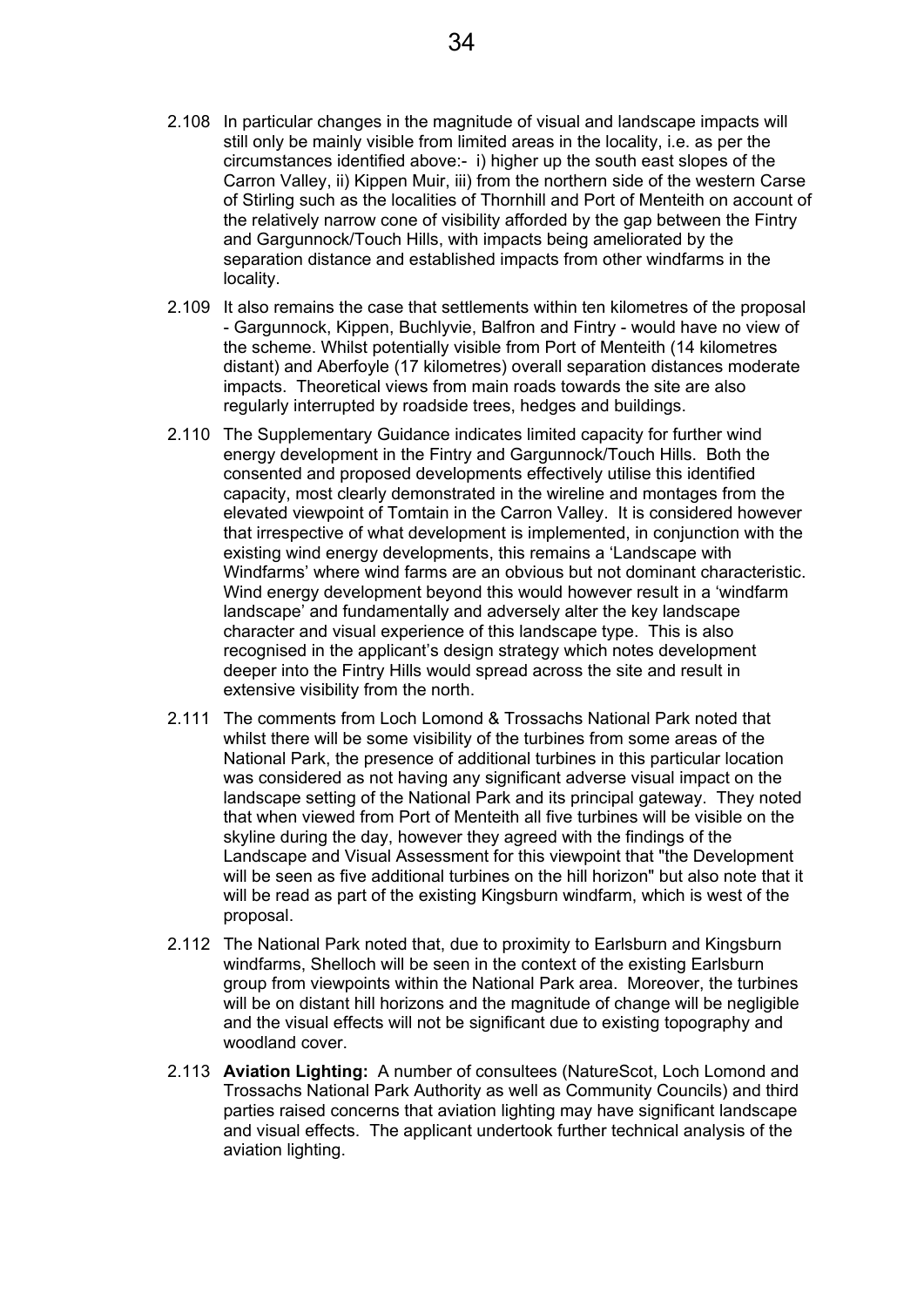- 2.114 Legislation requires visible aviation warning lights (medium intensity steady red lights visible at night) to be fitted on obstacles in excess of 150m. This means that two lights (2000 candela) need to be fitted on top of the nacelle (hub) of each of the two turbines over 150m. One light would be on and the second would only come on if the first light fails. At least 3 (32 candela) steady red lights need to be located at half the tower height providing 360 degree coverage. None of the lights would be required to flash. Candela is the output of light. Intensity in candela is the brightness of the light but how this is perceived depends on the distance from the light (light spreads out as it propagates so its perceived brightness drops off) and the clarity of the atmosphere (any cloud/rain/fog makes light appear dimmer).
- 2.115 The lights on the nacelles are designed to be seen in a relatively narrow beam. The standards require that they have a minimum average intensity at the horizontal and up to 3 degrees above the horizontal of 2000 candela and at -1 degree (below horizontal) of 750 candela. The lights need not be seen beyond this four degree band because they are designed to be seen by planes flying towards them. Outwith this band, lights can be designed so that their intensity is significantly reduced.
- 2.116 The lights will only be seen at peak intensity from elevations which are comparable to the hub height of the turbines which, in the immediate vicinity, are the slopes facing the turbines on the Fintry and Gargunnock Hills. The lights will be seen at much lower intensity at lower elevations. Having carefully considered the findings of the assessment it is concluded the aviation lighting will not be a significant feature in low light or night time views.
- 2.117 The ZTV (Figure 6.11 & Figure 6.11a) shows that the only places within the Carron Valley Community Council area where lights will be experienced at peak intensity are on the top of Cairnoch Hill, Hart Hill and Earls Seat. Lights will not be visible from the B818 due to a combination of forestry and topographical screening of the hubs of the turbines. The applicant's light expert assessed the impact that aviation lights may have on any proposed Dark Sky Initiative in the Carron Valley and concluded that the proposal was unlikely to damage any Initiative as they will be visible as relatively faint red points from those low lying areas where they are visible. Since there are only two of them, they do not define a landscape even when viewed from higher areas. A condition has been recommended to ensure that the aviation lighting scheme is agreed in advance of any turbine being erected and that the lighting scheme is kept under review to ensure that the latest technology is utilised.
- 2.118 The National Park Authority reviewed the night time viewpoint from Port of Menteith (Viewpoint 9) and note that the aviation lights present on T1 and T2 will be visible and a significant (moderate) effect is anticipated, but determine that the impact would be localised and in an area where night time lighting is already present from settlements and individual properties. They noted that Ben More-Ben Ledi Wild Land Area is over 20km away from the nearest turbine and agreed with the Environmental Statement that the lights on the turbines at 180m will be seen in conjunction with the well-lit Inner Forth area.
- 2.119 **Geology, Hydrology, Hydrogeology and Peat**: The EIAR considered nearby designated sites (SAC, SSSI), climate, geomorphology, geology, soils and peat, hydrogeology including groundwater dependent terrestrial ecosystems (GWDTE).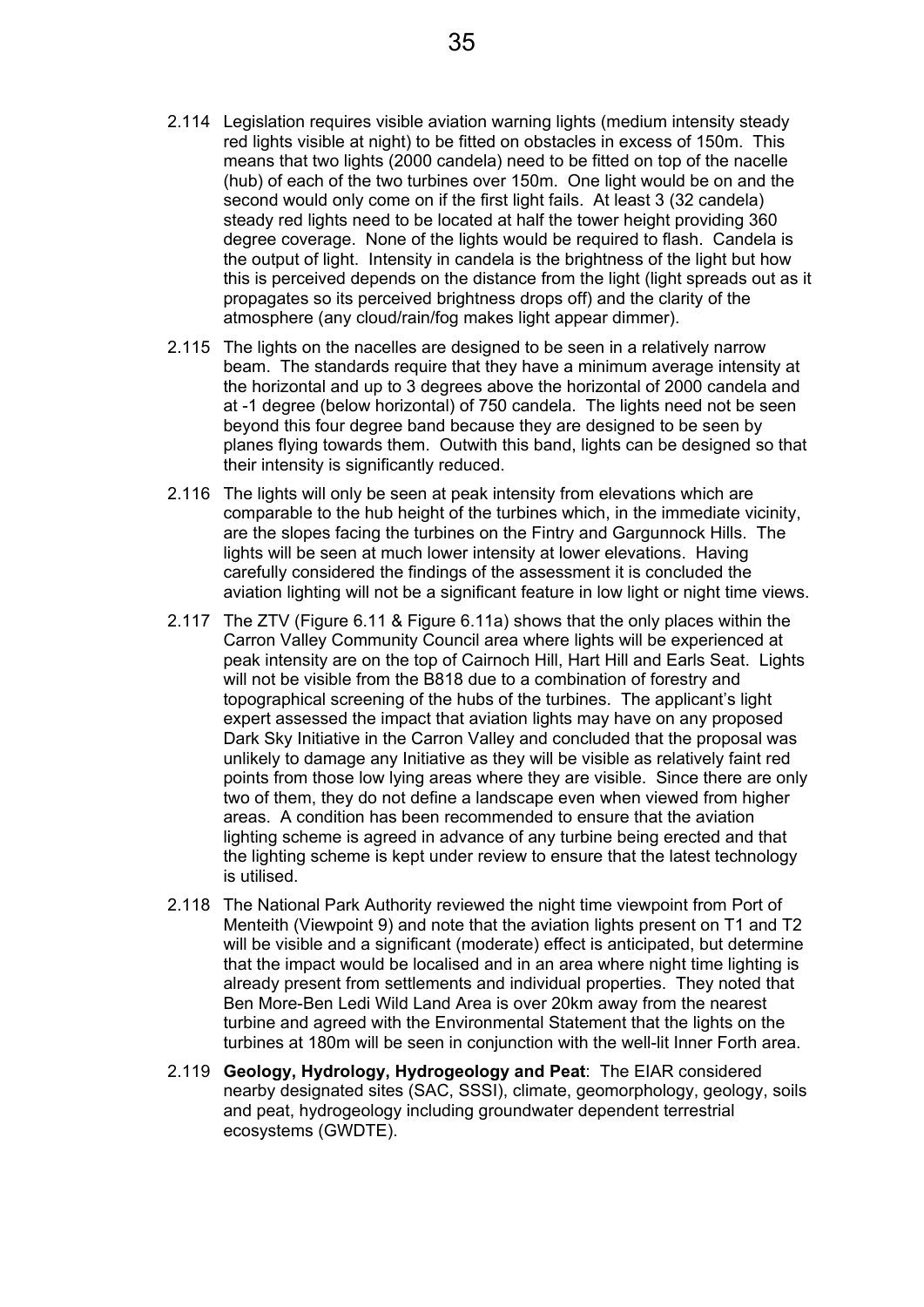- 2.120 A GWDTE Report was included within the EIAR which concluded that, taking account of the assessment, with revised groundwater dependency values of 'Low' based on the evaluation of local characteristics, plus the adoption of appropriate drainage embedded mitigation measures, groundwater dependent terrestrial ecosystems (GWDTE) are not considered likely to be subject to a significant effect. The mitigation included SuDs, micro-siting of track to avoid areas of potential GWDTE, peat storage and reuse in areas of GWDTE to avoid causing long-term alterations in local hydrological conditions.
- 2.121 SEPA accept the conclusions of the groundwater dependent terrestrial ecosystems (GWDTE) report that all potential GWDTE within the survey area had low dependency on groundwater and that the water supply to these habitats comes from precipitation and surface water flows.
- 2.122 The EIAR notes that Scottish Planning Policy highlights that carbon-rich soils, deep peat and priority peatland habitat importance classes 1 and 2 from the Carbon and Peatland Map are within Group 2 ('areas of significant protection') where development should demonstrate that effects can be substantially overcome by siting, design or other mitigation. Approximately 0.01% of the site falls within Class 1, with no Class 2 identified within the site. Approximately 86% of the site is within Class 5 which does not indicate a peatland habitat. Given that peat was present within the site, peat-specific work was undertaken including peat probing for use in a site-specific peat stability risk assessment, a soil and peat management plan and a carbon emission evaluation, all of which were provided in appendices to the EIAR. The average peat depth was 0.49m and 86% of peat depth records less than 1m.
- 2.123 SEPA noted that there are likely to be opportunities for restoration of the modified bog to blanket bog. SEPA stated that peat restoration proposals, including after care and monitoring, should be detailed in the Habitat Management Plan. This has been addressed in the proposed conditions. SEPA noted that the impacts/mitigation upon groundwater abstractions and buffers had been assessed and was satisfactory and that the mitigation including pollution prevention measures appeared to have been covered satisfactorily. SEPA required an updated Peat Development Plan which the applicant addressed through the submission of Supplementary Information. SEPA was content with the information provided and requested that a condition requiring the submission of a Detailed Soil and Peat Management Plan prior to commencement of construction. This condition has been included within the list of proposed conditions.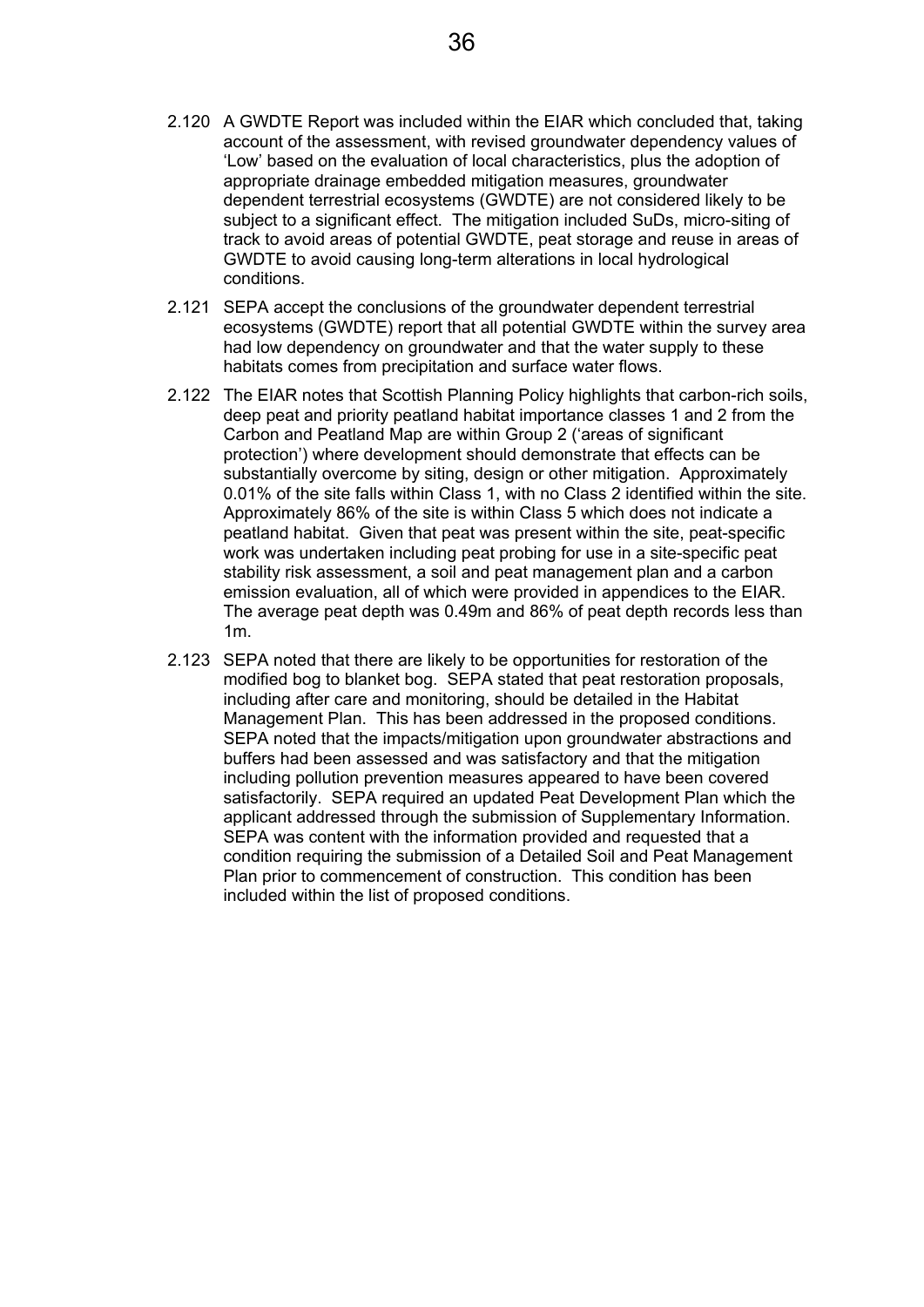- 2.124 In terms of surface water quality, the objective is to keep construction phase and post-development run-off to pre-development levels, in terms of both quality and quantity. Many of the site watercourse catchments are within a Drinking Water Protected Area (Surface Water) which was considered in the EIAR since there are potential pathways from site activities to downstream intakes. The pollution effect on public water supplies is considered minor and of low probability to occur. The applicant will consult with Scottish Water at the pre-construction stage. 12 private water supplies were identified with the supply locations evaluated for location relative to site and for potential site influence to determine potential pollutant source-pathway-receptor relationships. Further investigation and monitoring activities will be undertaken pre-construction to ensure sources, pathways and related infrastructure are identified. The applicant will undertake good practice measures and robust pollution prevention. While most of this will be addressed by other regulatory regimes, it will also be implemented through the Construction and Decommissioning Environmental Management Plan (CDEMP), as set out in the proposed condition. It is considered that the proposal accords with Stirling Local Development Plan Policies 3.2 (Site Drainage) and 4.2 (Protection of Carbon-Rich Soils).
- 2.125 **Ecology**: The EIAR included the following surveys: habitat, Groundwater Dependent Terrestrial Ecosystems (GWDTE), otter, water voles, badger, pine marten, red squirrel, great crested newt, reptile and bats. Most of the aforementioned were then scoped out of the assessment due to lack of suitable habitat, lack of desk-based or field evidence etc. The Habitat Management Plan, recommended as a condition of consent, will reduce any potential effects and will seek to provide biodiversity net gain. It is considered that the proposal accords with Stirling Local Development Plan Primary Policy 8 (Conservation and Enhancement of Biodiversity) and 8.1 (Biodiversity Duty).
- 2.126 **Ornithology**: The EIAR included an assessment of the proposed development on raptors and owls, waders, wildfowl and gulls. The effect on birds was considered to be negligible and not significant in the context of the EIA Regulations however the Habitat Management Plan, recommended as a condition of consent, will be developed to reduce the likelihood of any potential displacement effects to lekking black grouse, breeding curlew and to provide biodiversity enhancement at the site. It is considered that the proposal accords with Stirling Local Development Plan Primary Policy 8 (Conservation and Enhancement of Biodiversity) and 8.1 (Biodiversity Duty).
- 2.127 **Cultural Heritage**: Two study areas were used for the assessment an Inner Study Area encompassing the application site where direct effects arising from the construction of the development could be received and an Outer Study Area which encompassed an area extending 10km from the outermost turbines of the development where the settings of designated heritage assets may be affected. Whilst lying outwith the Outer Study Area, Inchmahome Priory and Rednock House were also included, as requested by Historic Environment Scotland.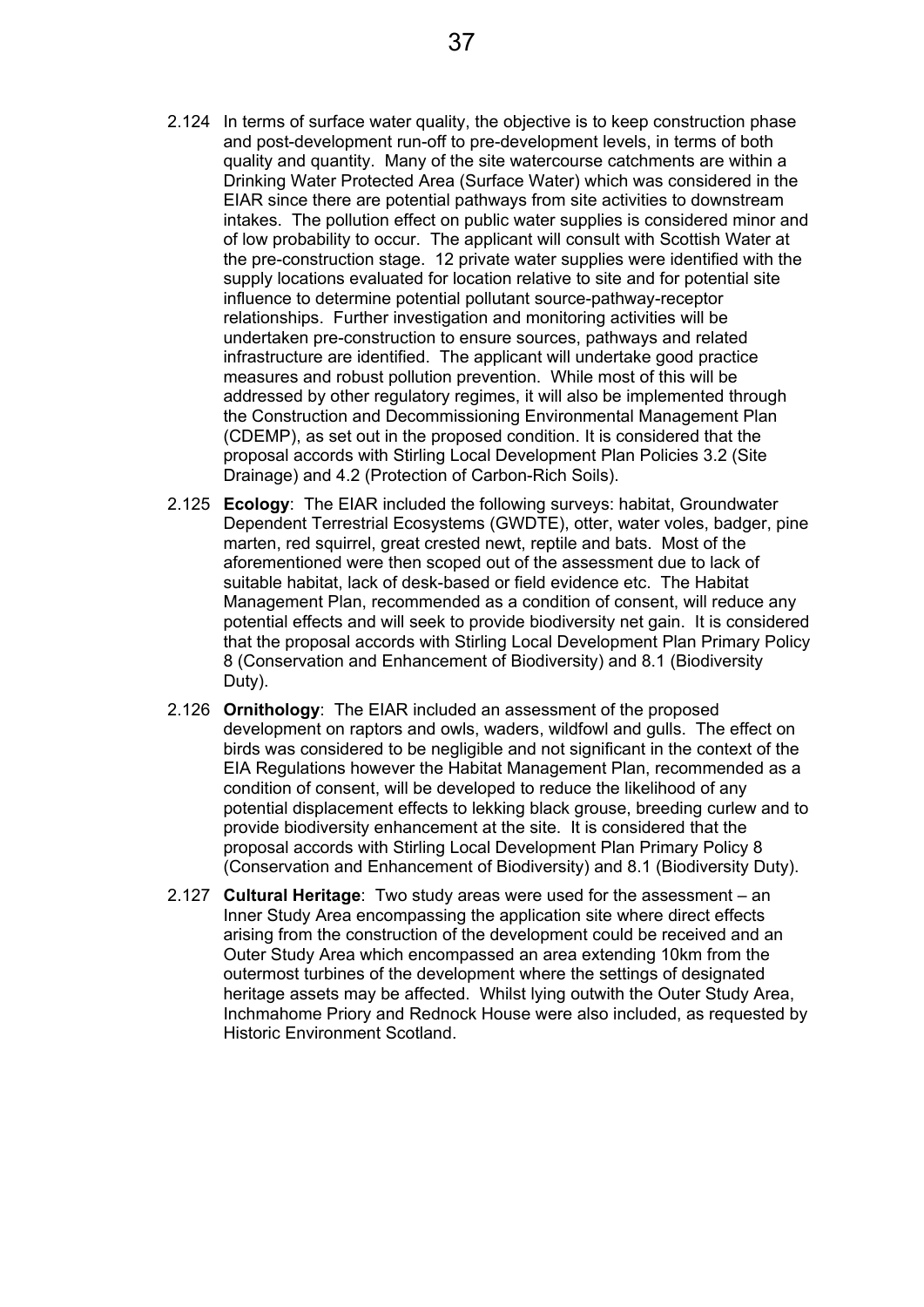- 2.128 Twenty-six heritage assets were identified within the Inner Study Area, mainly associated with medieval or later settlement and agrarian activity. Taking into consideration the limited number and low density distribution of heritage assets identified within the Inner Study Area, and the available evidence of historic and current land-use, the potential for undetected, buried remains of archaeological deposits to survive within the site was assessed as being low, except around the possible site of the former 'Arnfinlay' Castle, in the vicinity of a burnt mound and in the vicinity of a battle site where there is a moderate potential for possible buried remains.
- 2.129 A professionally qualified Archaeological Contractor is to be appointed to act as an Archaeological Clerk of Works (ACoW) for the duration of the construction phase. The activities of the ACoW would be carried out in accordance with the scope of the work and terms specified under the Written Scheme of Investigation (WSI) as set out in the proposed condition: Programme of Archaeological Works. Where there is potential for buried remains the mitigation is generally an archaeological watching brief, which is also included within the proposed condition, however most of the heritage assets are identified as low/negligible sensitivity where either mitigation is not required or disturbance is kept to a minimum through measures such as micrositing. The Council's Archaeologist considered the chapter of the EIAR relating to potential physical and setting impacts on Cultural Heritage "thorough and competent document". He agreed with the proposed mitigation for the potential physical impacts.
- 2.130 The assessment of operational effect of the development on the settings of heritage assets within the Outer Study Area was carried out with reference to the layout of the development and locations of those designated cultural heritage assets that fall within the blade tip height Zone of Theoretical Visibility and from which there is some predicted degree of intervisibility with the turbines. Photomontages and wireframe visualisations were provided for a number of designated heritage assets within the Outer Study Area and inform the assessment. The assessment resulted in the identification of either minor or negligible effects within the Outer Study Area. The EIAR outlines that a key consideration in the development design process was mitigating potential setting effects so no additional mitigation measures are proposed in relation to the likely operational effects of the development. Historic Environment Scotland agreed with the conclusion of the EIAR that the proposed development would cause minor effects on twelve Scheduled Monuments, one Inventory Garden and Designed Landscape and one A-Listed Building, all of which fall within the remit of Historic Environment Scotland. However, Historic Environment Scotland considered the impact on the Todholes Cairns had been underestimated. They considered that Turbine 5 would be particularly dominant in views from the monument and from one monument to the other. In Historic Environment Scotland's view, although the impact on the setting of the monuments was not at such a level to warrant an objection to the development proposal, they considered that it is likely to be higher than the 'minor' given in the assessment and more 'moderate' in nature. They considered that, if the Planning Authority considered the impact to be significant, a reduction in height of Turbine 5 would be a suitable mitigation measure. The cairn appears as a large mound on an otherwise flat terrace where the main views are concentrated to the south and east across the Carron Valley. It is not considered that the impact is significant to warrant a reduction in the height of Turbine 5. Indeed, The Council's Archaeologist considered that the impact on setting, including the setting of Scheduled Monuments, was minimal, in part due to the existing windfarm making the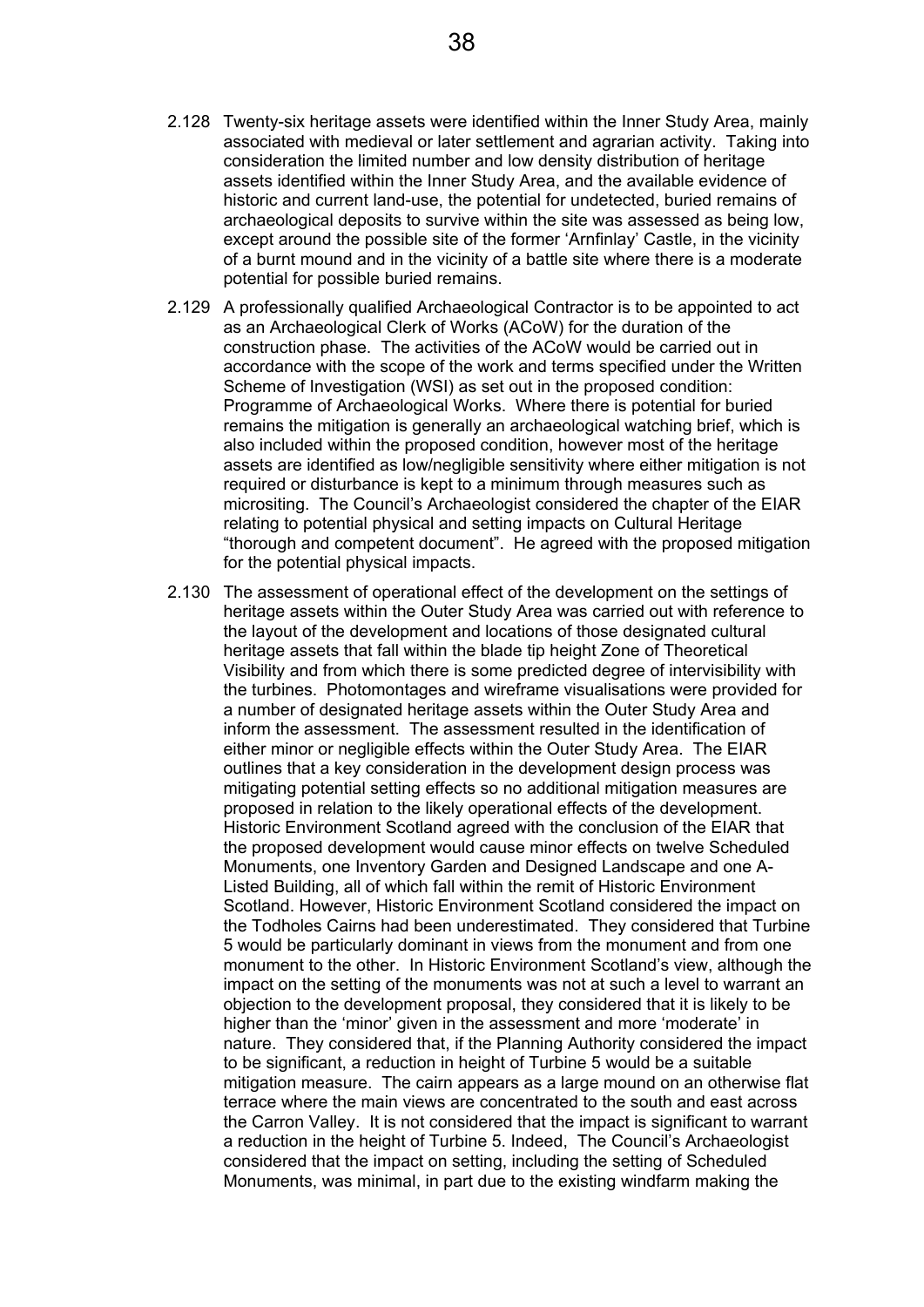monuments less sensitive to further change, and had no objections or recommended mitigation on setting issues. It is considered that the proposal accords with Stirling Local Development Plan Primary Policy 7 (Historic Environment) and Policies 7.1 (Archaeology and Historic Building Recording), 7.3 (Development affecting Listed Buildings) and 7.8 (Development affecting Battlefields, Gardens and Designed Landscapes).

- 2.131 **Noise**: Direct noise effects on residential receptor locations were assessed in terms of construction works and construction vehicles passing along local roads. Operational noise effects from wind turbines on residential receptor locations surrounding the development were scoped out of the EIAR as preliminary desk-based study undertaken to inform the EIA scoping demonstrated that operational noise levels at the closest residential receptors will meet the noise limits set for the previously consented development. The same noise conditions have also been included within the proposed conditions recommended. Effects of infrasound were also scoped out since research had concluded that infrasound was not the perceived health threat suggested by some observers.
- 2.132 Construction works are of a temporary nature. Assessment of the temporary effects of construction noise is primarily aimed at understanding the need for dedicated management measures and the types of measures required. Effects at residential properties within 200m of proposed construction works were considered. The assessment showed that no significant effects were predicted and therefore no specific mitigation was required. Nonetheless a noise control plan will, as part of the Construction and Decommissioning Environmental Management Plan (CDEMP), be produced which will include procedures for ensuring compliance with statutory and other identified noise control limits, procedures for minimising noise from construction related traffic on the existing road network, training for staff/operatives and procedures for contacting residents to advise them prior to noisy construction activities.
- 2.133 **Socio-Economic**: Approximately 30 people (30 Full Time Equivalents (FTEs)) will be employed during the construction of the development. Once turbine manufacturing, leakage and displacement factors have been taken into account (leakage: assumes that all construction work will not be secured by local residents; displacement: assumes that individuals may leave their current employment to secure work in construction project), the net employment benefit to the local economy during construction is 1.5 FTE. It was predicted that one permanent site operator will be employed (1 FTE) to oversee the operation and maintenance of the development during its lifetime and that indirect and induced job creation would amount to 1.7 FTE. The cost of construction will be approximately £1 million per megawatt (MW) for the development - £24 million. The EIAR forecast that up to 10% of the overall value of contracts could be realised in the Stirling area (£2.4 million).
- 2.134 **Tourism**: The EIAR notes that a research report (Biggar Economics, July 2016, 'Wind farms and tourism trends in Scotland') highlighted Stirlingshire as having the fifth highest concentration of sustainable tourism workers, and therefore had a considerable reliance on this sector. The report indicated that at local authority level, the development of onshore wind farms did not have a detrimental effect on the tourism sector. The EIAR highlights that the effect that changes of view will have on tourism will depend on the personal opinion of the viewer. The operation of the wind farm will not prevent people from visiting the area. It is not considered that the limited impact of the development on Stirling's tourist industry is sufficient to warrant refusal of the application.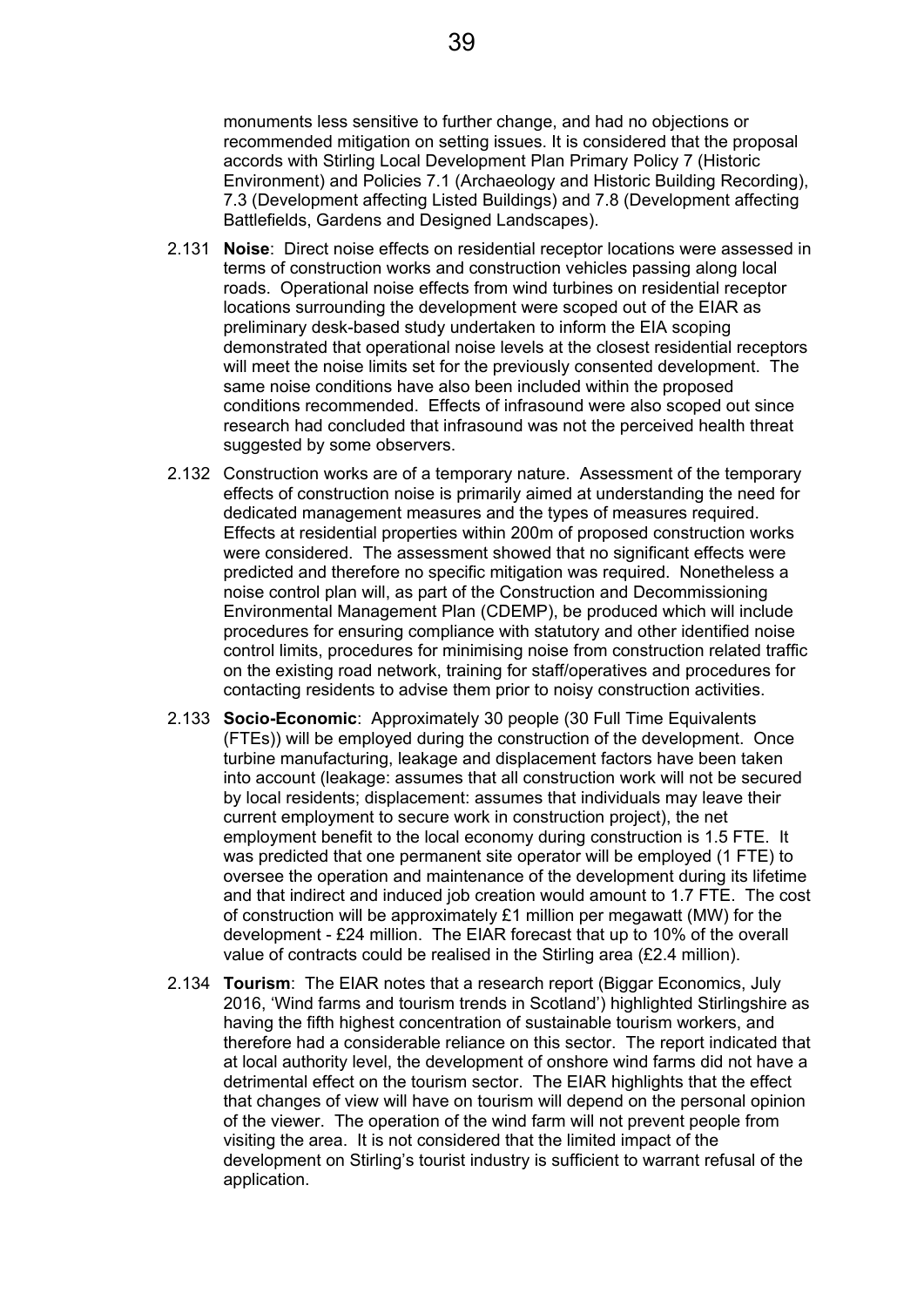- 2.135 **Climate Change**: The EIAR highlights that the "impacts of climate change are widely recognised as being one of the greatest global economic, environmental and social challenges facing the world today. A major cause of climate change is a rise in the concentration and volume of greenhouse gases in the atmosphere, a significant contributor to which, is the use of fossil fuels to generate electricity, provide heat and to fuel transport. The purpose of the Development is to generate electricity from a renewable source of energy, offsetting the need for electrical generation from the combustion of fossil fuels and to add capacity to the electrical generating potential to facilitate a decarbonisation of heat and transport networks. Consequently, the electricity that will be produced by the Development will result in a saving in emissions of carbon dioxide  $(CO<sub>2</sub>)$  with associated environmental benefit".
- 2.136 The EIAR include a Carbon Report which sought to calculate the 'pay back' of carbon dioxide emissions for the development. 'Pay back' means the length of time that needs to expire before the development is considered to be a net avoider of emissions rather than a net emitter. This proposed development is calculated to have a payback period of 18 months and a carbon saving totalling approximately 1,129,740 tCO<sub>2</sub> over its operational lifetime. The proposed development is expected to power around 22,895 homes.
- 2.137 The benefit of this development in terms of generate electricity from a renewable source of energy, which offsets the need for electrical generation from the combustion of fossil fuels, is a material planning consideration.
- 2.138 **Aviation**: The main concern with regard to wind farm development on aviation relates to safety. Impact on safety can relate to turbines creating a physical obstruction or impacts on radar/Air Traffic Services (ATS) where turbine clutter appearing on radar display can affect the safe provision of ATS as it can mask unidentified aircraft from the air traffic controller and/or prevent them from accurately identifying aircraft under control. Since the site is not within a military tactical training area, effects on low flying aircraft did not require to be assessed.
- 2.139 The EIAR assessed the Primary Surveillance Radar at Cumbernauld, Kincardine, Glasgow and Edinburgh airports, Holehead Meteorological Radar and NATS En-Route Primary Surveillance Radar at Lowther Hill. Whilst all five turbines are within Line of Sight of Holehead Meteorological Radar, any effect on the radar would be minimal providing the tip height altitude of the turbines is below the radar's beam at its lowest elevation of 558m above sea level. The current proposals have the highest tip height at 4m under this threshold (Turbine 5: 554m). Noting that there is a micrositing allowance of 50m, the relevant proposed condition set out in Appendix 1 also ensures that the tip height does not exceed 558m.
- 2.140 The turbines are also within Line of Sight of Lowther Hill Primary Surveillance Radar. NATS undertook a Technical and Operational Assessment of the proposed development. This assessed the impact of the five turbines on the relevant radar systems. The assessment concluded that all turbines would have an adverse impact on Lowther Radar and Turbine 5 would have an adverse impact on Kincardine Radar. The users of that radar (Prestwick Air Traffic Control) considered the technical impact to be unacceptable.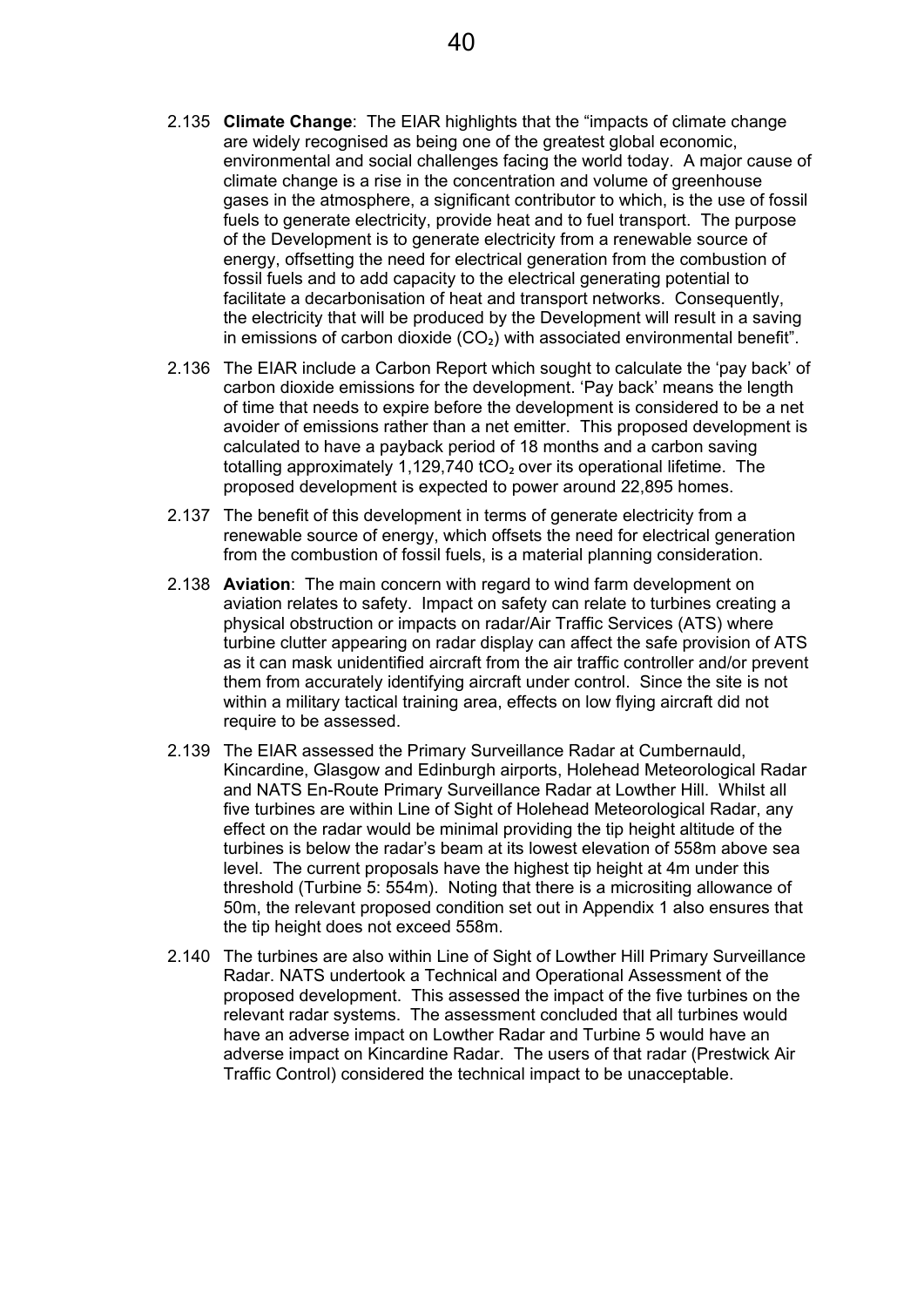- 2.141 NATS investigated mitigation measures such that it identified a technical mitigation for this site. NATS and the applicant are finalising contractual agreements to secure the implementation of this mitigation. As advised by the Scottish Government, the Planning Authority has evidence that technical mitigation has been identified within a reasonable timeframe and it is therefore competent to recommend consent with negative conditions to address aviation issues. This matter has been address within the proposed condition: Air Traffic Safety Mitigation Plan.
- 2.142 Cumbernauld Airport, Thornhill aerodrome and the Scottish Flying Club raised concerns in regard to the proposed development. The concerns were that flights will be impacted on safety grounds by the proposed turbines due to the lack of available airspace to transit the wind farm site, turbulence and possibly compromised areas for forced landings. They considered that the proposal would have a safety impact on light aircraft as they would be funnelled through a narrow airspace due to the established limitations of controlled airspace and existing wind farms. They were also concerned that aircraft could experience turbulence from the blades. The developer's aviation expert included an assessment of the specific issues raised within a Supplementary Information submission.
- 2.143 Airspace is considered in terms of horizontal and vertical separation:
- 2.144 Horizontal separation: It was noted that in the proposed location of the wind farm, the airspace between the surface (ground) and 3,000 feet above mean sea level was uncontrolled whereas between 3,000 and 6,000 feet above mean sea level airspace was controlled (Class D) airspace. An area to the south west of the site was controlled airspace from surface to 3,000ft. Pilots can fly in uncontrolled airspace but need permission from the controlling authority to fly in controlled airspace. In this case the controlling authority is Glasgow CTR. In practice, permission to fly in controlled airspace would not be given for light aircraft transiting the area therefore pilots need to avoid it, as well as obstructions such as wind turbines. The minimum horizontal separation between the proposed turbine and the controlled airspace is approximately 3.19km. Noting that the minimum horizontal separation between the consented turbine and the controlled airspace was approximately 3.58km. Both these distances are greater than the existing minimum horizontal airspace corridor of 2.33km between a turbine (Craigannet) from the existing wind farm in this area and the controlled airspace. This proposal will therefore result in a reduction in the horizontal separation between the turbines and the controlled airspace when compared to the consented scheme but will remain larger than the separation between the controlled airspace and the nearest existing turbine.
- 2.145 Vertical separation: Airspace above the area of the proposed wind farm is controlled from 3,000 feet above mean sea level. This means that light aircraft must fly below this level. The maximum turbine blade tip altitude is approximately 1817ft above mean sea level (554 metres) and a minimum clearance of 500 feet (152m) is required above the turbines. The vertical airspace available above the proposed turbines is 682ft (below controlled airspace but above the turbine when taking clearance into account) whereas the consented scheme had 904ft and the existing turbines have 725ft.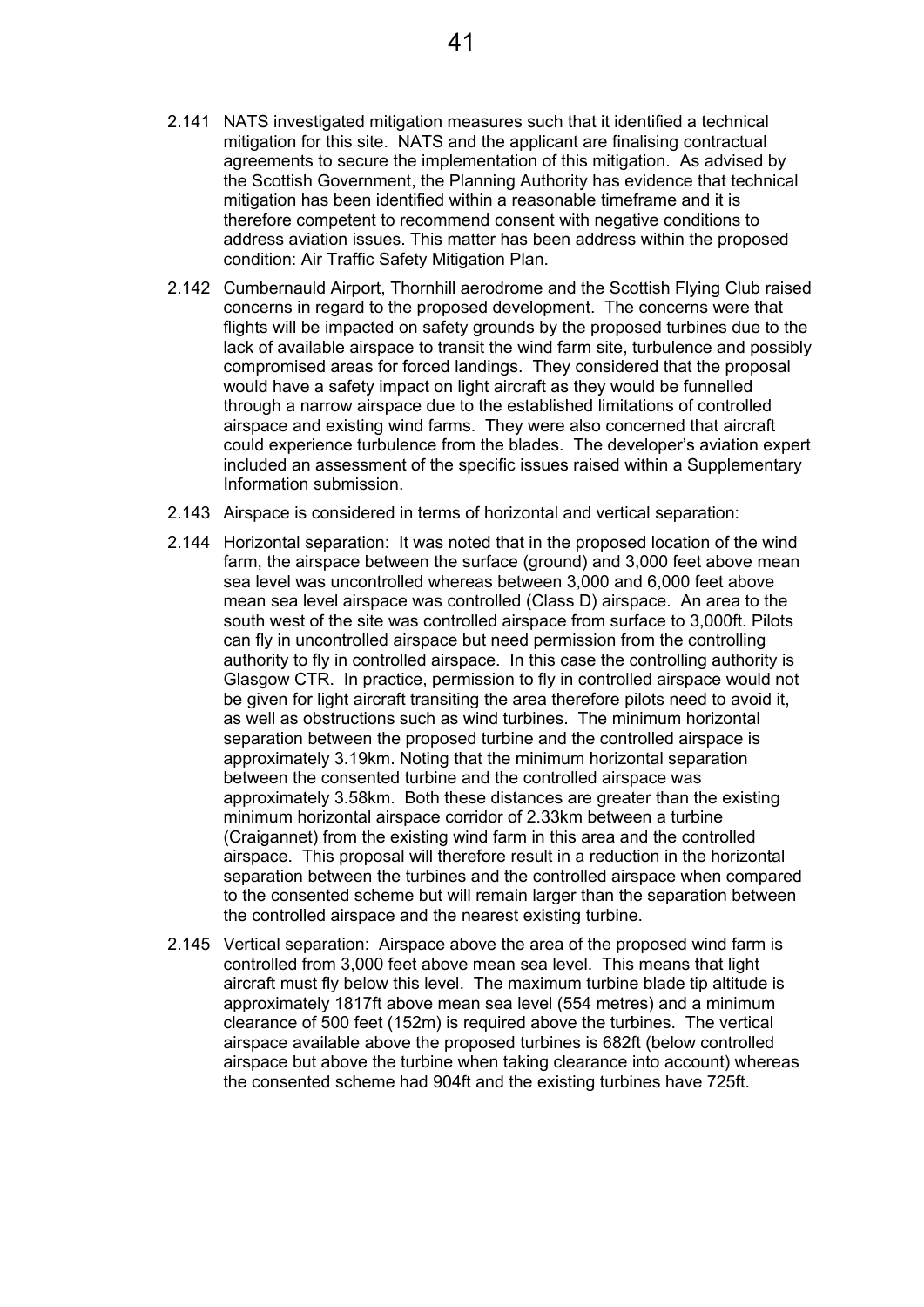- 2.146 The developer's aviation expert concluded that "the effect of the proposed development in terms of restrictions on air traffic in the area is a small increase compared to the consented development" and that the "difference is not significant in the context of traffic flying into Cumbernauld" Airport.
- 2.147 Turbulence: The Civil Aviation Authority's publication 'CAP 764' noted that there are "currently no Mandatory Occurrence Reports (MOR)18 or aircraft accident reports related to wind turbines in the UK. However, the CAA has received anecdotal reports of aircraft encounters with wind turbine wakes." The developer's aviation expert noted that the proposal was for fewer turbines (5 turbines) than the consented scheme (7 turbines) therefore the number of turbines that could produce turbulence would be reduced. The proposed turbines are higher than the consented turbines which could increase the range at which turbulence could be experienced and the footprint of the proposed and consented schemes are similar. The developer's aviation expert concluded that the turbulence effects associated with the proposed scheme was likely to be similar to those associated with the consented scheme.
- 2.148 Given the difference of opinion between the operators of Cumbernauld Airport and the developer's aviation expert, the Planning Authority commissioned its own independent aviation expert to assess the issues raised. Cyrrus reviewed the documentation presented coupled with the evidence with the UK Air Navigation Order and associated Civil Aviation Authority policy, regulations and guidance, and concluded that:
	- The proposed development will not cause any additional impact to the airspace in the environment. This is based on the existing wind farm environment, high terrain and the 2NM buffer zone guidance.
	- The objections, whilst there is validity to the concerns raised, need to be addressed in a coordinated manner with substantiated evidence through the appropriate aviation authority.
- 2.149 It is therefore concluded that while there will be a negative impact on aviation this impact is considered to be minor when taking the consented scheme into account. It is considered that the difference in impact generated by this proposed scheme is not sufficient to warrant refusal of the application.

## **Other Material Considerations**

2.150 National Planning Framework 3 and Scottish Planning Policy support the expansion of renewable energy generation capacity. Paragraph 169 of Scottish Planning Policy sets out a number of criteria to consider in relation to energy infrastructure, including net economic impact (including local and community socio-economic benefits), the contribution towards renewable energy targets, the effect on greenhouse gas emissions, cumulative impacts, landscape and visual impacts, impacts on the historic environment and impacts on tourism and recreation. These factors are largely considered above. It is clear that national policy expects possible impacts on the landscape and visual receptors to be balanced against possible environmental and economic benefits.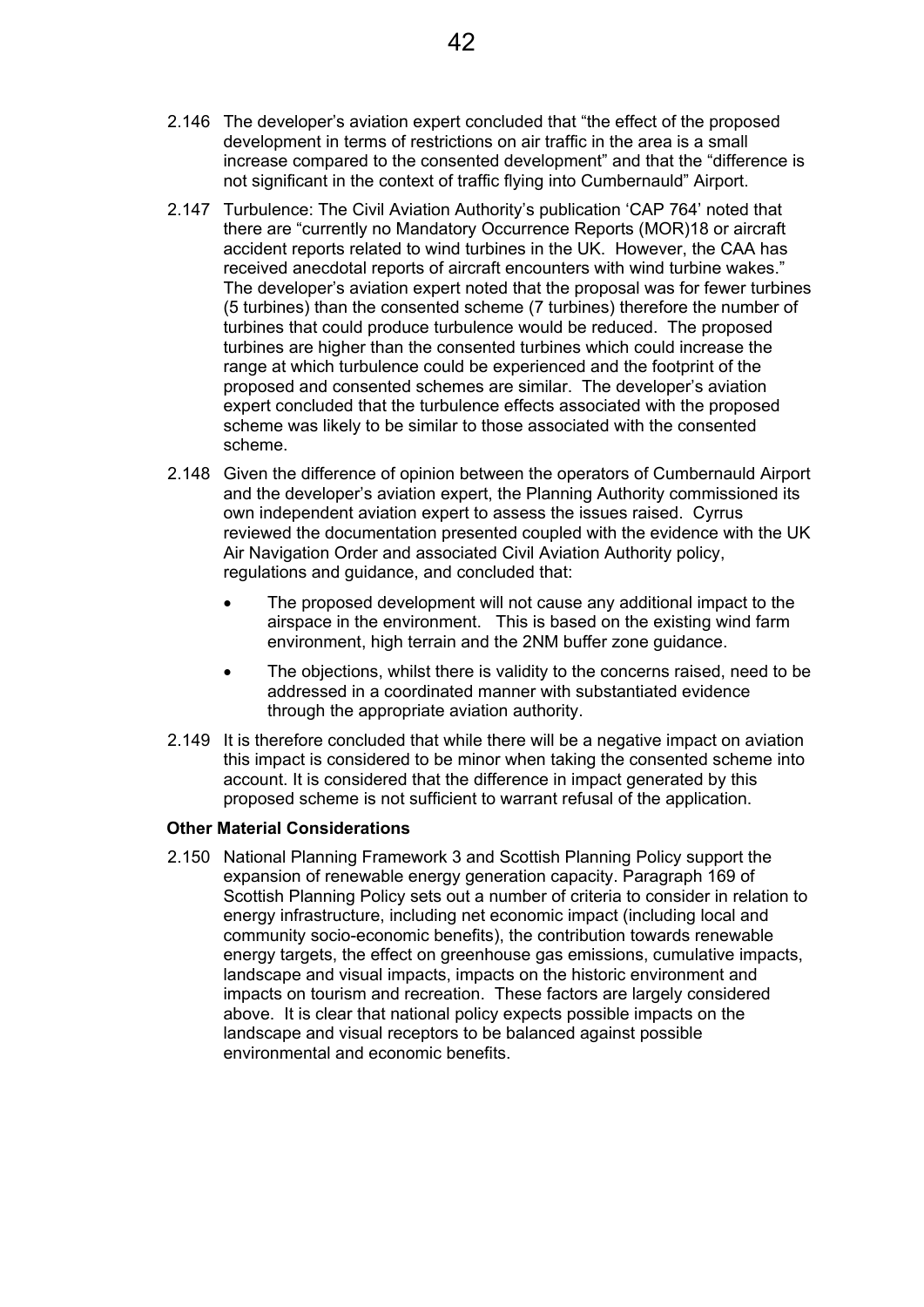- 2.151 Scottish Planning Policy also introduces a presumption in favour of sustainable development. Paragraph 29 states that this includes giving due weight to net economic benefit and supporting the delivery of energy infrastructure, but also protecting the landscape. The thrust of national policy is therefore to give due weight to the range of factors contributing to sustainable development. In this case, it is considered that the development would constitute sustainable development because it would support the delivery of energy infrastructure and climate change mitigation, while having an acceptable impact on the landscape.
- 2.152 Scottish Government policy supports renewable energy developments in the right location with NPF4 providing the most up-to-date stance of the Scottish Government. It highlights (Policy 19 - Green Energy) that local development plans should seek to ensure that an area's full potential for electricity and heat from renewable sources is achieved and that development proposals for new wind farms should be supported unless the impacts identified are unacceptable.

## **Conclusion**:

- 2.153 There is 'in principle' support for the development under Scottish Government planning, energy and climate change policy, guidance and targets, which are identified material considerations in the determination of applications for planning permission for renewable energy projects. It is anticipated there will an annualised 83% increase in electricity output from the proposed development compared with the consented scheme. The merits of individual proposals do however require to be carefully considered against the full range of environmental, community, and cumulative impacts. Landscape and visual impacts are the most significant consideration.
- 2.154 In the same locality planning permission has been previously granted on appeal (Nov. 2015) for seven wind turbines (up to 125 metres to blade) tip, known as the Craigton and Spittalhill windfarm. For the reasons mentioned above, this appeal decision is capable of implementation at any time, and this 'fall back position' is a material consideration in the determination of the current application. It is the case that, whether the consented Craigton and Spittalhill development or the proposed Shelloch development is implemented, a cluster of turbines will be created on this site.
- 2.155 Whilst the increase in blade tip height and rotor diameter of the proposed development intensifies the landscape and visual impacts identified in the appeal decision letter, after careful consideration and with due account taken of the substantial increase in power output, they are not deemed to be so significant as to warrant the refusal of planning permission on account of adverse landscape and visual impacts. In particular, changes in the magnitude of visual and landscape impacts will still only be mainly visible from limited areas, as confirmed by mapping indicating the Zones of Theoretical Visibility. Impacts across other relevant planning and environmental considerations have been satisfactorily assessed and no impacts are deemed so sufficiently adverse to contravene relevant policy and guidance.
- 2.156 Overall, it is concluded that the proposal complies with the Development Plan and, having taken due account of the substantial increase in power output from the proposed development, it is recommended that, on balance, planning permission should be granted, subject to appropriate planning conditions recommended in Appendix 1.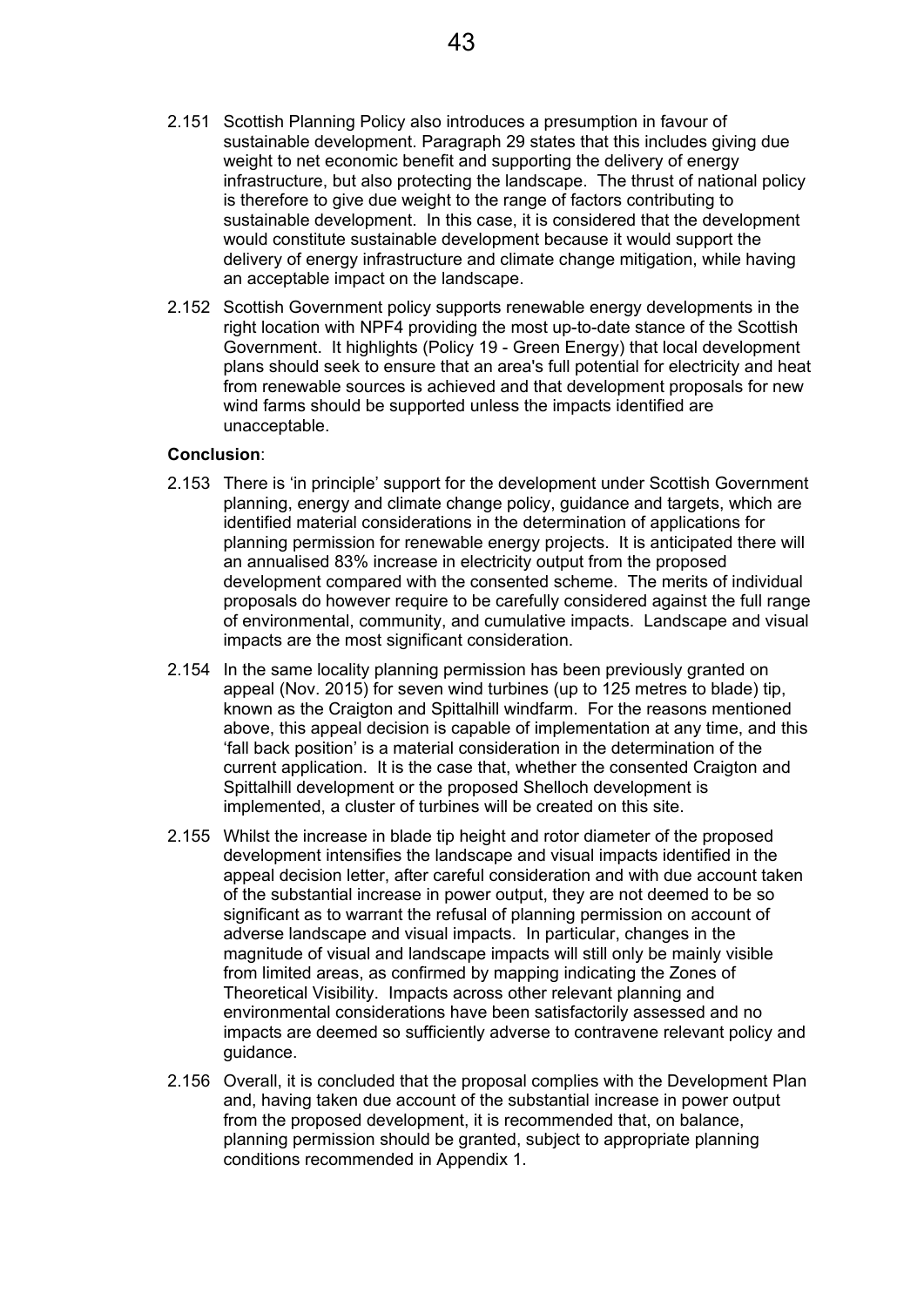## 3. Implications

## **Equalities Impact**

3.1 This application was assessed in terms of equality and human rights. Any impact has been identified in the Consideration/Assessment section of this report.

## **Fairer Scotland Duty**

3.2 This section is not applicable.

## **Climate Change, Sustainability and Environmental Impact**

3.3 An Environmental Impact Assessment is not required

## **Other Policy Implications**

3.4 All relevant policies have been set out within Considerations of this report.

## **Consultations**

3.5 As set out within Considerations of this report.

## 4. Background Papers

- 4.1 Planning Application file 20/00840/FUL. File can be viewed online at: View Application
- 4.2 List of determining plans:

| <b>Stirling Council Plan No.</b> | <b>Name</b>          | <b>Ref on Plan</b>       |
|----------------------------------|----------------------|--------------------------|
| 01                               | <b>Location Plan</b> |                          |
| 02                               | General              | 70064664-WSP-D-0027 revB |
| 03                               | Sections             | 70064664-WSP-D-0032 revB |
| 04                               | Sections             | 70064664-WSP-D-0025 revB |
| 05                               | Sections             | 70064664-WSP-D-0031 revB |
| 06                               | Details              | 70064664-WSP-B-D-0014F   |
| 07                               | Details              | 70064664-WSP-D-0029 revB |
| 08                               | Details              | 70064664-WSP-D-0030 revB |
| 09                               | Details              | 70064664-WSP-D-0032 revB |
| 10                               | Details              | 70064664-WSP-D-0028 revB |
| 11                               | <b>Details</b>       | 70064664-WSP-B-D-0017F   |
| 12                               | Details              | 70064664-WSP-B-D-0015F   |
| 13                               | Details              | 70064664-WSP-B-D-0016F   |
| 14                               | <b>Details</b>       | 70064664-WSP-D-0026 revB |
| 15                               | Details              | 70064664-WSP-B-D-0003B   |
| 16                               | <b>Details</b>       | 70064664-WSP-B-D-0017F   |
| 17                               | Details              | 70064664-WSP-D-0024 revB |
| 18A                              | Details              | 10936012/I/GL/001h       |
| 19                               | Details              | 70064664-WSP-D-0008 revC |
| 20A                              | Details              | 10936012/I/GL/001b revA  |
| 21A                              | Details              | 10936012/I/GL/001d rrevA |
| 22                               | <b>Details</b>       | 70064664-WSP-B-D-0012F   |
| 23                               | Details              | 70064664-WSP-B-D-0010F   |
| 24                               | <b>Details</b>       | 70064664-WSP-B-D-0011F   |
| 25                               | Details              | 10936012/I/GL/001c       |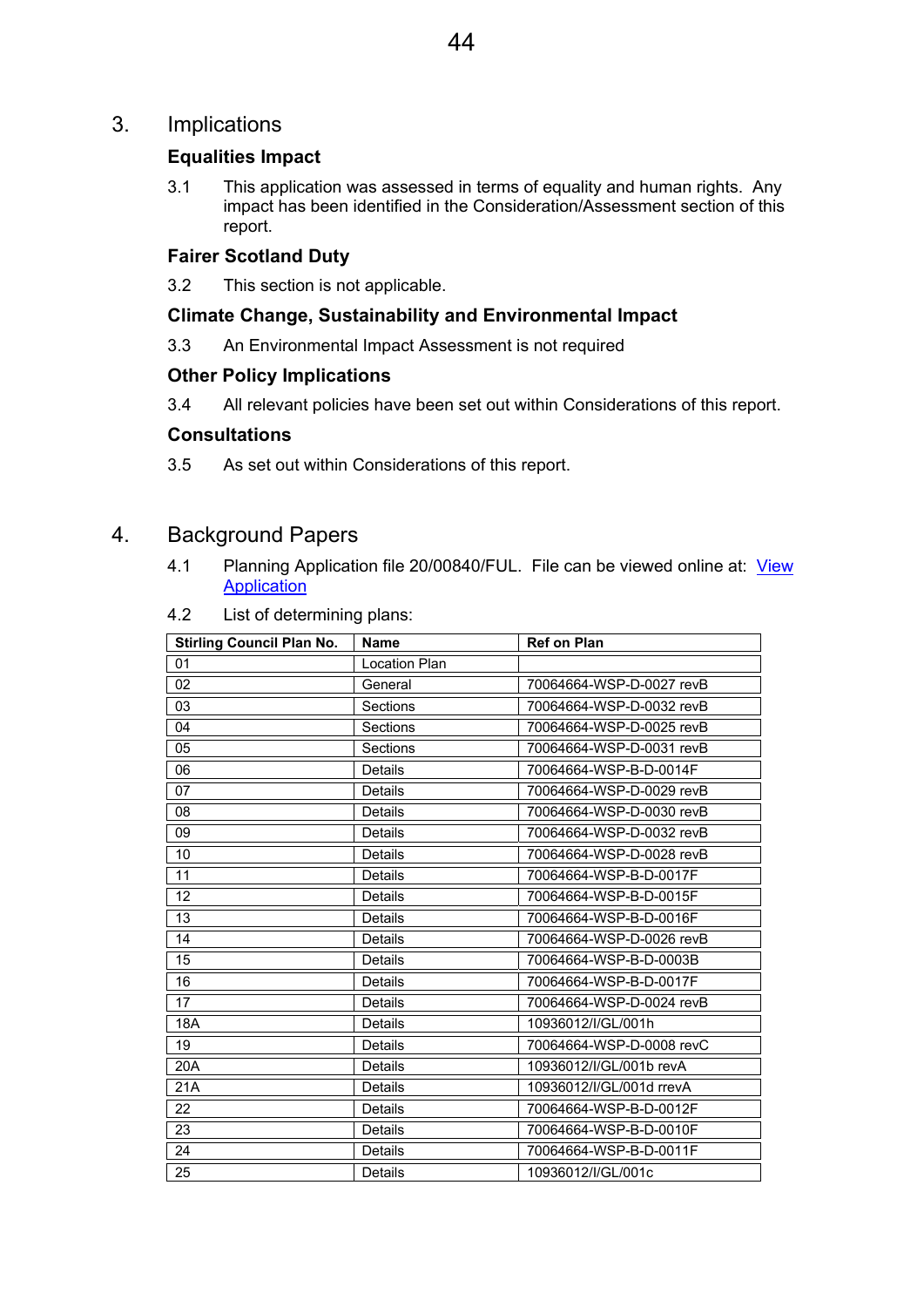| 26 | Details | 10936012/I/GL/001e |
|----|---------|--------------------|
| 27 | Details | 10936012/I/GL/001f |
| 28 | Details | 10936012/I/GL/001q |

# 5. Appendices

- 5.1 Appendix 1 Conditions and Reasons.
- 5.2 Appendix 2 Location of Development.

Author(s)

| Name                | Designation                    | Telephone Number/E-mail                       |
|---------------------|--------------------------------|-----------------------------------------------|
| Jane Brooks-Burnett | <b>Senior Planning Officer</b> | 01786 233672<br>brooksburnettj@stirling.gov.u |

# Report of Handing approved by Chief Planning Officer

| Name                 | Designation                                                | Date             |
|----------------------|------------------------------------------------------------|------------------|
| <b>Christina Cox</b> | <b>Planning &amp; Building</b><br><b>Standards Manager</b> | 24 November 2021 |

# Approved by

| Name        | Designation                       | Date             |
|-------------|-----------------------------------|------------------|
| Drew Leslie | Senior Manager-<br>Infrastructure | 24 November 2021 |

| Details of Convener(s), Vice Convener(s),<br>Portfolio Holder and Depute Portfolio<br>Holders (as appropriate) consulted on this<br>report: | <b>CIIr Alasdair MacPherson</b><br><b>Cllr Danny Gibson</b> |
|---------------------------------------------------------------------------------------------------------------------------------------------|-------------------------------------------------------------|
|---------------------------------------------------------------------------------------------------------------------------------------------|-------------------------------------------------------------|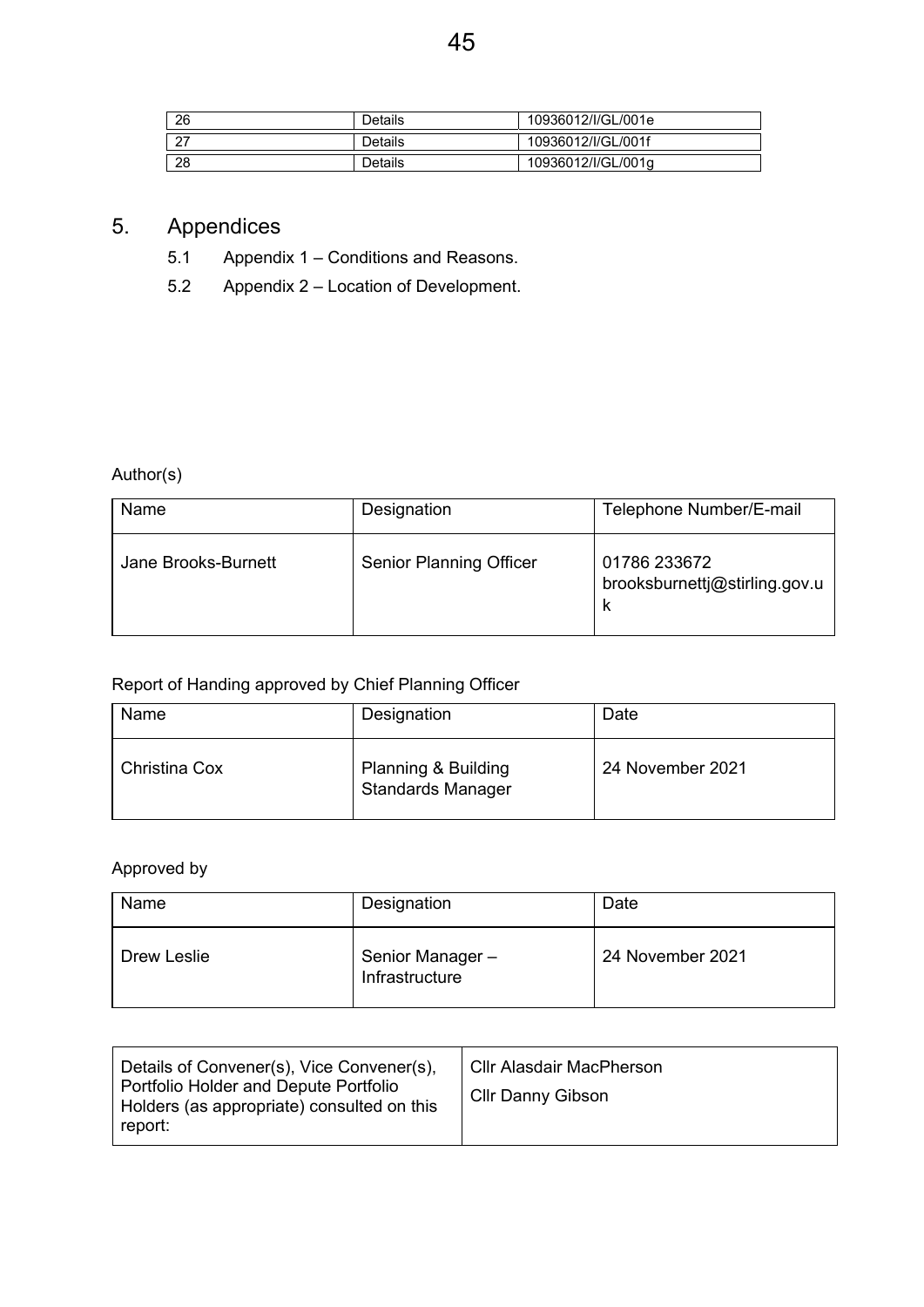| Wards affected:                         | Ward 2 Forth & Endrick |
|-----------------------------------------|------------------------|
| Key Priorities:                         | N/A                    |
| <b>Key Priority Considerations:</b>     | N/A                    |
| <b>Stirling Plan Priority Outcomes:</b> | N/A                    |
| (Local Outcomes Improvement Plan)       |                        |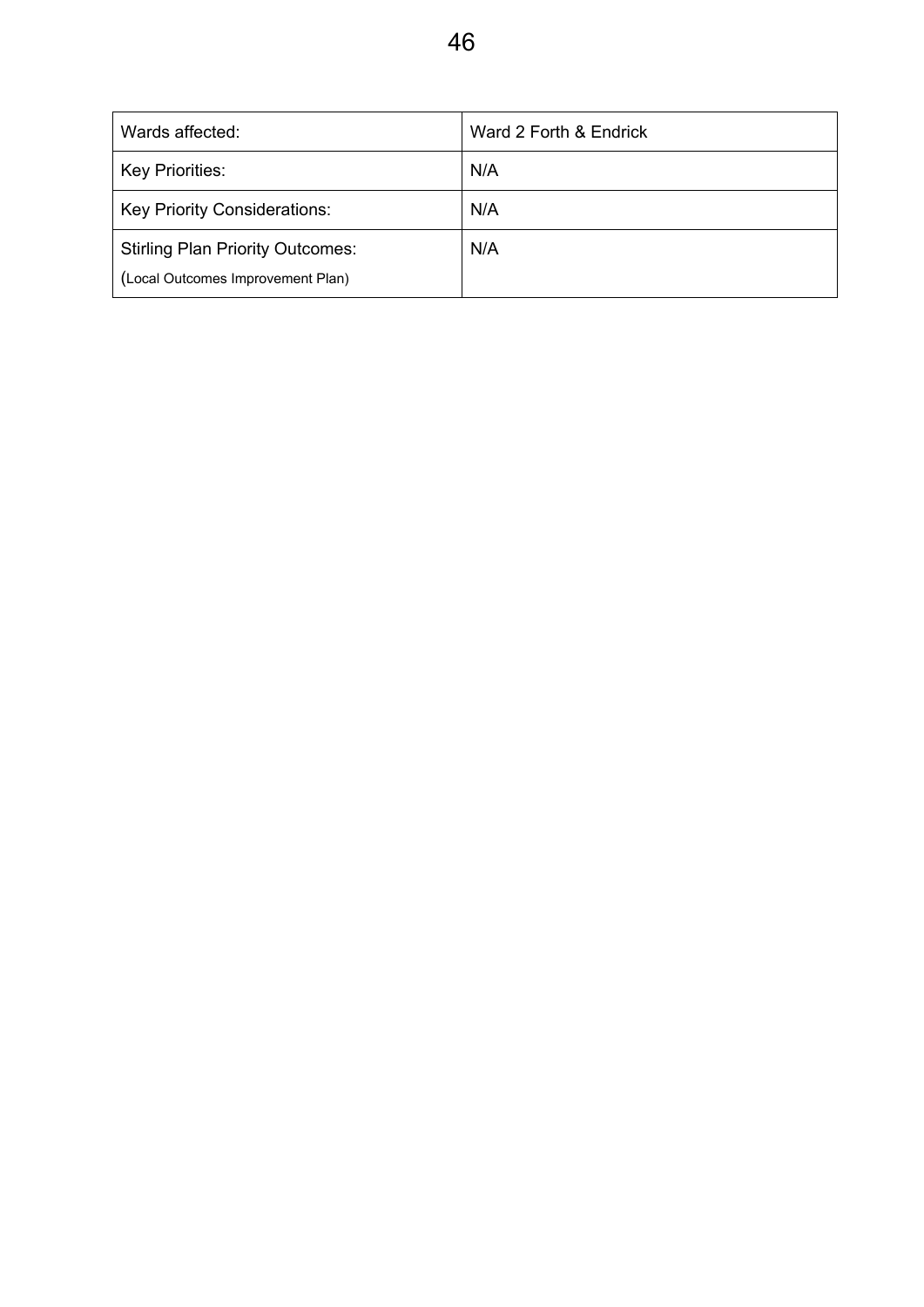**Construction and operation of Shelloch Wind Farm including five wind turbines with associated access and infrastructure including tracks, hard standing, control building, borrow pit and anemometer mast at Land 2KM North West Of Wester Cringate And South Of Ling Hill,Fintry - Force 9 Energy LLP And EDFR - 20/00840/FUL** 

#### **Approve, subject to the following conditions**

1. **Duration of Planning Permission:** This planning permission will lapse on the expiration of a period of **five years** from the date of this decision notice, unless the development to which the permission relates is begun before that expiration.

*Reason: In order to define the duration within which this permission must be implemented as required by Section 58 of the Town and Country Planning (Scotland) Act 1997.*

2. **Duration of Consent:** This permission shall be for a period of **thirty** years from the date when electricity is first exported from any of the wind turbines to the electricity grid (the "First Export Date"). Written notification of the First Export Date shall be given to the Planning Authority no later than 14 days after the event.

Within twelve months of the end of the 35 year period, unless a further planning application for any or all of the turbines has been submitted and approved, all wind turbines, ancillary equipment and buildings shall be dismantled and removed from the site and the land restored to its former condition, or such other means of restoration as to be agreed in writing with the Planning Authority.

All relevant areas shall be recorded photographically before the development commences in order to establish their former condition and the photographs shall be submitted to and agreed in writing by the Planning Authority prior to the commencement of works on site.

*Reason: To establish the expected lifespan of the development and ensure the reinstatement of the site to its former condition in the interests of visual amenity.*

3. **Air Traffic Safety Mitigation Plan**: No wind turbine shall be erected unless and until an Air Traffic Control Radar Mitigation Scheme ("ATCRMS"), to address the impact of the wind turbines upon air safety, has been submitted to, and approved in writing, by the Planning Authority.

The ATCRMS is a scheme designed to mitigate the impact of the development upon the operation of the Lowther Hill radar operated by the National Air Traffic Service (NATS). The ATCRMS shall set out the appropriate measures to be implemented to mitigate the impact of the development on the radar and shall be in place for the lifetime of the development providing the radar remains operational.

The development shall be implemented strictly in accordance with the details set out in the approved ATCRMS.

*Reason: In the interest of air traffic safety.*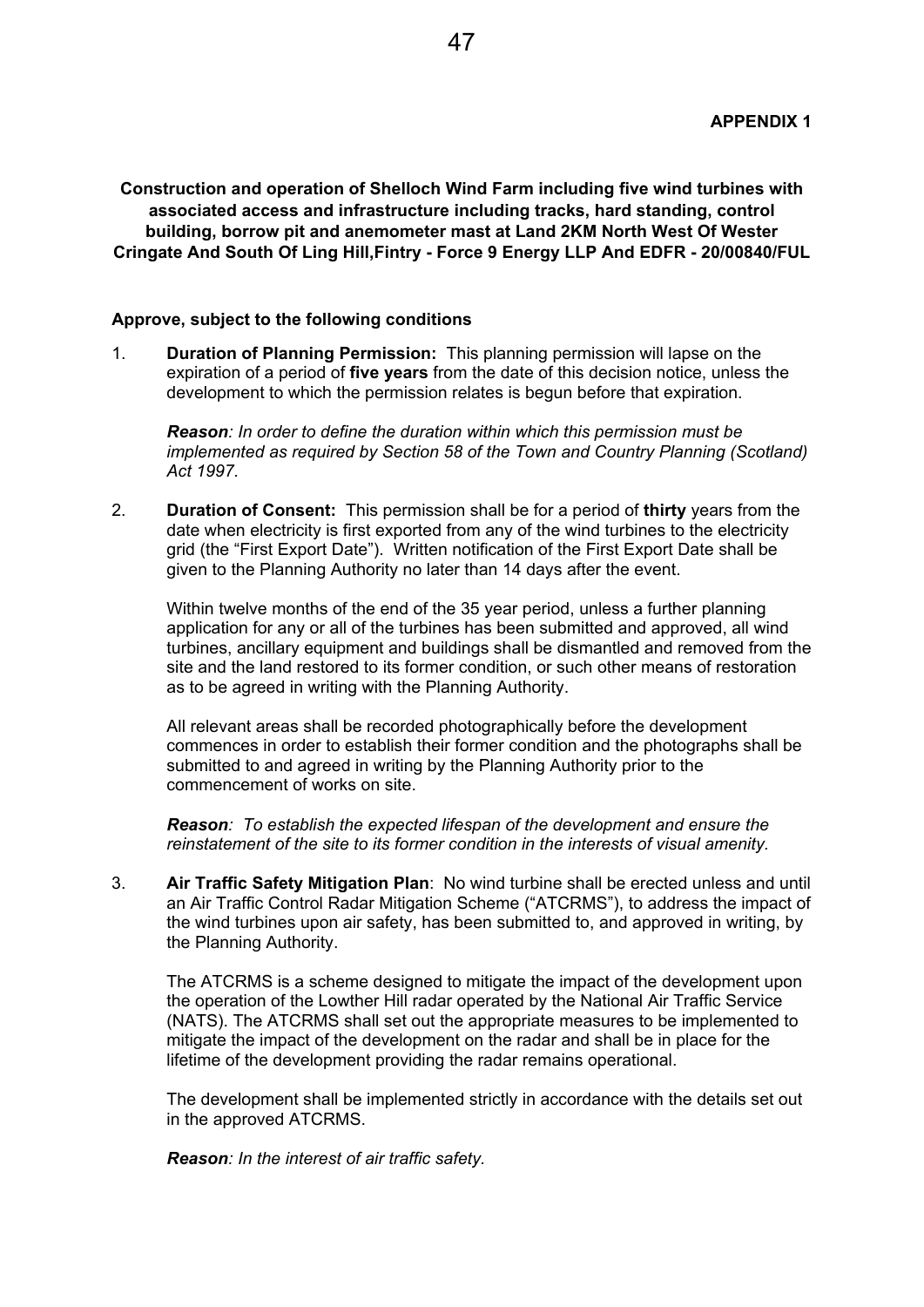4. **Micrositing:** The locations of the turbines, switchgear building, transformers, cabling and other infrastructure may be moved up to 50 metres from the positions shown in the application papers. However, notwithstanding the foregoing, all turbines will have a tip height elevation below 558m above mean sea level.

*Reason: To enable necessary minor adjustments to the position of the turbines (without impinging on radar) and access tracks to allow for site-specific conditions.*

5. **Turbine Failure**: If any wind turbine(s) fails to produce an electricity supply to the grid for a continuous period of 12 months then, unless otherwise agreed in writing by the Planning Authority, the wind turbine and any associated above ground infrastructure solely required for that turbine(s), together with turbine foundations to a depth of 1 metre below ground level shall be dismantled and removed from the site and the area around the turbine restored in accordance with a scheme to be submitted to and approved in writing by the Planning Authority. The scheme shall be submitted to the Planning Authority within three months of the expiry of the 12 month period and shall include a timetable for its implementation.

*Reason: To ensure that any redundant wind turbine is removed from the site, in the interests of safety, to minimise the level of visual intrusion and to ensure the satisfactory reinstatement of the site.* 

6. **Turbine Colour**: The approved turbines shall be painted in a colour which integrates visually with the site and surrounding landscape. Prior to the construction of the turbines, details of the external colouring of the turbines (and external transformers) shall be submitted to and approved in writing by the Planning Authority.

*Reason: In the interests of landscape and visual amenity.*

7. **Details of Control Building**: Details of the design and external materials of the control building shall be submitted to and approved in writing by the Planning Authority prior to the commencement of works on site.

*Reason: In the interests of landscape and visual amenity.* 

8. **Turbine Blade Rotation:** All turbine blades shall rotate in the same direction (anticlockwise or clockwise).

*Reason: In the interests of landscape and visual amenity.* 

9. **Control Over Displays**: No symbols, signs or logos or other lettering (except those required to comply with Health & Safety legislation) shall be displayed on any part of the turbines, or any building or structures, without the written consent of the Planning Authority.

*Reason: In the interests of visual amenity.*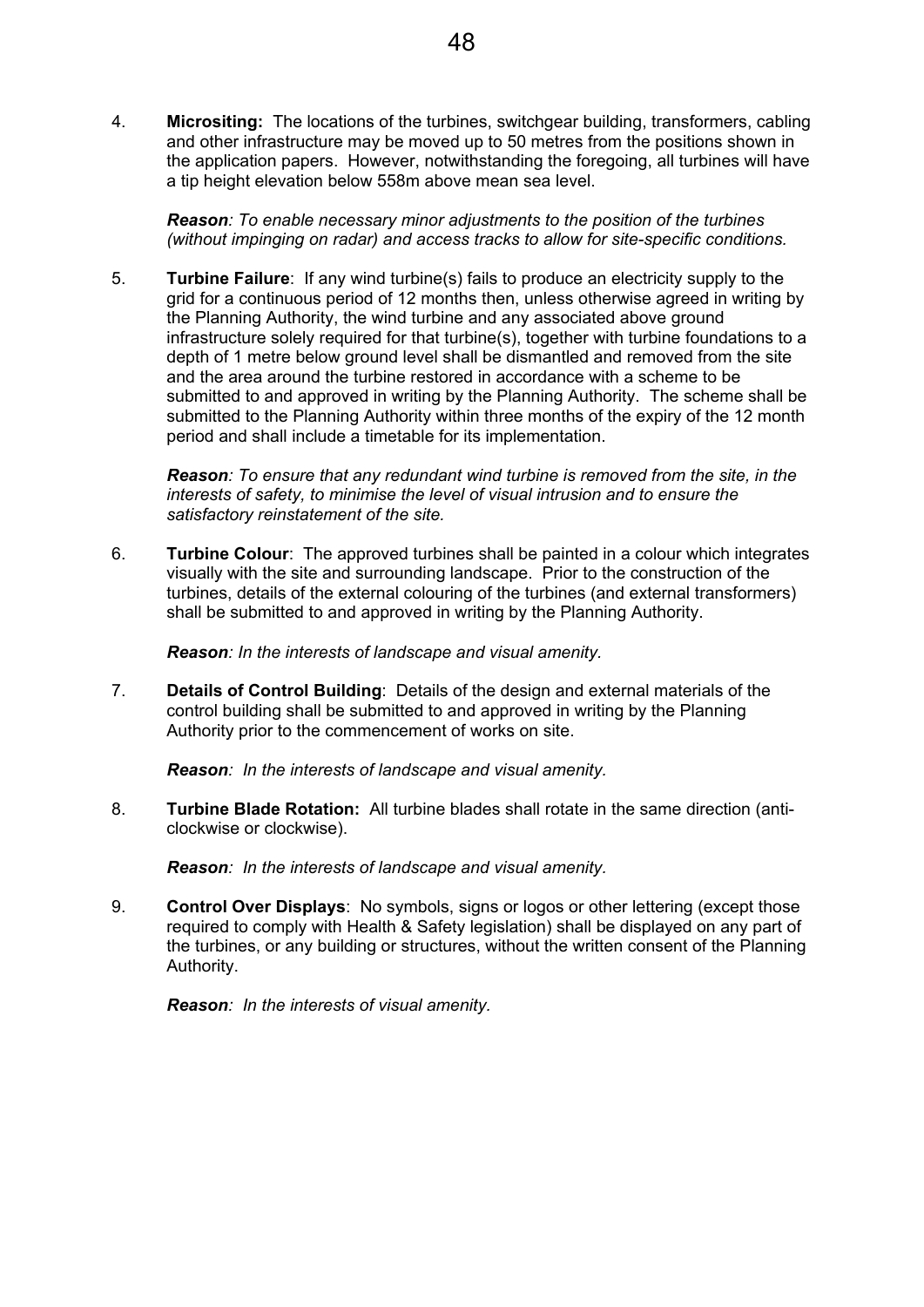10. **Restoration of Temporary Construction Areas:** On the completion of the construction phase of the development, the compound area, site office area and associated car parking, site entrance, storage and working areas shall be restored to their previous condition before the development took place. The areas shall be recorded photographically before the development commences in order to establish their previous condition. All photographs shall be submitted to and agreed in writing by the Planning Authority prior to commencement of works on site.

*Reason: To minimise the impact of the development on the surrounding landscape.* 

11. **Borrow Pit Details:** Prior to any works commencing in relation to the Borrow Pits, precise details of the location, extent, depth, means of working, means of draining and method, timing and details of restoration of any proposed borrow pits shall be submitted to, and approved in writing by, the Planning Authority in consultation with SEPA.

*Reason: In the interests of environmental protection, preserving natural habitat and to ensure satisfactory habitat restoration and minimisation of carbon loss.*

12. **Electrical Cabling:** All electrical cabling between the individual turbines and between the turbines and the switchgear building on the site shall be installed underground. No cabling shall be laid except alongside the approved access tracks unless a scheme is submitted to and approved in writing by the Planning Authority and works are carried out in accordance with the approved scheme.

*Reason: In order to ensure a satisfactory appearance in the landscape and to ensure ecological impacts are acceptable.* 

13. **Decommissioning, Restoration and Aftercare Strategy**: No development shall commence unless a decommissioning, restoration and aftercare strategy has been submitted to and approved in writing by the Planning Authority in consultation with NatureScot and SEPA. The scheme shall detail measures for the decommissioning of the development, restoration and aftercare of the site and will include, without limitation, proposals for the removal of the above ground elements of the development, the treatment of ground surfaces, the management and timing of the works, and environmental management provision.

*Reason: In order to minimise the level of visual intrusion and to ensure the satisfactory re-instatement and restoration of the site.* 

- 14. **Decommissioning, Restoration and Aftercare Plan**: No later than three years prior to decommissioning of the development or the expiration of this consent (whichever is the earlier) a detailed decommissioning, restoration and aftercare plan, based upon the principles of the approved decommissioning, restoration and aftercare strategy, shall be submitted to the Planning Authority for written approval in consultation with NatureScot and SEPA. The detailed decommissioning, restoration and aftercare plan will provide updated and detailed proposals for removal of above ground elements of the development, the treatment of ground surfaces, the management and timing of the works and environment management provisions which shall include:
	- (a) a site waste management plan (dealing with all aspects of waste produced during the decommissioning, restoration and aftercare phases);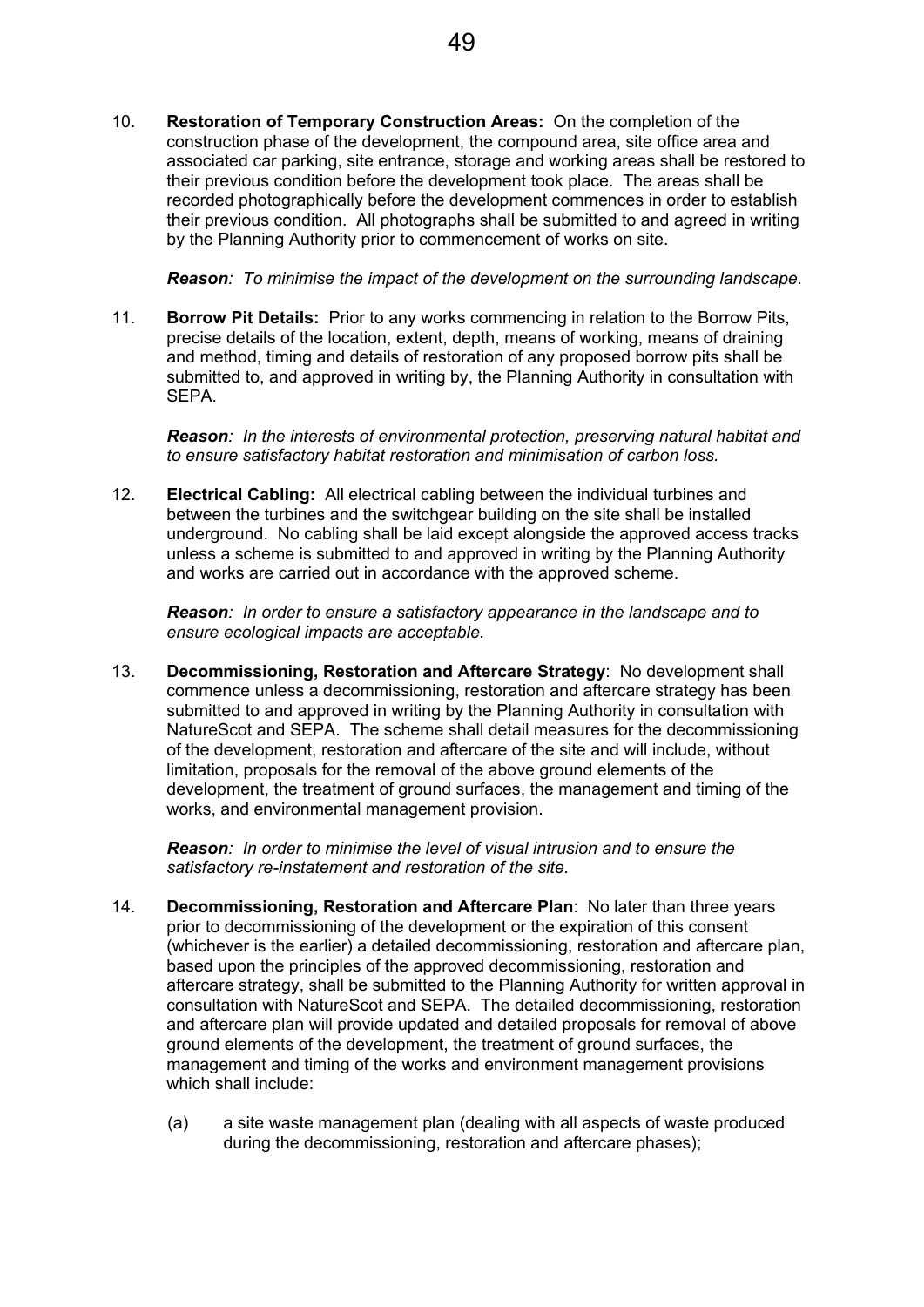- (b) details of the formation of the construction compound, welfare facilities, any areas of hardstanding, turning areas, internal access tracks, car parking, material stockpiles, oil storage, lighting columns, and any construction compound boundary fencing;
- (c) a dust management plan;
- (d) details of measures to be taken to prevent loose or deleterious material being deposited on the local road network including wheel cleaning and lorry sheeting facilities, and measures to clean the site entrances and the adjacent local road network;
- (e) a pollution prevention and control method statement, including arrangements for the storage of oil and fuel on the site;
- (f) soil storage and management;
- (g) sewage disposal and treatment;
- (h) temporary site illumination;
- (i) the construction of any temporary access into the site and the creation and maintenance of associated visibility splays;
- (j) details of watercourse crossings;
- (k) a species protection plan based on surveys for protected species (including birds) carried out no longer than 18 months prior to submission of the plan.

The development shall be decommissioned, site restored and aftercare thereafter undertaken in accordance with the approved plan, unless otherwise agreed in writing in advance with the Planning Authority.

*Reason: To ensure the decommissioning and removal of the development in an appropriate and environmentally acceptable manner and the restoration and aftercare of the site, in the interests of safety, amenity and environmental protection.* 

#### 15. **Financial Guarantee to Cover all Decommissioning**:

- (a) At least three months prior to the commencement of development, the applicant shall provide to the Planning Authority written details of the bond or other financial guarantee to cover the cost of all decommissioning, restoration and aftercare of the site as required by Conditions 13 and 14, for the written approval of the Planning Authority. These written details shall include evidence from a competent independent professional who has relevant experience in such matters that the guarantee is sufficient to meet the requirements of Conditions 13 and 14.
- (b) No work shall commence on site until the applicant has delivered the approved bond or other financial guarantee to the planning authority and the Planning Authority has provided written confirmation that the bond or other financial guarantee is satisfactory.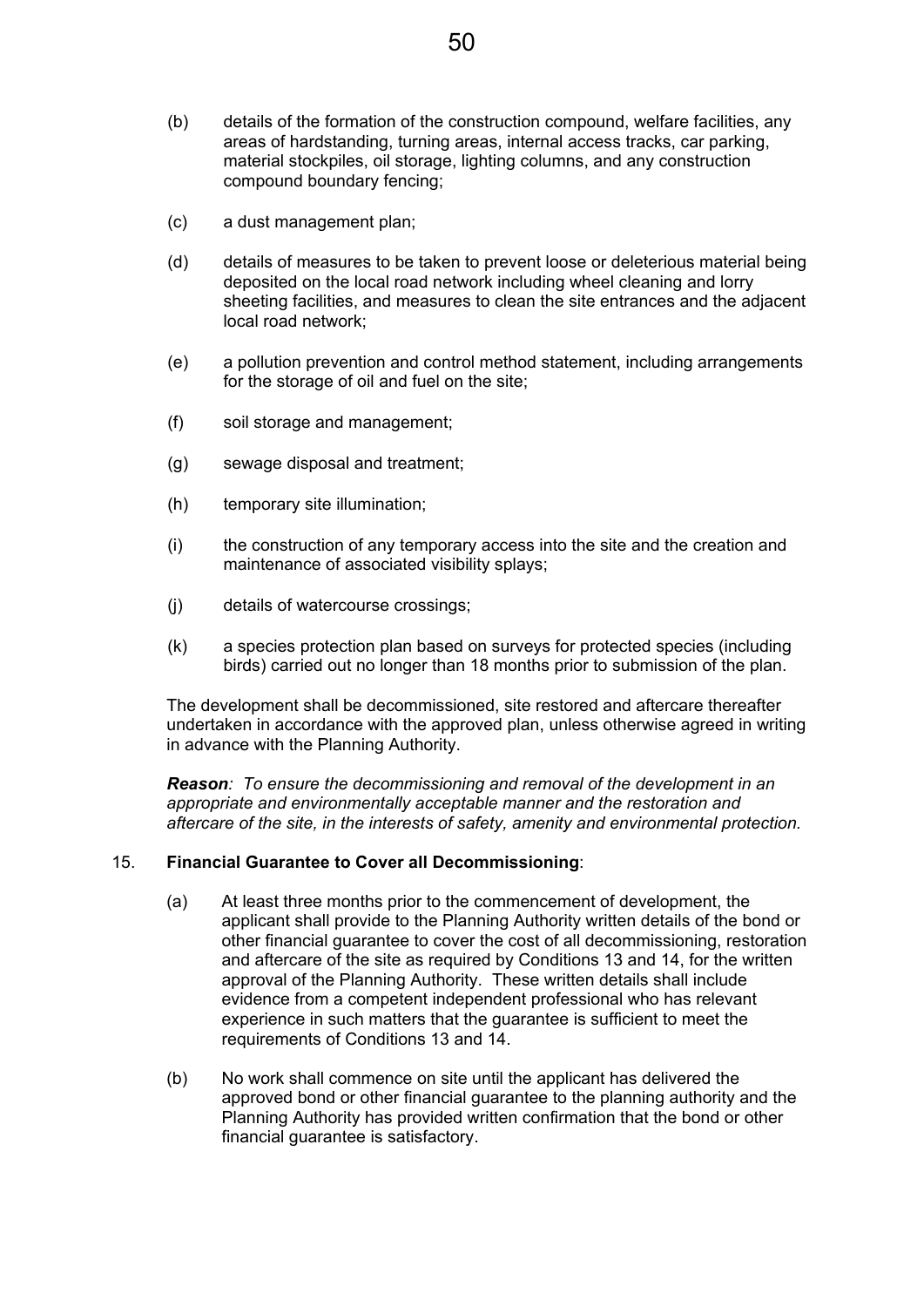- (c) The wind turbine operator shall ensure that the approved bond or other financial guarantee is maintained throughout the duration of this consent and until the date of completion of all decommissioning, restoration and aftercare obligations as required by Conditions 13 and 14 of this consent.
- (d) The adequacy of the approved bond or other financial provision will be subject to five yearly reviews, from the commencement of development, to be paid for by the wind turbine operator and conducted by a competent independent professional with relevant experience. The findings of such reviews will be provided to the Planning Authority. Any revisions to the bond or other financial provision recommended by the review shall be made by the wind turbine operator as necessary within 28 days of that review and documentary evidence provided to the Planning Authority by the wind turbine operator to that effect.

*Reason: To ensure that there are sufficient funds available for the full costs of the site restoration*.

16. **Abnormal Loads Route**: No abnormal loads shall be transported on the Trunk Roads without prior approved from the Trunk Roads Authority, including prior approval of any accommodation measures required. Full details of proposed works shall be developed in consultation with the Trunk Road Operating Company and Transport Scotland Area Manager at the earliest opportunity through a Minute of Agreement (https://www.transport.gov.scot/our-approach/industry-guidance/work-onthe-scottish-trunk-road-network) and issued for their approval prior to the commencement of construction operations.

*Reason: To maintain safety for both the trunk road traffic and the traffic moving to and from the development; and to ensure that the transportation of abnormal loads will not have any detrimental effect on the trunk road network.* 

17. **Abnormal Loads Signage**: Any additional signing or temporary traffic control measures deemed necessary due to the size or length of loads being delivered must be undertaken by a recognised Quality Assured traffic management consultant, to be approved by the Trunk Road Authority before delivery commences.

*Reason: To ensure that abnormal loads will not have any detrimental effect on the trunk road network.* 

18. **Abnormal Loads Delivery Trial-run**: The developer shall submit proposals for an abnormal loads delivery trial-run to be undertaken with the involvement of Police Scotland and prior to the commencement of abnormal loads deliveries. Trial-run proposals shall be submitted to and approved in writing by the Planning Authority in consultation with the Trunk Road Authority.

*Reason: To ensure that the transportation of abnormal loads will not have any detrimental effect on the trunk road network.*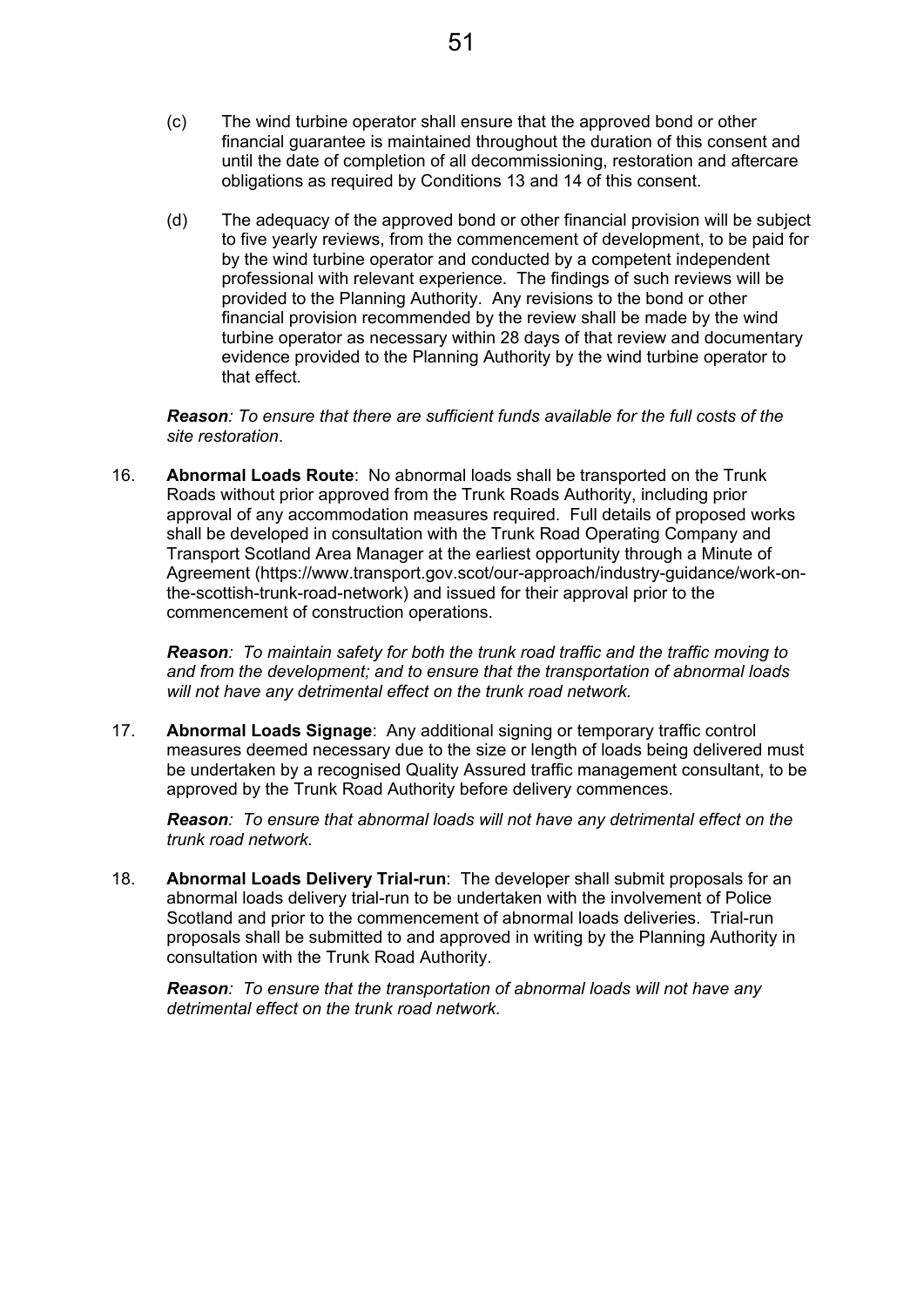19. **Construction Traffic Management Plan**: No development shall commence until a Construction Traffic Management Plan (CTMP) has been prepared by the developer (in consultation with the Transport Development Team, the Trunk Road Authority, Transport Scotland, and Arnprior Community Council) and approved in writing by the Local Authority in consultation with the Trunk Road Authority, Transport Scotland. The CTMP will detail how traffic associated with the site will be managed including permitted delivery times, traffic control measures and any mitigation measures required to accommodate the passage of construction vehicles. In particular, the CTMP should consider the impact of construction traffic on the C36, B822, and Glinns Road, and any potential conflict with existing users, which includes pedestrians, cyclists, and vehicular traffic. The CTMP shall also highlight how the temporary access points, required to accommodate abnormal loads, will be managed.

*Reason: To minimise interference with the safety and free flow of the traffic on the trunk road, to ensure the safety of pedestrians and cyclists using the trunk road and adjacent facilities, and to be consistent with current guidance and best practice*.

20. **Sheeting of Vehicles:** All vehicles transporting construction material to and from the proposed development shall be sheeted.

*Reason: To ensure that material from the site is not deposited on the trunk road to the detriment of road safety.* 

21. **Vehicle Wheel Cleansing Facilities**: The development shall not become operational until vehicle wheel cleansing facilities have been installed and brought into operation on the site, the design and siting of which shall be subject to the prior approval of the Planning Authority, after consultation with Transport Scotland as the Trunk Road Authority.

*Reason: To ensure that material from the site is not deposited on the trunk road to the detriment of road safety.* 

22. **Decommissioning Plan**: Prior to any decommissioning of the temporary alterations to the rights of way and core paths that are affected by the proposals, a Decommissioning Plan shall be prepared and approved in writing by Stirling Council.

*Reason: To ensure that the Core Paths and Rights of Way, that are affected by the works, are returned to a standard similar to their condition prior to works commencing.* 

23. **Private Water Supplies**: Where a private water supply pipework is being re-routed under the new proposed access track, any pipework/fittings to be used must be of a type approved for use with Private Water Supplies. Where water quality monitoring of the source will take place, before, during and after construction, target sampling must also be carried out at the end user point. Prior to any construction works, any mitigation measures for the temporary interruption of the Private Water Supplies shall be detailed and agreed with the Planning Authority.

*Reason: To ensure that those occupiers served by Private Water Supplies are not adversely affected by the proposed development.*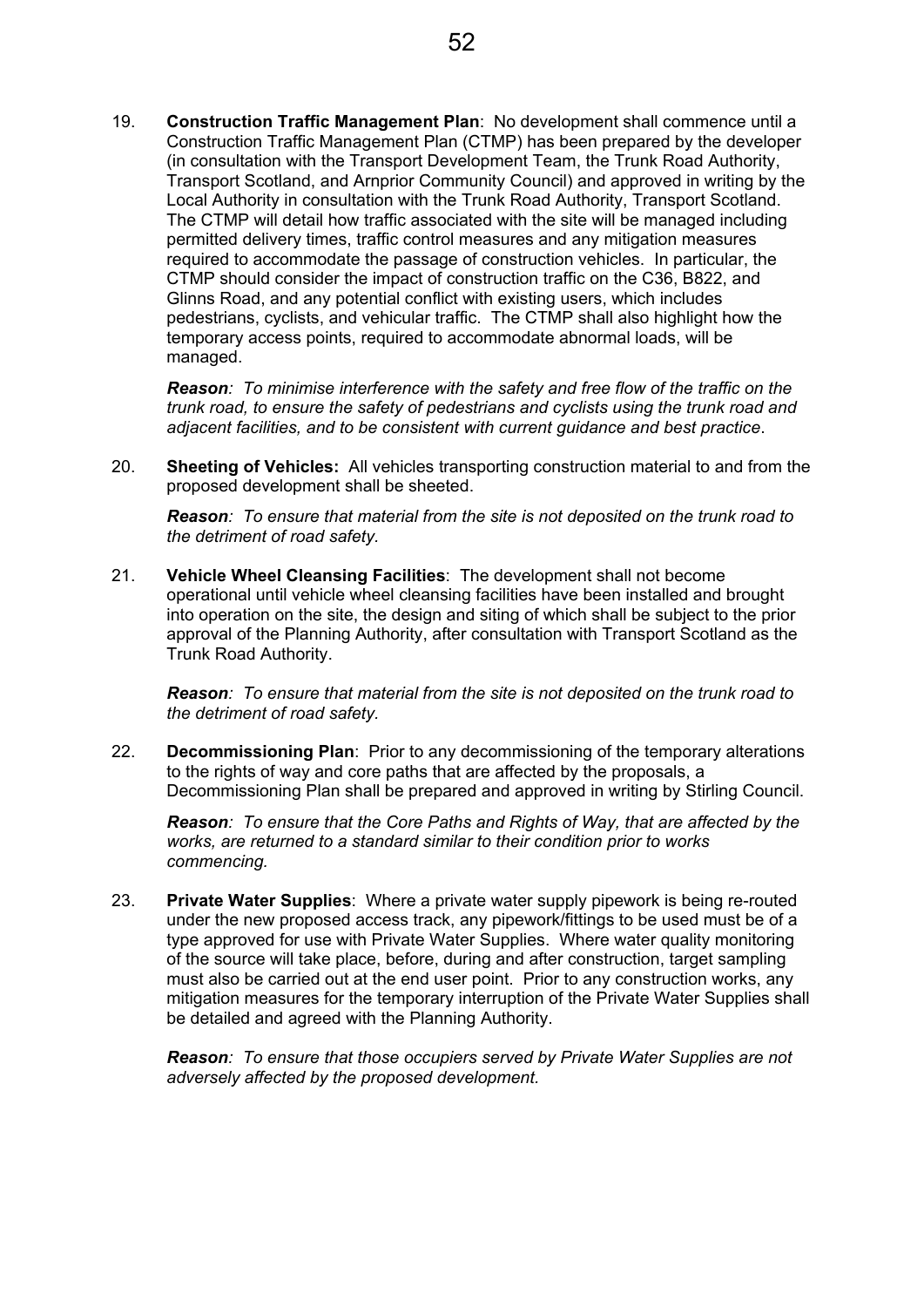- 24. **Access Management Plan:** Prior to construction works commencing, a comprehensive Access Management Plan shall be submitted for the written approval of the planning authority, in consultation with the Transport Development Team. The Access Management Plan shall detail the requirements for any closures or diversions required, and shall include, but not be limited to:
	- (a) Methodology: The plan should be prepared in line with the requirements set out in the Scottish Natural Heritage (now known as NatureScot) guidance document 'A Brief Guide to Preparing an Outdoor Access Plan' (2010)
	- (b) Outdoor Access Baseline: The plan should review current recreational use of the Rights of Way and Core Path, as well as considering general access rights to the area.
	- (c) Review of Potential Impact on Access: Construction Phase.
	- (d) Review of Potential Impact on Access: Operation Phase.
	- (e) Mitigation Proposals on Core Path/Rights of Way Access and interactions with access users during both Construction and Operation: The plan should provide signage proposals, interpretation boards and any other relevant information sharing methods.
	- (f) Mitigation Proposals on General Access Rights and interactions with access users during both Construction and Operation: The plan should provide signage proposals, interpretation boards and any other relevant information sharing methods.
	- (g) Decommissioning and restoration: Details on timeframe and restoration of the routes to their pre-construction condition.

Thereafter, the approved Access Management Plan shall be implemented in full, in accordance with the timeframes set out within the plan.

*Reason: To ensure that the impact of the development on access is kept to a minimum.* 

25. **Detailed Route Assessment Plan:** Prior to construction works commencing, a detailed route assessment plan, which considers the movements associated with delivery of the turbine components, shall be undertaken. The findings of the Route Assessment Plan shall inform detailed engineers drawings for each highlighted pinch point, which shall be submitted for the written approval of the Planning Authority, in consultation with the Transport Development Team. Thereafter the agreed measures shall be implemented in full (the timescales of which shall be agreed with the Planning Authority).

*Reason: To maintain safety for both the road traffic and the traffic moving to and from the development.*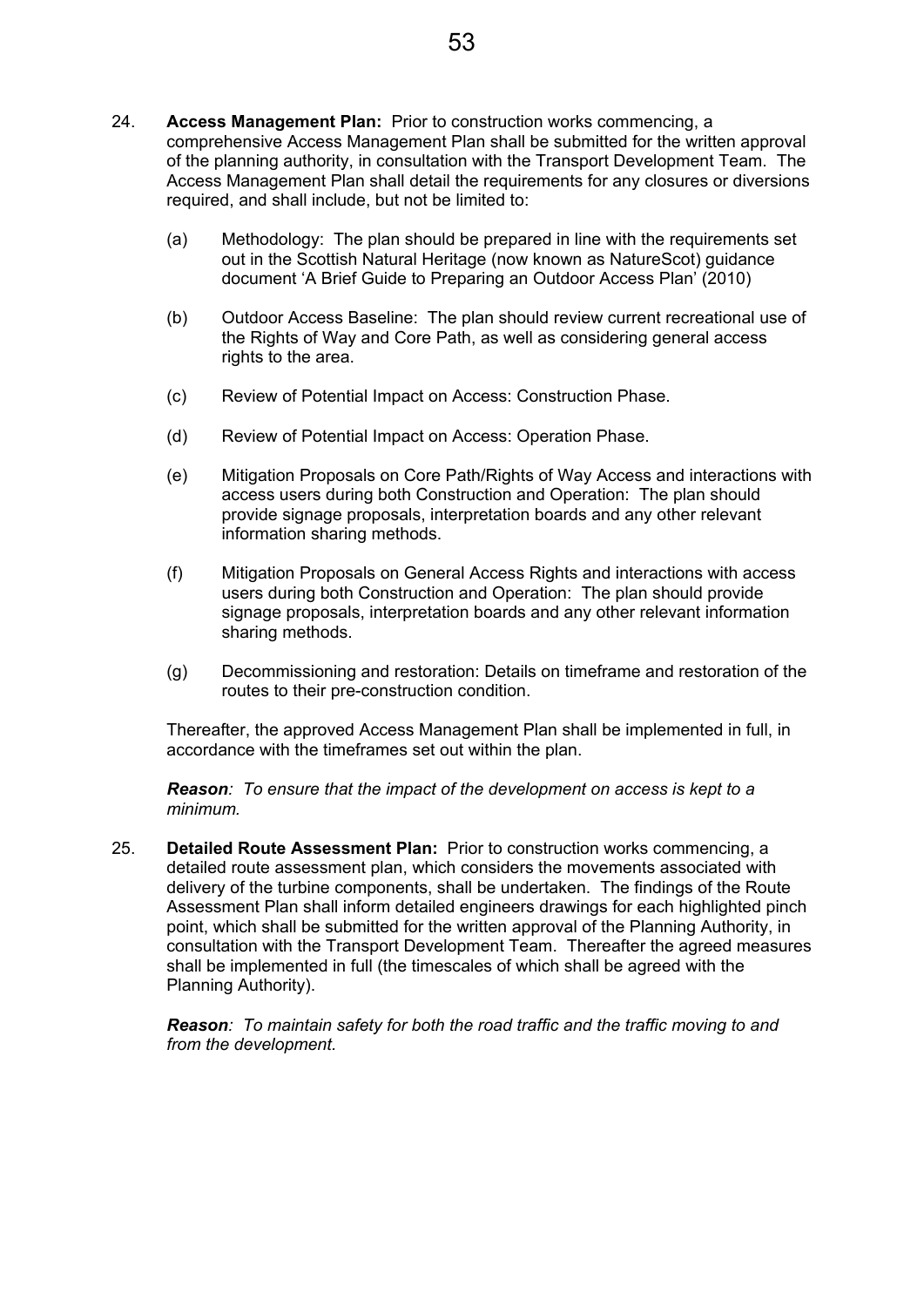26. **A811 / C36 Road Junction:** Prior to construction works commencing, a detailed assessment of the existing A811/C36 road junction shall be undertaken. Any mitigation required as a result of the assessment shall be agreed with the planning Authority, in consultation with the Transport Development Team, and fully implemented prior to commencement of any on-site works.

*Reason: To ensure that sufficient widths and visibility splays are available at the A811 / C36 road junction in the interests of maintaining road safety.* 

27. **Road Safety Audit:** Prior to construction works commencing, the proposed A811/C36 Road Junction and the temporary road access off the A811, that is to be provided for abnormal loads, shall be the subject of a Road Safety Audit, with any recommendations made being incorporated into the final design.

*Reason: To maintain safety for both the road traffic and the traffic moving to and from the development.* 

28. **Road Condition Survey:** Prior to commencement of construction works, the developer will undertake a local road condition survey (C36, B822 and Glinns Road) in the presence of the Road Authority. The survey shall include an assessment of any structures along the route along with video evidence of the roads condition prior to commencement of any works. Deterioration of the local road network shall be monitored and the developer shall be responsible for all costs of repair work required as a result of development traffic.

*Reason: To ensure that the road is kept in a suitable state of repair in the interests of road safety.* 

29. **Detailed Soil and Peat Management Plan (SPMP):** At least 3 months prior to construction commencing on site, a Detailed Soil and Peat Management Plan (SPMP) shall be submitted to the Planning Authority for their written agreement, in consultation with SEPA. The SPMP must include volume estimates for excavation and reuse of peat material separately from that of non-peat material. Peat and nonpeat volumes shall be itemised on the basis of an agreed list of development areas to be specified in the SPMP (e.g. individual turbine foundations, access roads, borrow pit, construction compound). The SPMP must explain the purpose of the triangular bank profile to 4.5 metres width and 0.5 metre projection above the running track of the cut and fill track. If it is proposed to use peat for landscaping purposes then details of any proposed pre-treatment plus the locations and method applying to what volume of excavated peat, of which type (acrotelm etc.) must be provided.

*Reason: To ensure minimisation and mitigation of peat disturbance and degradation.* 

30. **Habitat Management Plan (HMP)**: Prior to the start of the approved development a final Habitat Management Plan shall be submitted to and approved in writing by the Planning Authority in consultation with SEPA and NatureScot.

*Reason: In the interest of nature conservation and to safeguard protected species.*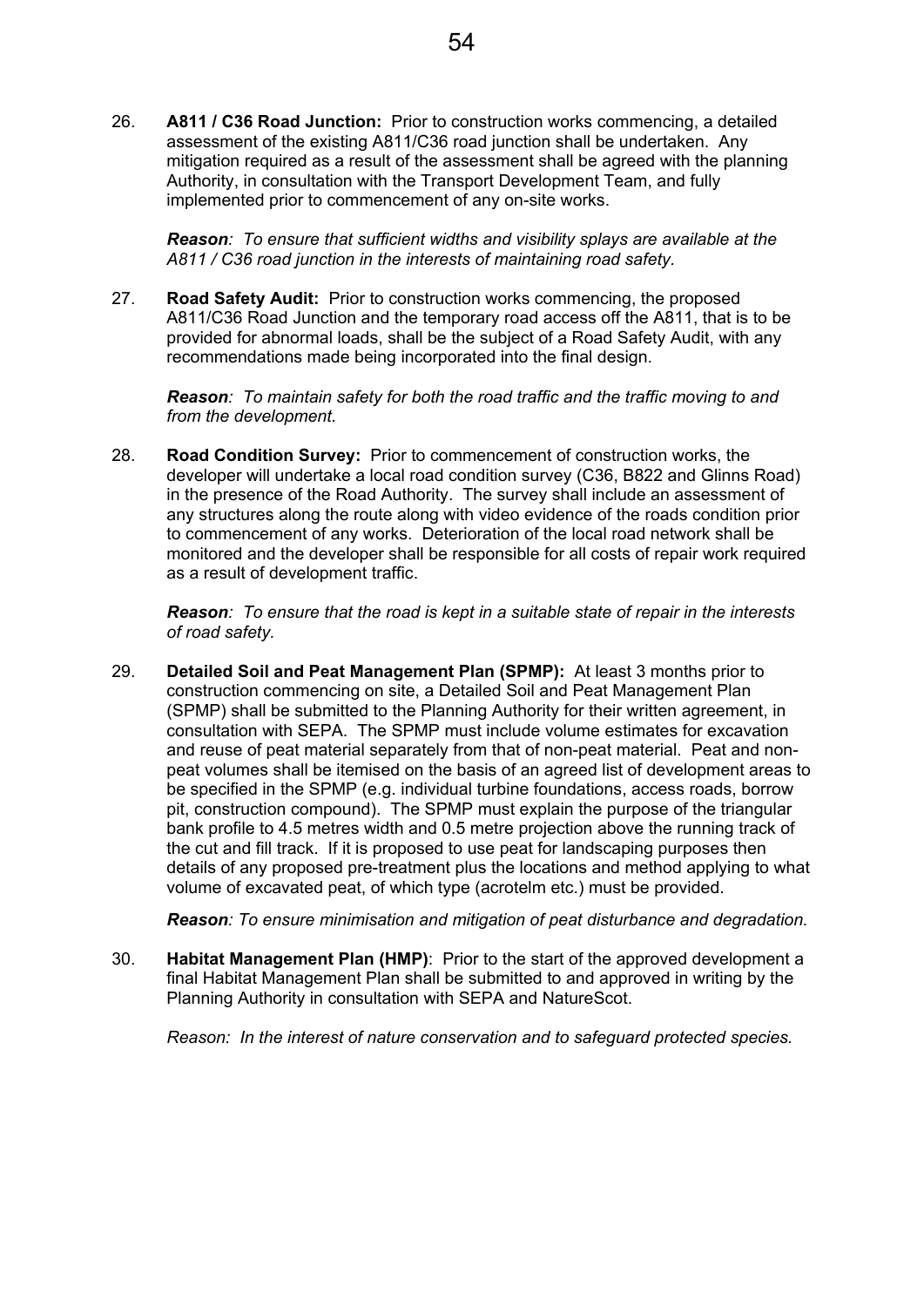31. **Construction and Decommissioning Environmental Management Plan (CDEMP)**: At least two months prior to the commencement of any works on the development site, a Construction and Decommissioning Environmental Management Plan (CDEMP), including a surface water management plan (SWMP), will be submitted to and approved in writing by the Planning Authority in consultation with SEPA. Thereafter the development shall only be carried out in accordance with the approved plan, subject to any variations approved in writing by the Planning Authority.

*Reason: To control pollution of air, land and water in relation to the proposed development.*

- 32. **Aviation Lighting Scheme:** Prior to commencing construction of any wind turbine generators, or deploying any construction equipment or temporal structures 50 metres or more in height (above ground level), the undertaker must submit an aviation lighting scheme for the approval to Stirling Council in conjunction with the Civil Aviation Authority and the Ministry of Defence defining how the development will be lit throughout its life. This should set out:
	- a) details of any construction equipment and temporal structures with a total height of 50 metres or greater (above ground level) that will be deployed during the construction of wind turbine generators and details of any aviation warning lighting that they will be fitted with; and
	- b) the locations and heights of all wind turbine generators and any anemometry mast featured in the development identifying those that will be fitted with aviation warning lighting identifying the position of the lights on the wind turbine generators; the type(s) of lights that will be fitted and the performance specification(s) of the lighting type(s) to be used.
	- c) how the number of visible lights required, the amount of time lights need to operate and downward spill of lights has been reduced to a minimum. Set out a review (5 years from first commercial operation of the wind turbines) of aviation lighting to demonstrate that the latest lighting technology has been utilised to ensure that the minimum number of visible lights, the minimum amount of time lights need to operate and the minimum downward spill of lights has been installed.

Thereafter, the undertaker must exhibit such lights as detailed in the approved aviation lighting scheme. The lighting installed will remain operational for the lifetime of the development.

*Reason: To maintain civil and military aviation safety.* 

- 33. **Aviation Charting and Safety Management**: The developer must notify the Ministry of Defence and the Planning Authority, at least 14 days prior to the commencement of the works, in writing, of the following information:
	- (a) the date of the commencement of the erection of wind turbine generators;
	- (b) the maximum height of any construction equipment to be used in the erection of the wind turbines;
	- (c) the date any wind turbine generators are brought into use;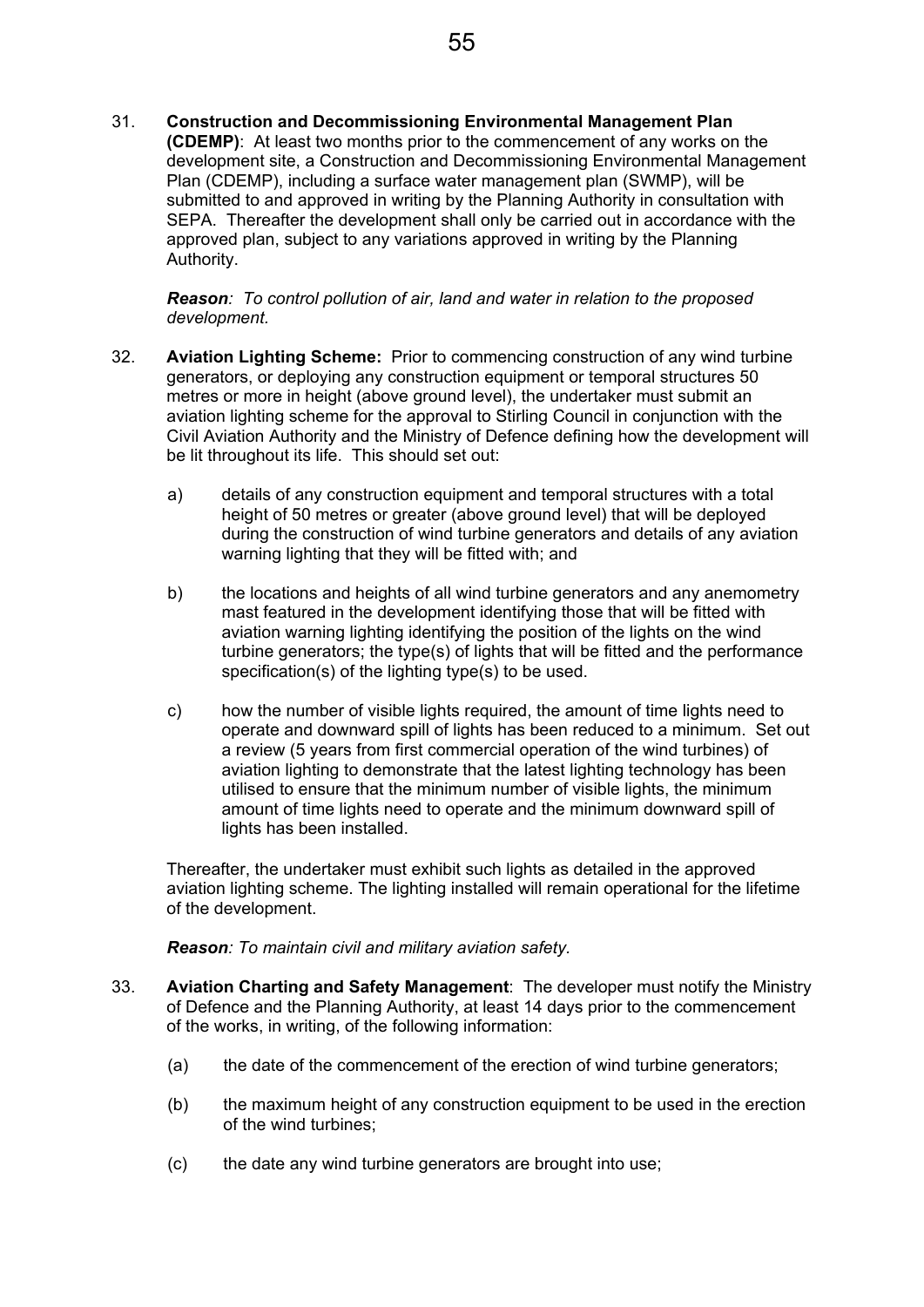(d) the latitude and longitude and maximum heights of each wind turbine generator, and any anemometer mast(s).

The Ministry of Defence must be notified of any changes to the information supplied in accordance with these requirements and of the completion of the construction of the development.

*Reason: To maintain aviation safety.* 

34. **Programme of Archaeological Works**: No works shall take place within the development site until the developer has secured the implementation of a programme of archaeological works in accordance with a written scheme of investigation which has been submitted by the applicant, agreed by the Stirling Council Planning Officer (Archaeology), and approved by the Planning Authority. Thereafter the developer shall ensure that the programme of archaeological works is fully implemented and that all recording and recovery of archaeological resources within the development site is undertaken to the satisfaction of the Planning Authority in agreement with the Stirling Council Planning Officer (Archaeology). Such a programme of works could include some or all of the following: historical research, excavation, post-excavation assessment and analysis, publication in an appropriate academic journal and archiving.

*Reason: To safeguard and record the archaeological potential of the area.* 

35. **Ecological Clerk of Works**: Prior to the commencement of development, a suitably qualified Ecological Clerk of Works (ECoW) will be appointed. The Ecological Clerk of Works shall be present on site during the construction (and decommissioning) period to monitor compliance with the Species Protection Plan and the Habitat Management Plan and undertake briefings with regards to any ecological/ornithological sensitivities on site.

*Reason: To ensure compliance with the Species Protection Plan and the Habitat Management Plan.* 

36. **Greater Butterfly Orchids:** No work shall commence on the stretch of Easter Glinns Road between the Gribloch Farm track and the entrance to Wright Park until a preconstruction survey is carried out during June/July in any calendar year to identify the location of the orchids. A method statement detailing the findings of the survey, measures for avoidance and/or a detailed translocation method (including subsequent monitoring) shall be submitted to the Planning Authority and approved in writing; the approved translocation proposal shall be implemented in full prior to the start of work on the stretch of Easter Glinns Road that is to be upgraded.

No vehicles will traverse over land in the vicinity of the orchids or soil dumped/or anything stored within the vicinity of the approved location for the orchids.

*Reason*: *To preserve the Greater Butterfly Orchids in the interest of ecology*.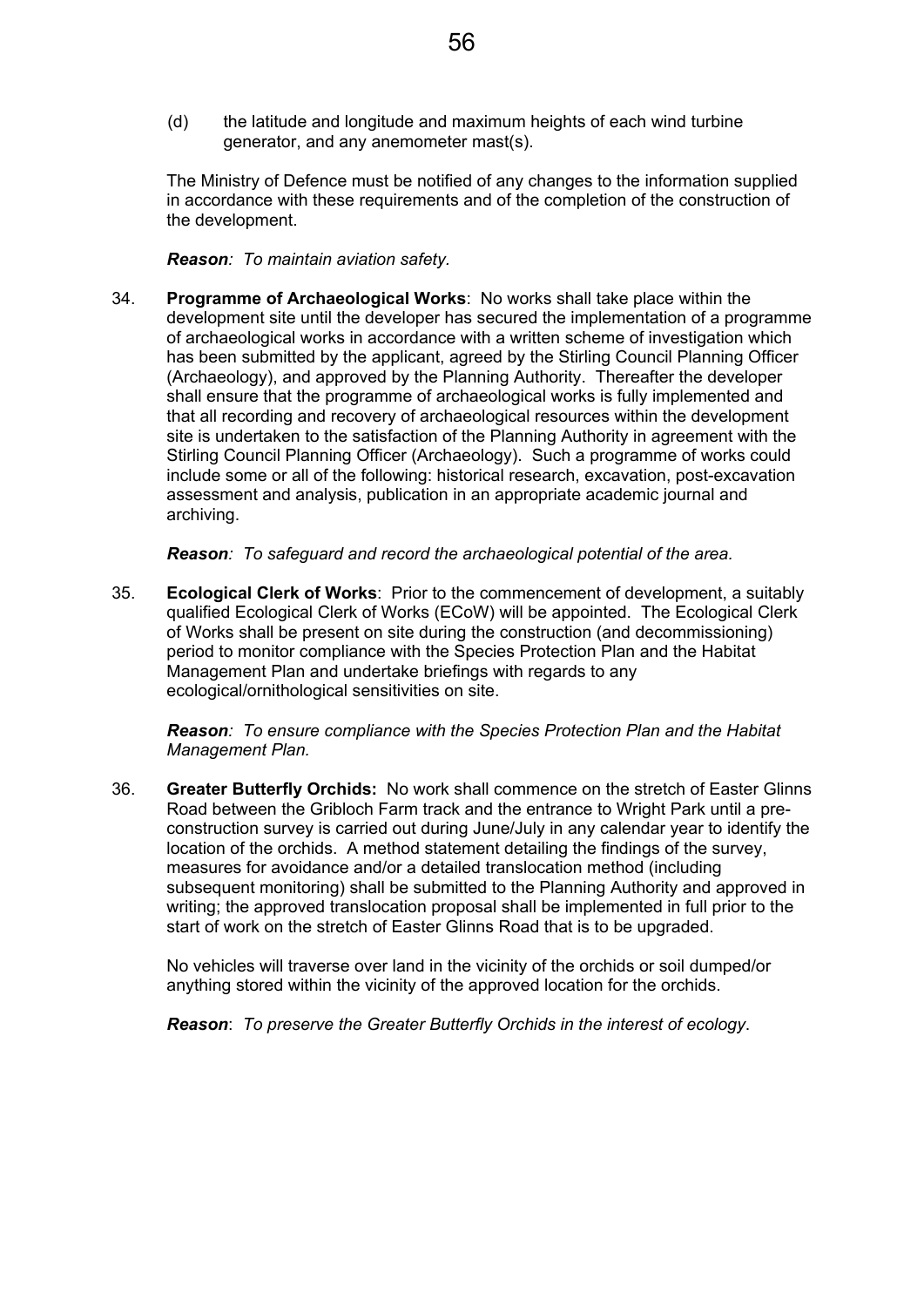37. **Turbine Model/Maximum Warranted Sound Power Level**: The turbine model used must be submitted to, and approved by, the Planning Authority prior to the commencement of any development, and must have a maximum warranted sound power level of no more than 109.0 dB unless otherwise agreed in writing by the Planning Authority. The sound power levels must be clearly indicated, as well as a statement made on 'measurement uncertainty' and 'tonal correction' used in the calculations. Any data used relating to the turbines must be warranted by the manufacturer and the appropriate technical document attached with the final submissions.

*Reason: To protect the amenity of residential properties in the locality.* 

38. **Wind Turbine Noise Level**: At wind speeds not exceeding 10ms-1, as measured or calculated at a height of 10 metres above ground level; the wind turbine noise level at the facade of any dwelling or other noise sensitive premises shall not exceed 35 dB LA90, 10min, or the background noise level plus 5 dB(A), whichever is the greater for wind speeds standardised to a reference height of 10 metres up to a wind speed of 10 metres per second.

For the purposes of this condition:

- "wind turbine noise level" means the rated noise level due to the effect of the wind turbine, excluding existing background noise level but including any tonal penalty incurred under the methodology described in ETSU-R97 and a good practice guide to the application of ETSU-R-97 for the assessment and rating of wind turbine noise May 2013.
- "Background Noise Level" means the ambient noise level already present within the environment (in the absence of noise generated by the development) as measured and correlated with Wind Speeds.
- "Wind speeds" means wind speeds measured or calculated at a height of 10 metres above ground level at the site.
- "Noise Sensitive Premises" means premises, the occupants of which could be exposed to noise from the wind turbine.

*Reason: To protect the amenity of residential properties in the locality.* 

39. **Noise Complaints Procedure**: Should the Council receive any complaints concerning noise levels, the operator shall fully investigate these complaints and, to establish noise levels at any affected property, shall, within two months (or any such other timescale as agreed by the Planning Authority) of any request from the Planning Authority, undertake noise monitoring and provide a report to the Planning Authority. The monitoring and reporting shall be carried out by a suitably qualified acoustic consultant previously agreed in writing by the Planning Authority. This shall be carried out by the method statement "Procedure to be followed in the event of a complaint" stated in section 2.0 on page 102 of the publication "The Assessment and Rating of Noise from Wind Farms" (ETSU-R-97, Department of Trade and Industry, September 1996).

*Reason: To protect the amenity of residential properties in the locality.*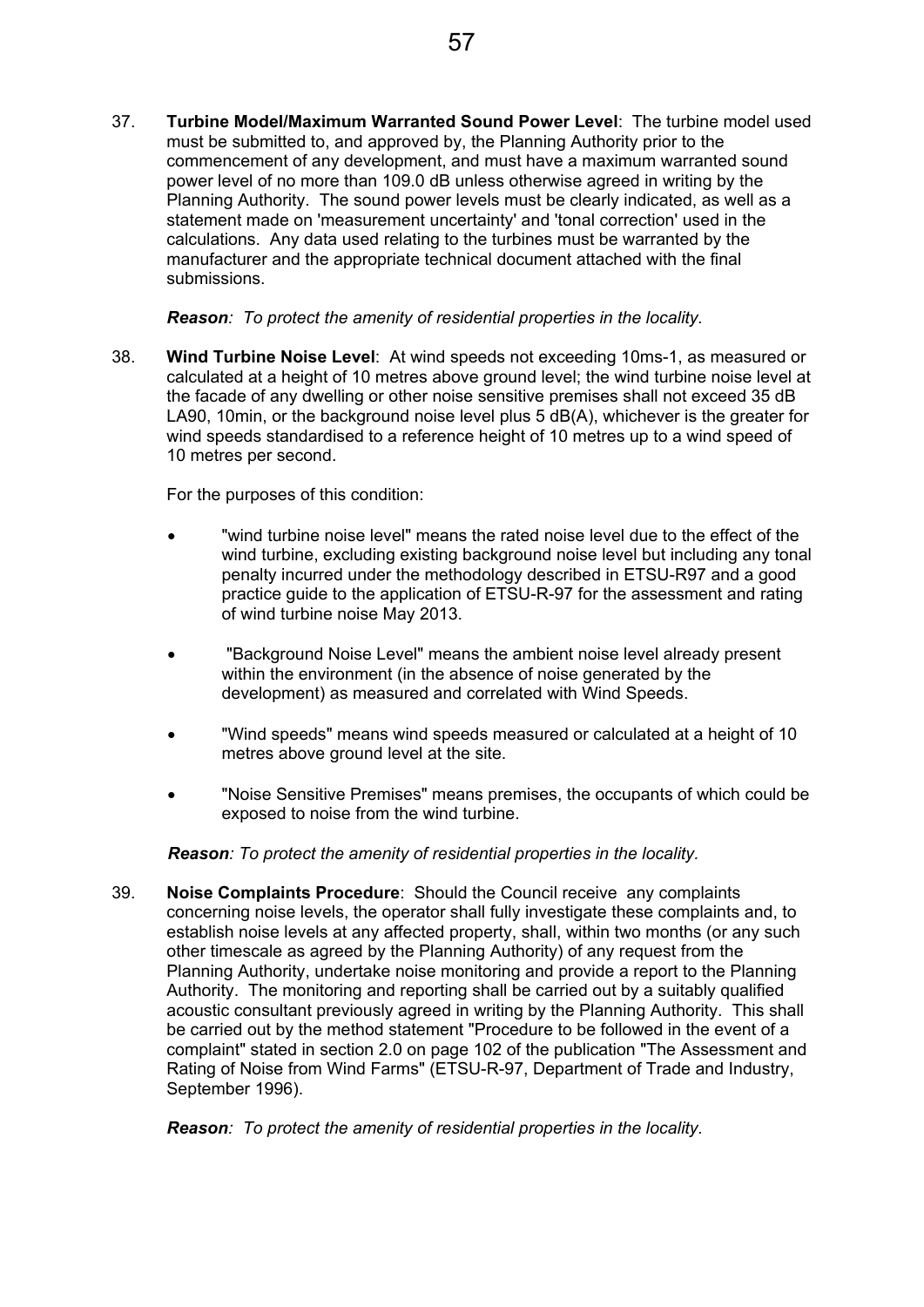40. **Noise Mitigation Measures**: Should any noise monitoring undertaken in accordance with Condition 39 above demonstrate that the noise threshold in Condition 38 is being exceeded, the operator shall, within three months of the breach being identified, submit a scheme of mitigating measures to the Planning Authority for its written agreement. The agreed mitigating measures shall be implemented within three months of this written agreement or within any alternative timescale agreed in writing by the Planning Authority, and thereafter retained throughout the life of the development unless otherwise agreed in writing by the Planning Authority.

*Reason: To protect the amenity of residential properties or other noise sensitive premises in the locality.* 

*41.* **Construction Over the High Pressure Pipelines:** No development shall commence on site until design details have been submitted to the Planning Authority and approved in writing in consultation with Petroineos, for a reinforced protective slab, as part of the road construction over the high pressure pipelines local to Gribloch farm; the approved protective slab shall be installed as part of the road construction prior to any machinery or vehicular movements over the pipeline apparatus.

*Reason: To protect the structural integrity of the existing high pressure pipeline.* 

*42.* **Previous Consented Developments:** Upon implementation of this proposal, the developer shall not implement any previous consents pertaining to wind turbines and related infrastructure on this site, namely the wind turbines permission granted at appeal (reference PPA-390-2039) and permissions granted for access (reference 17/00838/FUL and 13/00728/FUL).

*Reason: To ensure that there is no potential for the implementation of both the extant permission and any new permission that may be granted since none of the assessments considered a combined scheme.* 

#### **Advisory Note:**

**Road Improvements (Temporary Access Points and Passing Places):** Any road improvements required to be undertaken within the Stirling Council area highlighted within the detailed Route Assessment Plan, or any subsequent submissions, shall be made via an application/s under Section 56 of the Roads (Scotland) Act 1984 for a Road Opening Permit for the construction of any improvement works to allow for the safe passage of large vehicles, HGVs or abnormal loads prior to the works commencing on site. All works shall be carried out in accordance with this Services requirements with the improvement works being completed prior to the commencement of any on-site works.

**Legal Agreement Regarding Road Repairs**: A Legal Agreement shall be in place between the developer and Stirling Council in order to recover any extraordinary expense incurred in repairing roads damaged by construction vehicles associated with the site as set out within the condition '**Road Condition Survey'**, through the Roads (Scotland) Act 1984 Section 96(3) or 96(1).

**Inspection Charging:** Section 140(6) of the Roads (Scotland) Act 1984 entitles a Roads Authority to recover expenses reasonably incurred in inspecting work to which a Section 56 Permit relates. Section 56 Permits for the above development will therefore be subject to inspection fees to recover the actual costs of inspections carried out on site by Stirling Council staff.